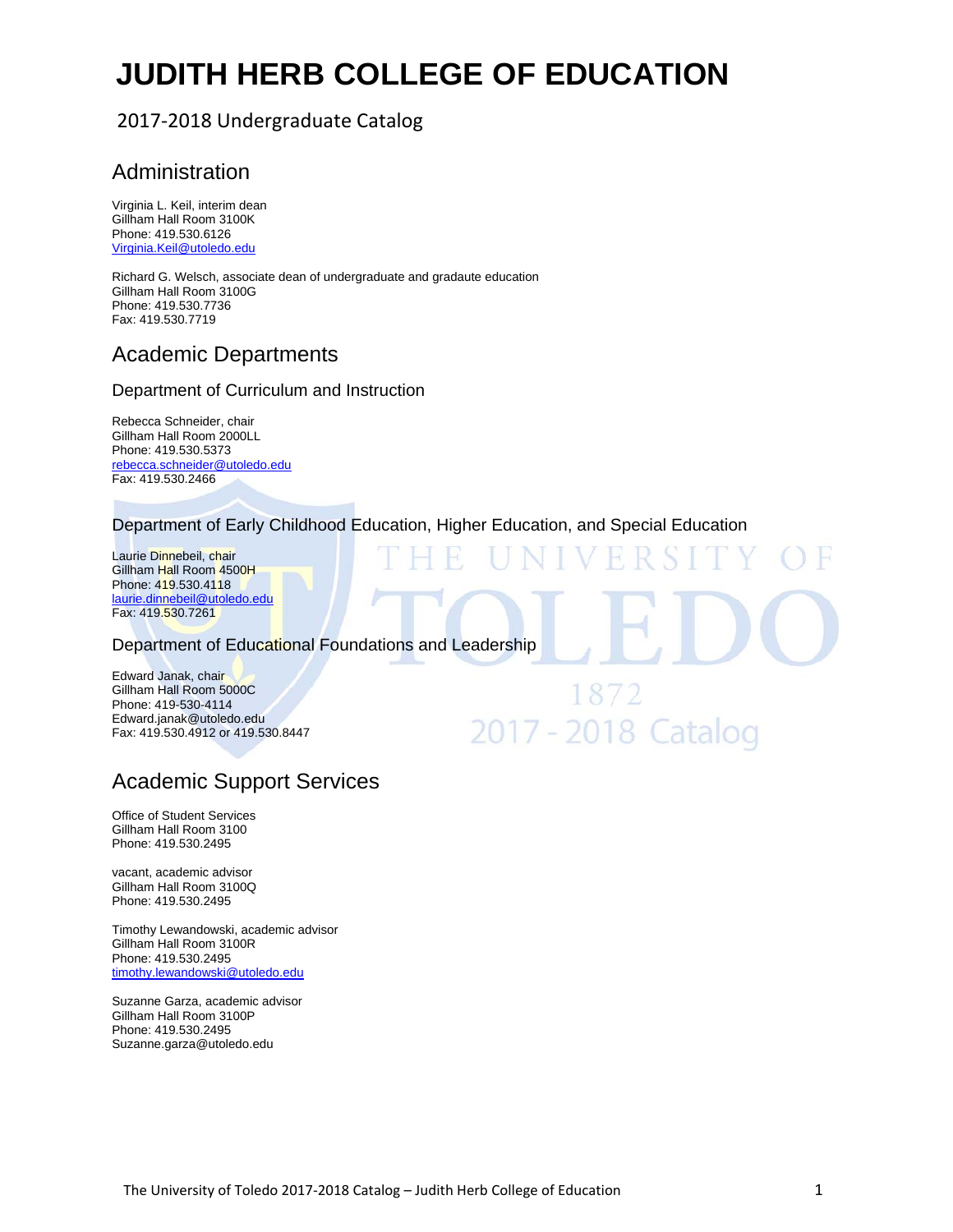# Degrees/Programs Offered

The college offers an array of bachelor's degrees.

The following undergraduate programs are open to students seeking teacher licensure:

#### **Early Childhood Education (degree)**

Ages 3-8/grades PreK-3 for children who are typically developing, at-risk and gifted, and who have mild/moderate educational needs.

#### **Special Education – Intervention Specialist (degree)**

Mild/Moderate Special Needs: Ages 5-21/grades K-12 Moderate/Intensive Special Needs: Ages 5-21/grades K-12

#### **Middle Childhood Education (degree)**

Ages 8-14/grades 4-9 with two of the following concentrations: Reading and Language Arts **Mathematics Science** Social Studies

#### **Adolescence to Young Adult Education (degree)**

Ages 12-21/grades 7-12 in each of the following areas: Integrated Language Arts Integrated Mathematics Integrated Social Studies Science (five options)

## **Multiage Education (degree)**

Ages 3-21/grades PreK-12 in each of the following areas: Visual Arts **Music** 

Foreign Languages (French, German and Spanish)

The following undergraduate program is open to students not seeking teacher licensure:  $S \perp Y$  ( -1.

### **Early Childhood Education** (degree without licensure)

Non-licensure: Children between the ages of birth to 8 years who are typically developing, at-risk and gifted, and who have mild/moderate educational needs

Fast-track: Ages 0-5, preschool children who are typically developing, at-risk and gifted, and who have mild/moderate educational needs.

2017 - 2018 Catalog

The following interdisiplarary academic minor is open to students in all degree programs:

#### **Peace Studies** (minor)

# Admission Policies

To be admitted to the Judith Herb College of Education at The University of Toledo, direct-from-high-school students need a minimum cumulative high school grade point average (GPA) of 2.7 or an ACT of 21.

Students not qualifying for admission to the Judith Herb College of Education will be admitted to The University of Toledo's Transition Program which is part of the University College. Students who want to transfer from University College must earn 12 hours of college-level work with a minimum cumulative GPA of 2.3.

## Selective/Limited Admission

Students who are eligible for initial admission to the college are not guaranteed admission to the professional education program in the junior year. All licensure programs have specific additional requirements for admission to professional education.

## Requirements for Students with an Associate's Degree

Students holding associate's degrees from accredited colleges are encouraged to enroll in the College. Students may earn a bachelor's degree upon completion of two or more additional years of full-time study; see the adviser in the major to determine a plan of study. The following regulations apply:

- 1. Students must complete the equivalent of the specified University core.
- 2. In all baccalaureate programs, a minimum of 64 hours must be taken at the 2000 to 4000 levels; of these a minimum of 32 hours must be taken at the 3000 and 4000 levels. Coursework from other institutions is accepted at the level at which the course was taught at that institution.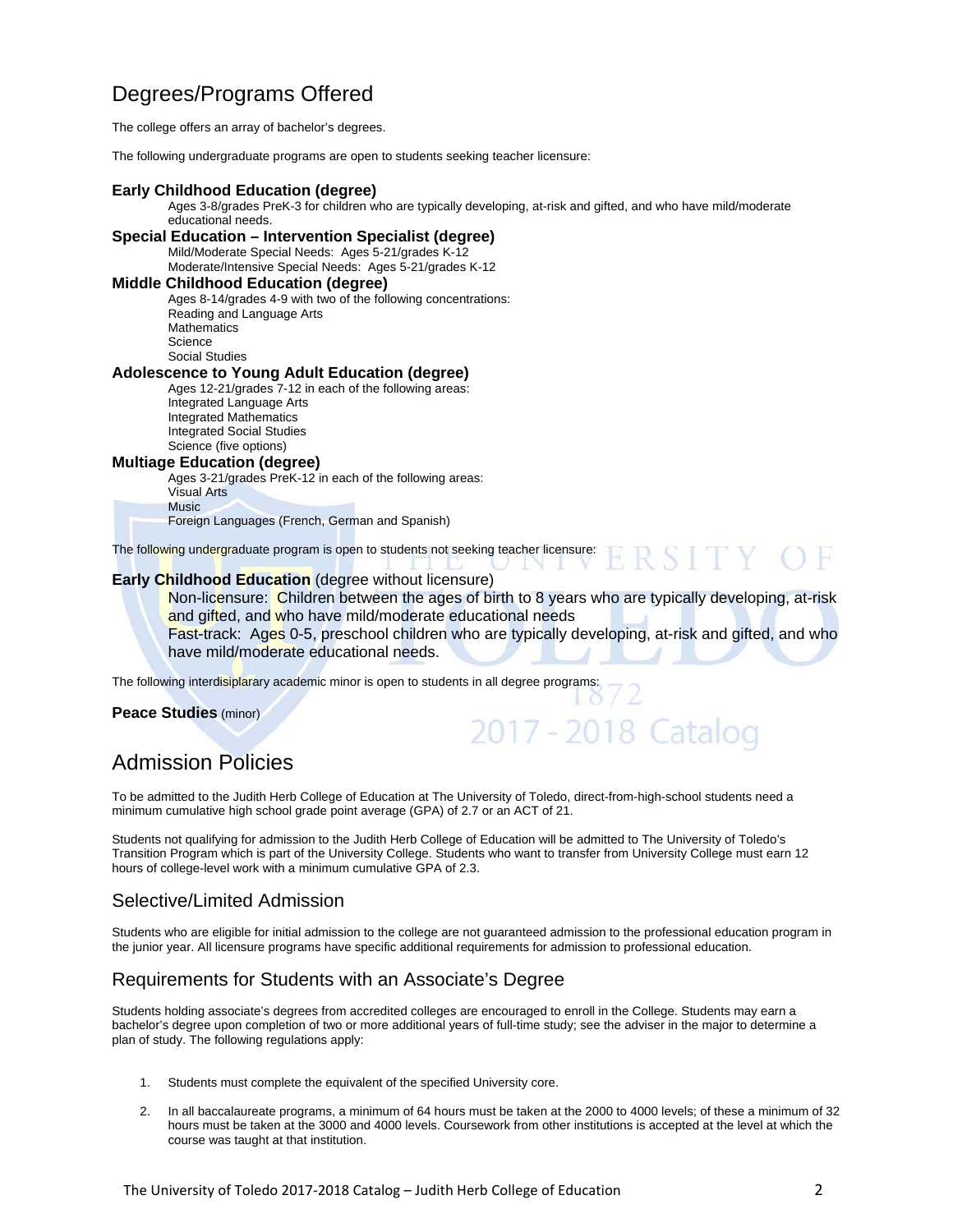## Admission with Transfer Credit from Another Institution

Students with satisfactory academic records wishing to transfer into the Judith Herb College of Education must meet the minimum entrance requirements of The University of Toledo. After submission of official transcripts from all colleges/universities attended and acceptance by the College, transfer courses are evaluated. The evaluation process must be completed before the end of the first term of attendance.

Number of credit hours and minimum required GPA for transfer students:

| Number of credit hours transferred | Minimum required GPA                   |
|------------------------------------|----------------------------------------|
| Less than 30                       | 2.3 overall                            |
| 30-59                              | 2.5 overall                            |
| 60 or more                         | 2.7 overall and 2.7 in student's major |

## Readmission of Former Students

Undergraduate students who discontinue course work for a period of at least one academic year (not including summer) must request readmission to the University. If students have taken any course work at another institution during the time they have been away from the University (other than transient status), they must complete a new application in the Office of Undergraduate Admission and meet transfer admission requirements.

**Students who have not taken course work for more than 12 months must comply with the college requirements at the time of readmission.** When seeking readmission, students whose grade point average (GPA) is below 2.0 can only be readmitted on approval of the associate dean. Students with a GPA of 2.0 or higher may seek readmission in the college office.

## Change of College

Students in good standing (minimum cumulative GPA of 2.0) who wish to change from another college within The University of Toledo to the Judith Herb College of Education should make an appointment with a college adviser in the Office of Student Services to discuss the transfer and have academic records reviewed. All program requirements, including University core, must be fulfilled as specified in the catalog for the year in which the student enters the College. All undergraduate hours attempted and earned at the University of Toledo, as well as the GPA, will transfer.

## Honors Program

The Honors Program in the Judith Herb College of Education provides opportunities for challenging and individualized study for undergraduate students of unusually high ability, motivation and initiative. For admission requirements, see Admission to the University Honors Program in the General Section of this catalog.

# **Academic Policies**

The Judith Herb College of Education adheres to all of The University of Toledo policies and procedures. Please refer to the General Section of this catalog for academic policies governing all students enrolled at the University. In any case where University, college, departmental and/or program policies conflict, the most stringent policy applies. Students should consult with their program for a complete list of all policies and procedures specifically related to their program.

## Academic Advising

The Office of Student Services in the Judith Herb College of Education coordinates academic advising. The office's mission is to provide quality, timely and comprehensive student services that will enhance student success in achieving academic goals. Although the ultimate responsibility for making personal and educational decisions rests with the student, his/her potential for academic success can improve considerably through relationships with the college's advisers, who can provide assistance in identifying educational options and enhancing student potential.

Students in the Judith Herb College of Education are assigned academic advisers. Essential services provided by advisers include degree requirements, career opportunities, and interpretations of college and University policies and procedures.

# GPA Recalculation for Repeated Courses

Student who have retaken a course and earned a higher grade may petition to have the first grade excluded from grade point average. Credit will only be awarded once for repeated courses. If a grade has been deleted that grade will not be used in determining the UT grade point average. However, all grades, including those for repeated courses, will be included in the determination of eligibility for graduation honors, fellowships, or other distinctions awarded on the basis of GPA. No more than a total of 12 semester hours of course work will be deleted. Students who have had their GPAs recomputed under the Academic Forgiveness Policy are not eligible for grade deletions. Specific programs within the college may have more rigorous requirements for grade deletions of major or related courses.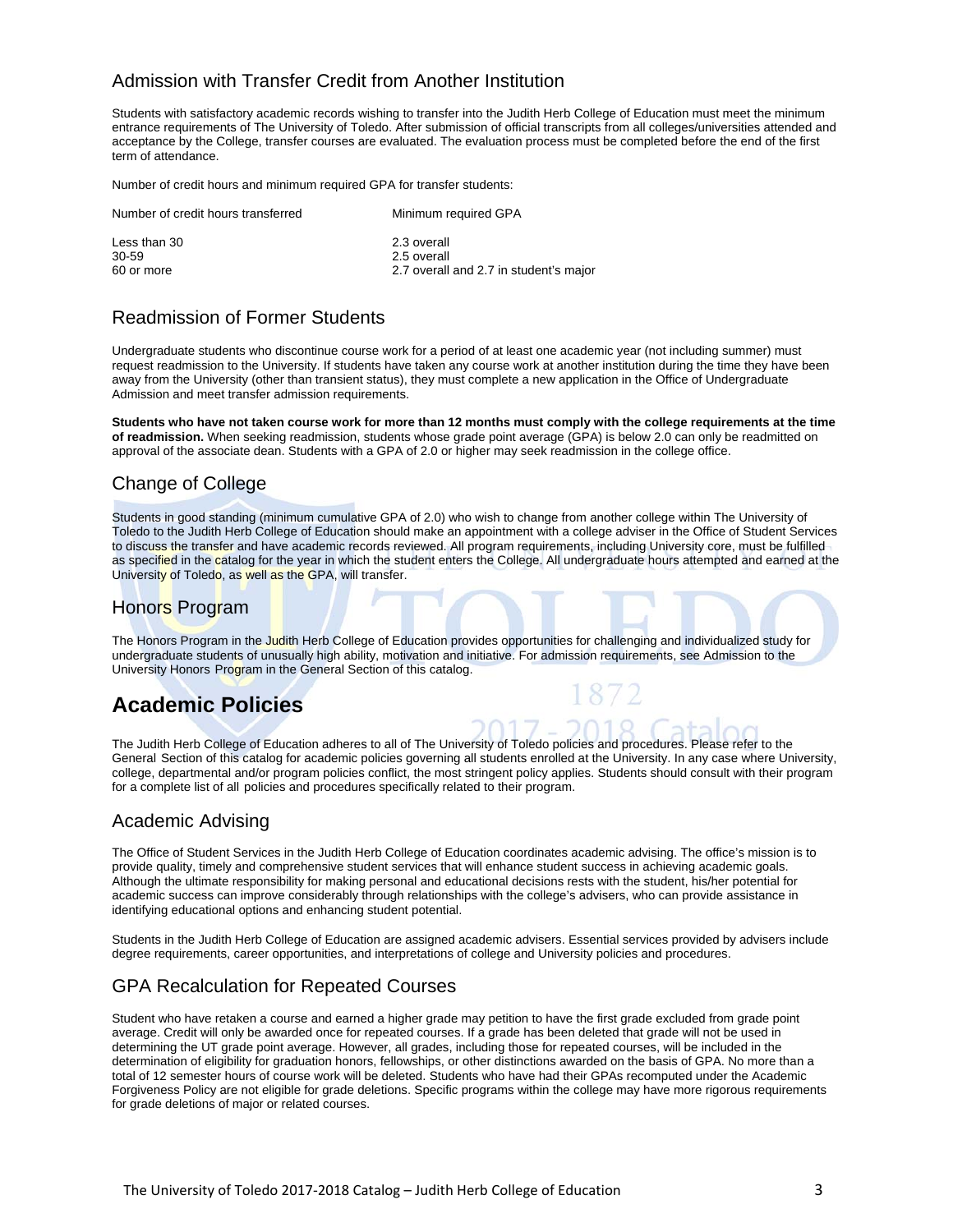## Withdrawal Policy (W Grades)

The number of credit hours of W is limited to 22 hours for all undergraduate students in degree programs in the Judith Herb College of Education. Once a student has accumulated 22 hours of W, further withdrawals will be counted as Fs in computation of the student's GPA for the purposes of probation or suspension. In addition, students risk the loss of financial aid if they accumulate excessive hours of W.

## Academic Probation and Suspension

Students with a cumulative GPA of less than 2.0 are automatically placed on probation until a cumulative GPA of 2.0 is achieved. While on probation, it is recommended students enroll for 12 or fewer credit hours. Students on probation must see an adviser.

Academic suspension means the student is prohibited from registering at The University of Toledo for a period of at least one semester. A student is subject to academic suspension if his or her GPA continues to fall below the minimum of 2.0 or if he or she fails to make sufficient progress toward attainment of the degree by accumulating excess W grades. Students may remove Incompletes while under suspension. Refer to the UT Policy web site for additional information on academic suspension.

## Dismissal

Dismissed students are not eligible for readmission to the Judith Herb College of Education. A student may be dismissed for:

- Failing to meet the conditions of readmission after suspension from the Judith Herb College of Education.
- Demonstrating patterns of behavior that are inappropriate for students preparing for educational roles or for failing to meet the morals standard as defined by the state of Ohio.

VERSITY (

Regulations for probation, suspension and dismissal apply to both full-time and part-time students. In all matters, the dean's decision is final.

## Academic Honesty

Refer to the UT Policy web site for further information on Academic Honesty.

## Academic Grievance

Students have the responsibility and right to call to the attention of a professor any course grade believed to be in error. The college grievance procedure must be initiated within 60 days of the posting of the final grade. Academic grievances must follow the procedure described below:

- The student meets with the professor to attempt to resolve the problem.
- If meeting with the professor does not resolve the problem, the student must discuss the problem with the department chair of the faculty member who issued the grade. The chair attempts to resolve the problem, but may not unilaterally change the grade.
- If meeting with the chair does not resolve the issue, the student will forward the appeal to the associate dean of the Judith Herb College of Education. The student must meet with the associate dean to review and discuss the problem, but a decision will not be rendered here.
- If the student wishes to continue the appeal, the written appeal will be submitted to the academic affairs committee.
- The academic affairs committee will appoint an appeals subcommittee that will collect all data related to the appeal, in writing, and will interview the student and/or instructor, if necessary, to make a recommendation to the dean.
- The appeals subcommittee will inform the chair of the college council of the recommendation.
- The dean will make the final decision and will be responsible for informing all appropriate parties.
- If the student wishes to continue the appeal, he/she must forward the appropriate information relative to the problem to the Student Grievance Council. Information on this process may be found in The University of Toledo Student Handbook. Note: If the grievance occurs during the fall or summer semester, a grievance petition must be filed with the chair of the Student Grievance Council no later than the last day of classes in the next semester. If the grievance occurs during the spring semester, the grievance petition must be filed with the chair of the Student Grievance Council no later than the last day of classes in the final summer session.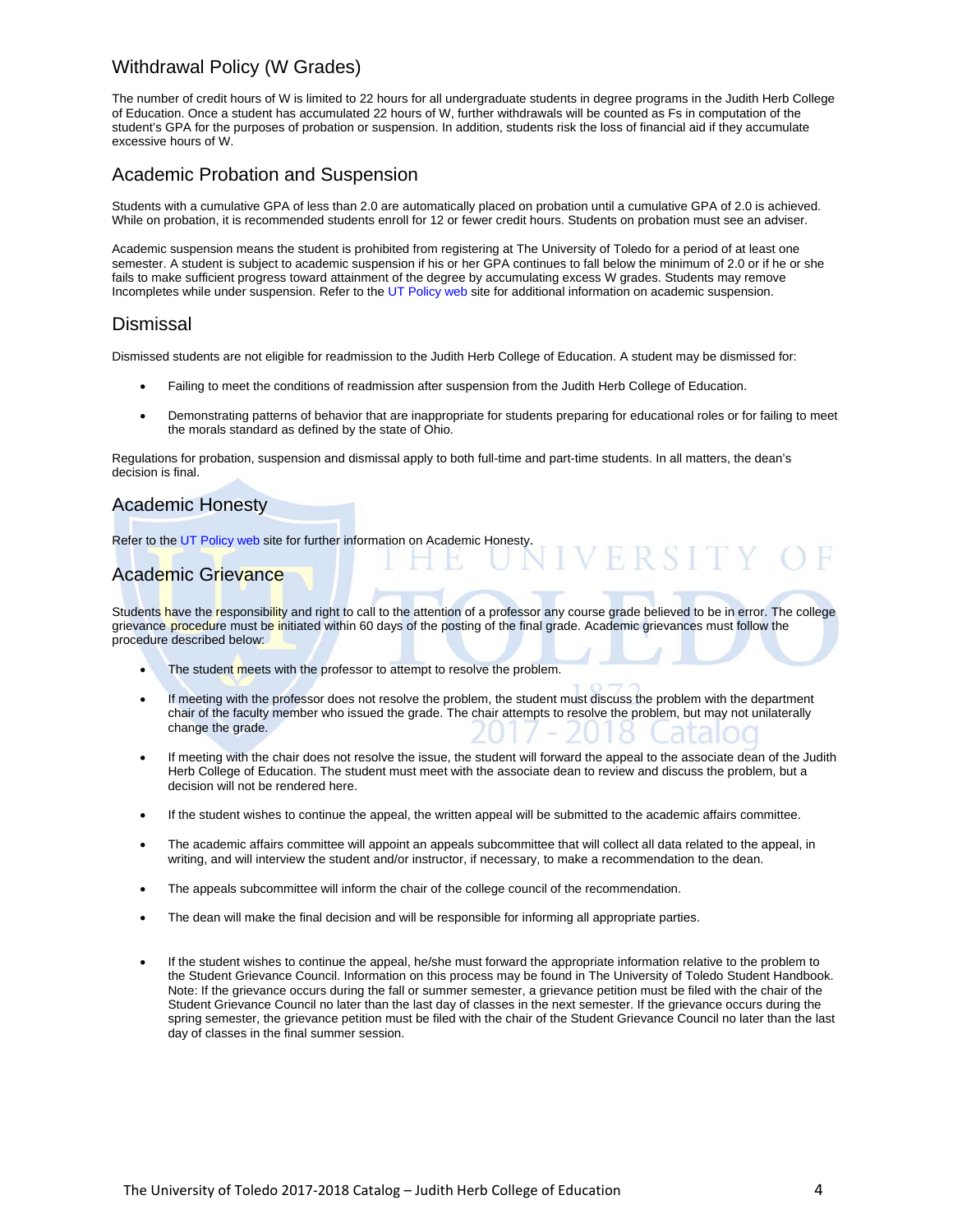## Student Responsibilities

Students are responsible to complete the following:

- All first-year students must see an adviser each semester; all Judith Herb College of Education students are strongly encouraged to see a faculty or academic adviser at least once a year.
- Readmit students are responsible for degree requirements in effect at the time of readmission.
- Students are responsible for fulfilling all degree requirements.
- Students are encouraged to meet with their academic advisers as needed for assistance.
- Students must contact the Office of Student Services to schedule an advising appointment.

# **Degree Requirements**

## **Education**

Students from the Judith Herb College of Education must complete a minimum of 128 undergraduate credit hours of course work for degrees in Education with licensure. Students completing degree programs in teacher education must attain a minimum overall higher education GPA of 2.7, as well as maintain the same average in their teaching major and professional education courses prior to enrolling in internship/student teaching. The cumulative average includes all grades for credits earned, plus grades of IN and F and those acquired in repeated courses at The University of Toledo and at other institutions that the student attended. Degrees in Education without license require a minimum of 120 undergraduate credit hours of course work. Students may qualify for a second bachelor's degree in the College by completing a minimum of 32 credit hours of additional residence course work and by satisfying the applicable bachelor's degree requirements and state requirements.

## University Core Curriculum

Students earning bachelor's or associate's degrees in all University colleges and programs are required to complete the University Core Curriculum. Those courses are distributed in the areas of English composition, mathematics, humanities/fine arts, social sciences, natural sciences and multicultural studies (see the General Section of this catalog for details). Some colleges and programs require courses in these areas over and above those required to fulfill University core requirements. The student's academic department or college office should be contacted for specific details.

# Residence Requirement

Students transferring from other institutions must earn at least 32 credit hours in the Judith Herb College of Education at The University of Toledo to be eligible for graduation and/or teacher licensure.

Junior- and senior-level courses in Professional Education must be completed in residence for students completing teacher education programs.

1872

2017 - 2018 Catalog

## Application for Graduation

See the UT Policy web site for additional information.

# **Teacher Education Programs**

## Degree and Licensure Requirements

Candidates for the Bachelor of Education degree in any of the professional education programs must complete a minimum of 128 credit hours of course work with a minimum cumulative GPA of 2.7 on a 4.0 scale. Students also must maintain a cumulative GPA of 2.7 or better in all professional education courses and in all teaching fields. The cumulative average includes all grades for credits earned plus grades of IN and F and those acquired in repeated courses at The University of Toledo and at other institutions that the student attended.

Undergraduate programs in the Judith Herb College of Education meet all University of Toledo requirements for the bachelor's degree. They also meet all state of Ohio, national professional association and the Council for the Accreditation of Educator Programs (CAEP) standards for program accreditation and initial professional licensure. Programs vary in length depending on licensure area.

Students who successfully complete all college degree requirements, student teaching/internship and licensure exams will be recommended for a teaching license in Ohio. For additional information on licensure requirements, students should inquire in the Office of Student Services. The above policy reflects not only college action, but also the requirements of CAEP. **In addition, the State of Ohio requires students to submit fingerprinting cards to the Bureau of Criminal Investigation before a professional license will be issued.**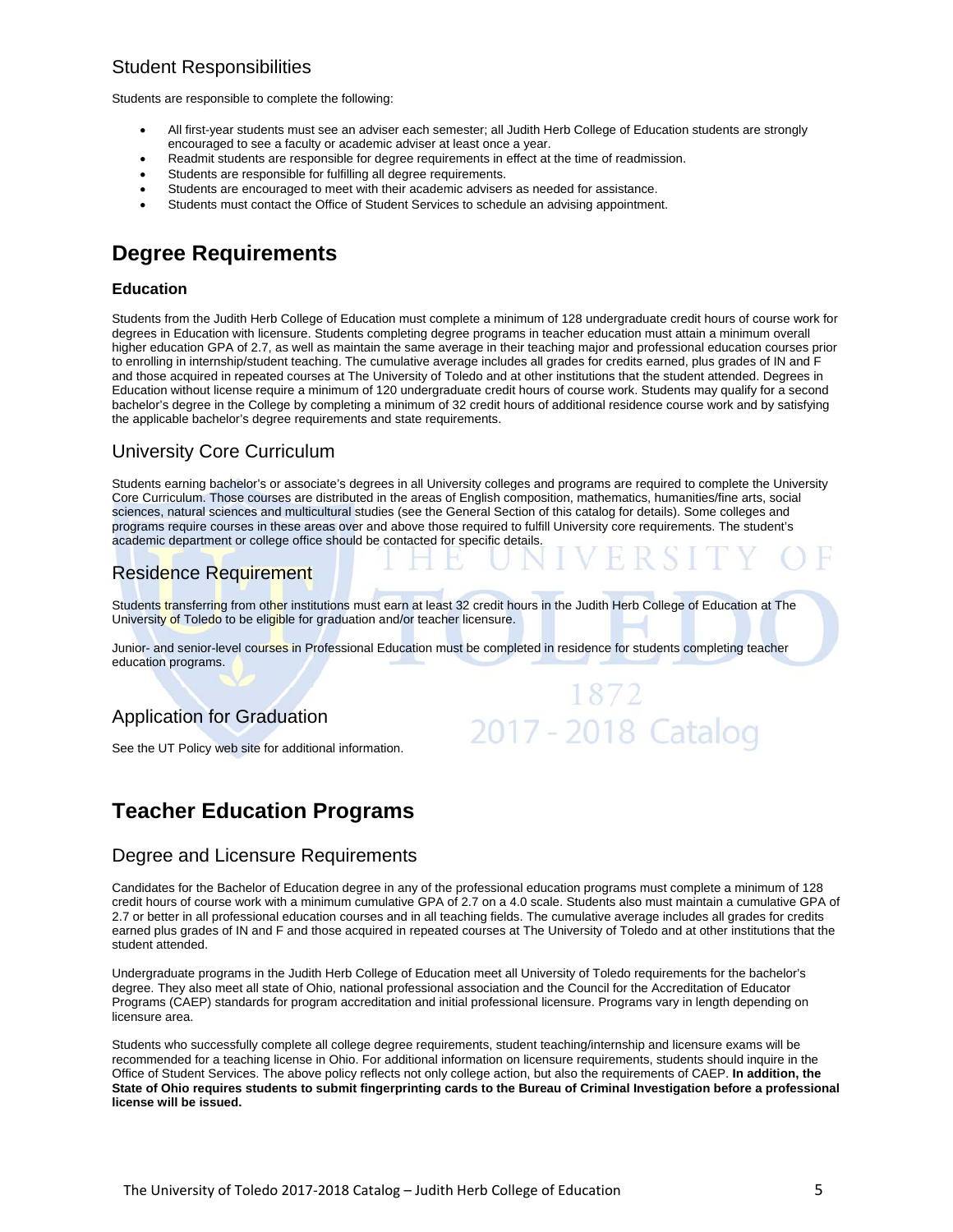## Criteria and Procedures or Admission to Professional Education

To be eligible for advanced professional admission to a teacher licensure program, a student must demonstrate:

- 1. Current enrollment in the Judith Herb College of Education. Students should apply for admission to professional education no later than the fifth semester of full-time enrollment.
- 2. Completion of a minimum of 48 credit hours of approved course work, including pre-professional education courses and 12 hours in residence.
- 3. Cumulative GPA (for transfer students, a higher education GPA) of at least 2.7.
- Students must have a cumulative GPA in their major/licensure area(s) of at least 2.7.
- 5. Mastery of reading, writing and mathematics skills as evidenced by minimum scores on Praxis I skills tests or the Praxis Core Academic Skills for Educators (Core).

| а. |                    | Passing scores for the Praxis I skills tests are as follows: |  |
|----|--------------------|--------------------------------------------------------------|--|
|    | <b>Mathematics</b> | 172                                                          |  |
|    | Reading            | 172                                                          |  |
|    | Writing            | 172                                                          |  |
|    |                    |                                                              |  |
| b. |                    | Passing scores for the Praxis Core Academic Skills for Eq.   |  |

or Educators tests are as follows: Mathematics 150 Reading 156 Writing 162

- 6. Acceptable progress in licensure content courses or published criteria.
- 7. Prior experience with appropriate populations in schools and agencies based on satisfactory completion of introductory courses/seminars, letters of support and/or portfolios.
- 8. Effective communication and interpersonal skills based on early experiences, introductory course/seminar(s), ratings from professionals in the field and/or interview ratings.
- 9. Verification of good moral character as stipulated by the state of Ohio. Students will not be allowed to continue in a teacher education major or participate in a field experience if they have pleaded guilty to, have been found guilty of, or have been convicted of a criminal offense listed in R.C. 3319.31 or R.C. 3319.39. Students should refer to a list of the rules and statutes in the Ohio Revised Code and the Ohio Administrative Code that are applied by the Office of Professional Conduct at the Ohio Department of Education. All rules and statutes listed will result in removal from all teacher education programs.
- 10. Completion of additional published program admission criteria, if any.

Each licensure program will determine those eligible for advanced professional admission. Students will apply for and be notified of admission to professional education after a minimum of 48 to 72 credit hours of completed program course work. Students not admitted may reapply when identified deficiencies have been corrected. **IMPORTANT:** Each undergraduate licensure program has established a set of guidelines and procedures that students seeking admission to professional education will follow. Students should contact their adviser or department chair for assistance.

## Academic Requirements

Students must maintain the required GPA (as outlined in the admission criteria) and complete satisfactorily the professional education courses and field experiences with a grade of C or above in each in order to maintain full admission status.

## Students with Transfer Credit

Transfer students are required to complete all course work at The University of Toledo with a minimum of a 2.7 GPA overall, in professional education, and in all teaching fields. In addition, they must meet all requirements for admission to the professional education programs as outlined above. The GPA standards are for The University of Toledo course work, as well as for all other college course work attempted.

Transfer students must complete a minimum of 12 credit hours at The University of Toledo and must complete a minimum total of 48 credit hours of course work before applying for admission to professional education. Students are responsible for initiating this application.

## Field/Clinical Experiences

Students who intend to be teachers can expect to spend extensive amounts of time in schools and community agencies as they progress through required professional courses and internship experiences. Introductory courses and exploratory seminars offered to students in the pre-teacher education program may include field experiences. Students will be required to assemble portfolio evidence of experience as they progress through their programs. Students must submit to background checks and fingerprinting. Transportation is the responsibility of the student.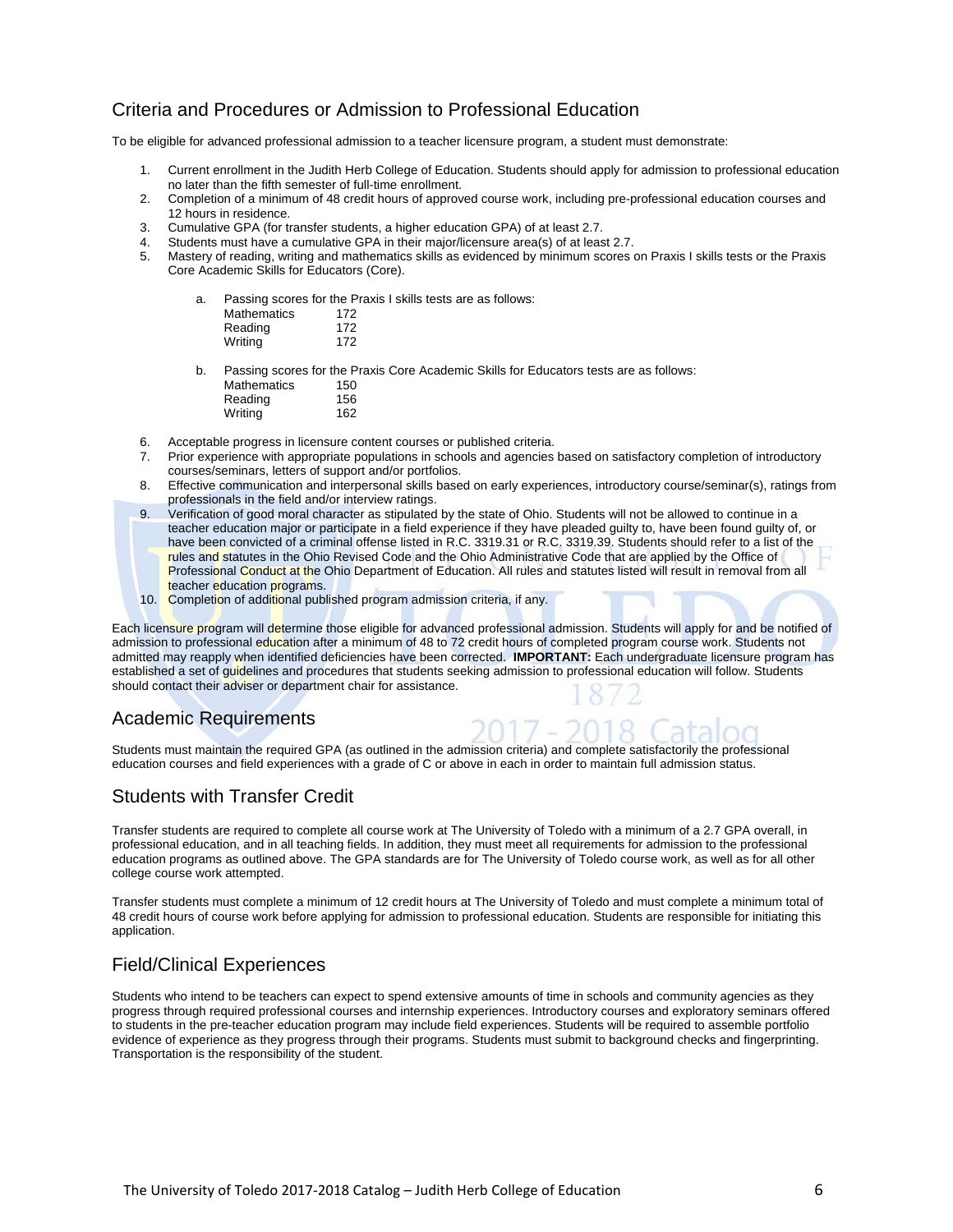## Student Teaching/Internship Requirements

To qualify for an assignment in student teaching/internship, a student must satisfy the following requirements:

- 1. Full admission to professional education;
- 2. Completion of a minimum of 100 credit hours;
- 3. Completion of 90 percent of the course work in the major area(s) of study;<br>4. Completion of all required prerequisite professional education courses incl
- 4. Completion of all required prerequisite professional education courses including methods course(s) and satisfactory completion of all field experiences;
- 5. A minimum GPA of 2.7 in major(s)/licensure area(s), professional education, University of Toledo GPA, and overall as determined by the overall higher education GPA; and
- 6. Meeting Ohio's good moral character requirement.

## Student Teaching/Internship Assignment

The staff of the Field Experiences Office makes all field placements in keeping with the best learning situation for the individual student. Student teaching/internship is not offered in the summer because it is not possible for students to complete the equivalent requirement.

# **Licensure**

## Licensure Tests

All students completing a teacher education licensure program at The University of Toledo are required to complete a series of licensure tests. These tests have been approved by the Ohio Department of Education and NCATE. The required tests are listed below.

- 1. **Praxis Core Academic Skills for Educators** test **(Core)–** Students are required to take the Core tests and successfully pass all sections prior to full admission to professional education. It is recommended this test be taken between completion of 32 and 64 credit hours of course work, either at a designated on-campus site or at a local testing center. Students are responsible for all test fees. Students may be permitted to retake one or more sections of the test and must pay all fees. Before retaking a test, a student should consult with an academic adviser for remedial assistance.
- 2. **Ohio Assessments for Educators** The state of Ohio has adopted a series of licensure tests that all teacher education students must satisfactorily complete in order to be recommended for licensure. Tests are required in professional education and the subject content area(s). Students are required to register for these exams and to pay all testing fees. Information about tests, testing dates and location, test preparation, and passing scores may be found in the Office of **Student Services and in the departmental offices.**
- 3. **Other** Performance **a**ssessments will be used throughout the program to evaluate students' performance and to provide information on the quality of the program.

## Recommendation for Licensure



Licensure to teach in the fields selected is made only upon the recommendation of the dean of the Judith Herb College of Education. The associate dean will recommend licensure to the Ohio State Department of Education only in the teaching fields in which the student meets all requirements as defined in this catalog.

# **Academic Program Requirements in Education**

The following program descriptions provide a general outline of each teacher education program. Program degree audits are available online and provide specific individual course requirements and options for each major. Students should use the audit to keep a record of completion of the respective program requirements.

## Early Childhood Education

The early childhood education programs prepare students to work with children who are typically developing, at-risk, gifted and mildmoderate special needs infants, toddlers, preschoolers, kindergartners and primary students in a variety of settings (ages 3- 8/grades PreK-3).

Required Course Work:

University Core and General Education – 36 hours minimum

Pre-professional Education – 41 hours (Must be completed prior to making application for professional standing. See adviser for sequencing.)

 EDU 1700 EDP 3200 ETPT 2020 CIEC 3200 CIEC 4340 EDP 3210 SPED 2040 TSOC 2000 CI 3400

The University of Toledo 2017-2018 Catalog – Judith Herb College of Education **T**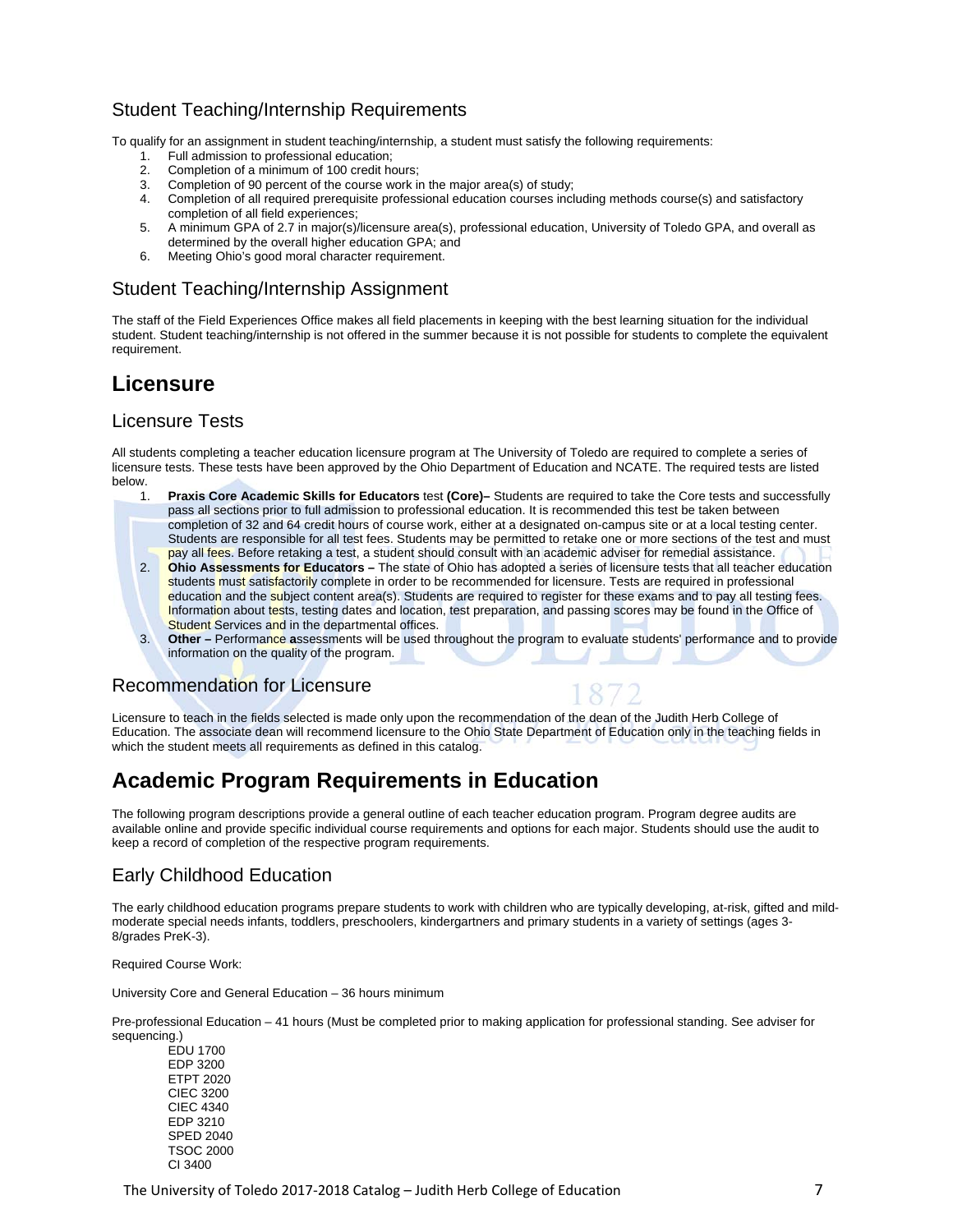AED 3100 PED 2450 HEAL 3100 EDP 4210 CIEC 3350 CI 3430

Cohort Semester – 60 hours (final four semesters in the program)

Professional standing required – students must register for all courses listed under each cohort semester. See adviser for sequencing of courses.

CIEC 3350, 3380, 4480, 4070, 4550, 4460, 4750, 4770, 4930 and 4900 CI 3430, 3460, 4470 and 4510 GIFT 4100 SPED 4080

Reminders – A background check must be completed during CIEC 3200 in order to take CIEC 4340. The Praxis Core Academic Skills for Educators test must be successfully completed before admission to professional education. A minimum 2.7 GPA must be achieved before admission to professional education. Please see you academic adviser prior to applying for professional education. After being admitted to the upper division, you will be assigned a faculty adviser. It is important that you meet with your faculty adviser once you've been accepted to professional education**. Ohio Assessment for Educators should be taken during Cohort III and must be successfully completed to be recommended for licensure.** 

Below is a sample curriculum for the Early Childhood Education program. Sample curriculum is subject to change. Please consult the department for up-to-date information.

|                   | <b>Fall Semester</b>                                                                                                                                                          |                                               | <b>Spring Semester</b>                                                                                                                                                      |                                         | Summer Sem                                                                |
|-------------------|-------------------------------------------------------------------------------------------------------------------------------------------------------------------------------|-----------------------------------------------|-----------------------------------------------------------------------------------------------------------------------------------------------------------------------------|-----------------------------------------|---------------------------------------------------------------------------|
| Year 1            | EDU 1000 Orientation to Ed<br>ENGL 1110 College Comp I<br>Math 1210 Math Ed 1<br><b>TSOC 2000</b><br>ETPT 2020 Multimedia in Ed.<br>Social Science Core<br><b>Total Hours</b> | 1<br>3<br>3<br>3<br>3<br>3<br>16              | EDU 1700 Introduction to Ed<br>ENGL 1130,1140,1150, 2950, 2960<br>College Comp II<br>Math 1220 Math Ed 2<br>Non-Western (DD)<br>MUS 2200 Music Theory<br><b>Total Hours</b> | 3<br>3<br>3<br>3<br>3<br>15             | See adviser<br>about double<br>dipping a class<br>in two areas.           |
| Year <sub>2</sub> | Core Requirement<br>CIEC 3200 Phil & Prac<br>EDP 3210 EC Develop<br><b>Natural Science</b><br><b>EDP 4210</b><br>CI 3400                                                      | 3<br>3<br>3<br>3<br>3<br>3                    | CIEC 4340 Infant Toddler (24 hr. field<br>included)<br>SPED 2040 Perspectives<br>CI 3430<br><b>Natural Science</b><br>AED 3100                                              | 3<br>3<br>3<br>3<br>$\overline{3}$<br>3 | <b>CIEC 3350</b><br><b>HEAL 3100</b><br>Ready to Enter<br>Prof. Education |
|                   | <b>Total Hours</b>                                                                                                                                                            | 18                                            | <b>Total Hours</b>                                                                                                                                                          | 18                                      |                                                                           |
| Year <sub>3</sub> | Cohort 1<br>CIEC 4070 Effec Teaching<br>CIEC 4480 120 hr. field<br>GIFT 4100 Gifted/Talented<br>SPED 4080 Curr Adapt<br>EDP 3200 Applied Psych                                | $\mathbf{3}$<br>$\overline{3}$<br>3<br>3<br>3 | Cohort 2<br>CIEC 4460 Science Methods<br>CIEC 3380 120 hr. field<br>CIEC 4750 Develop Assess<br>CI 4510 Math for Young<br>CI 3460 Lit & ECE                                 | 3<br>3<br>3<br>3<br>3                   |                                                                           |
|                   | <b>Total Hours</b>                                                                                                                                                            | 15                                            | <b>Total Hours</b>                                                                                                                                                          | 15                                      |                                                                           |
| Year <sub>4</sub> | Cohort 3<br>CIEC 4770 120 hr. practicum<br>CIEC 4550 Social Studies<br>CI 4470 Lit Assess<br>CI 4980 (4/5 Endorsement)<br>CI 4980 (4/5 Endorsemetn)                           | 3<br>3<br>3<br>3<br>3                         | Cohort 4<br>CIEC 4930 Student Teaching<br>CIEC 4900 Student Teaching Seminar                                                                                                | 12<br>3                                 |                                                                           |
|                   | <b>Total Hours</b>                                                                                                                                                            | 15                                            | <b>Total Hours</b>                                                                                                                                                          | 15                                      |                                                                           |

# Special Education (Intervention Specialist)

Programs in special education prepare pre-service baccalaureate students for initial teacher licensure as intervention specialists. These specialists work with students (ages 5-21/grades K-12) with mild/moderate or moderate/intensive educational needs. These include children and youth with specific learning disabilities, mental retardation, autism, physical and health impairments, attention deficit and hyperactivity disorders, emotional disturbance, and communication and language difficulties. Preparation for early intervention special education and adult services occurs at the graduate level. Majors in this program are prepared to teach in a variety of settings where services are provided to students requiring specialized interventions to experience success in the education environment.

Student must complete the Praxis I or the Praxis Core Academic Skills for Educators test exam and receive the minimum score in each area, as required by the Judith Herb College of Education and complete 48 hours with a 2.7 GPA or higher.

Below is a sample curriculum for the Intervention Specialist Education program. Sample curriculum is subject to change. Please consult the department for up-to-date information.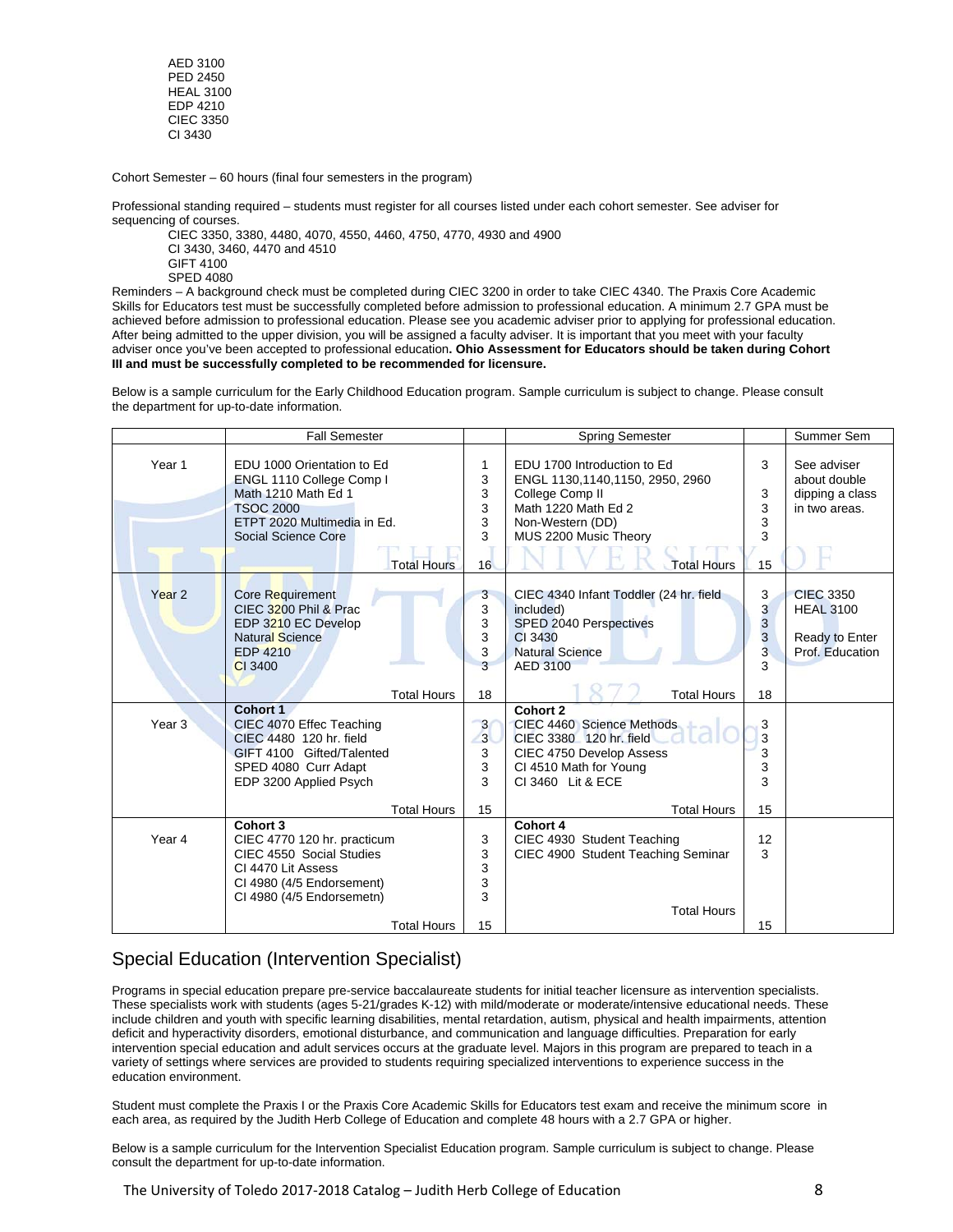| Mild-Moderate Intervention Specialist |                                                                                                                                                                       |                                   |                                                                                                                                                                                                                                        |                                  |
|---------------------------------------|-----------------------------------------------------------------------------------------------------------------------------------------------------------------------|-----------------------------------|----------------------------------------------------------------------------------------------------------------------------------------------------------------------------------------------------------------------------------------|----------------------------------|
|                                       | <b>Fall Semester</b>                                                                                                                                                  |                                   | <b>Spring Semester</b>                                                                                                                                                                                                                 |                                  |
| Year 1                                | EDU 1000 Orientation<br>ENGL 1110 Comp 1<br>MATH 1210 Math Edu 1<br>Social Studies Cognate<br>Social Studies Cognate<br>Natural Science cognate<br><b>Total Hours</b> | 1<br>3<br>3<br>3<br>3<br>3<br>16  | EDU 1700 Intro Ed<br>ENGL 1130,1140,1150, 2950, 2960 Comp II<br>MATH 1220 Math Ed 2<br>ETPT 2020 Multimedia in Ed. Environments<br>SPED 2040 Perspectives-Field of<br>Exceptionalities<br>Social Studies Cognate<br><b>Total Hours</b> | 3<br>3<br>3<br>3<br>3<br>3<br>18 |
|                                       |                                                                                                                                                                       |                                   |                                                                                                                                                                                                                                        |                                  |
| Year <sub>2</sub>                     | Foreign Language<br>Language Arts Cognate<br>Language Arts Cognate<br>Natural Science Cognate<br>Social Science Cognate<br>SPED 3130 Linguistic Analysis              | $3 - 4$<br>3<br>3<br>3<br>3<br>3  | CI 3400 Foundations<br>Foreign Language<br>Language Arts Cognate<br>EDP 3200 Applied Psych<br>HEAL 4400 Health Problems<br>TSOC 3000 Schooling                                                                                         | 3<br>$3 - 4$<br>3<br>3<br>3<br>3 |
|                                       | <b>Total Hours</b>                                                                                                                                                    | 18/<br>19                         | <b>Total Hours</b>                                                                                                                                                                                                                     | 18/<br>19                        |
| Year <sub>3</sub>                     | EDP 3290 Lifespan<br>SPED 4100 Field<br>SPED 4110 Methods Mod<br>SPED 4240 Teach Phonics, Reading, Writing<br>SPED 4260 Family/Prof Relations                         | 3<br>3<br>3<br>3<br>3             | AED 4140 Art Spec<br>SPED 4100 Field<br>SPED 4340 Effective Mgmt<br>SPED 4370 Methods Mild<br>CI 4470 Lit Assess                                                                                                                       | 3<br>3<br>3<br>3<br>3            |
|                                       | <b>Total Hours</b>                                                                                                                                                    | 15                                | <b>Total Hours</b>                                                                                                                                                                                                                     | 15                               |
| Year <sub>4</sub>                     | RESM 4200 Assessment<br>SPED 4980 Field<br>SPED 4060 Spec Int EC<br>SPED 4250 Career Voc<br>SPED 4450 Methods ED<br>CI 4400 Read Middle                               | 3<br>1<br>3<br>$\frac{3}{3}$<br>3 | SPED 4600 Seminar in Sp Ed<br>SPED 4930 Student Teaching<br>2 S I T                                                                                                                                                                    | 3<br>$12 \overline{ }$           |
|                                       | <b>Total Hours</b>                                                                                                                                                    | 16                                | <b>Total Hours</b>                                                                                                                                                                                                                     | 15                               |
|                                       |                                                                                                                                                                       |                                   |                                                                                                                                                                                                                                        |                                  |
|                                       | Moderate-Intensive Intervention Specialist                                                                                                                            |                                   |                                                                                                                                                                                                                                        |                                  |

|                   | Moderate-Intensive Intervention Specialist                                                                                                                                            |                                               |                                                                                                                                                                                                                           |                                                  |                                                            |
|-------------------|---------------------------------------------------------------------------------------------------------------------------------------------------------------------------------------|-----------------------------------------------|---------------------------------------------------------------------------------------------------------------------------------------------------------------------------------------------------------------------------|--------------------------------------------------|------------------------------------------------------------|
|                   | <b>Fall Semester</b>                                                                                                                                                                  |                                               | <b>Spring Semester</b>                                                                                                                                                                                                    |                                                  | Summer Sem                                                 |
| Year <sub>1</sub> | EDU 1000 Orientation<br>ENGL 1110 Comp 1<br>MATH 1210 Math Edu 1<br>Social Studies Cognate<br>Social Studies Cognate<br>Natural Science cognate                                       | $\overline{1}$<br>3<br>3<br>3<br>3<br>3       | EDU 1700 Intro Ed<br>ENGL 1130,1140,1150, 2950, 2960<br>Comp <sub>II</sub><br>MATH 1220 Math Ed 2<br>ETPT 2020 Multimedia in Ed. Environ<br>SPED 2040 Perspectives-Field of<br>Exceptionalities<br>Social Studies Cognate | 3<br>3<br>3<br>3<br>3<br>3                       |                                                            |
|                   | <b>Total Hours</b>                                                                                                                                                                    | 16                                            | <b>Total Hours</b>                                                                                                                                                                                                        | 18                                               |                                                            |
| Year <sub>2</sub> | Foreign Language<br>Language Arts Cognate<br>Language Arts Cognate<br><b>Natural Science Cognate</b><br>Social Science Cognate<br>SPED 3130 Linguistic Analysis<br><b>Total Hours</b> | $3 - 4$<br>3<br>3<br>3<br>3<br>3<br>18/<br>19 | CI 3400 Foundations<br>Foreign Language<br>Language Arts Cognate<br>EDP 3200 Applied Psych<br><b>HEAL 4400 Health Problems</b><br>TSOC 3000 Schooling<br><b>Total Hours</b>                                               | 3<br>$3 - 4$<br>3<br>3<br>3<br>3<br>$18 -$<br>19 |                                                            |
| Year <sub>3</sub> | EDP 3290 Lifespan<br>SPED 4100 Field<br>SPED 4110 Methods Mod<br>SPED 4240 Teach Phonics, Reading,<br>Writing<br>SPED 4260 Family/Prof Relations<br><b>Total Hours</b>                | 3<br>3<br>3<br>3<br>3<br>15                   | AED 4140 Art Spec<br>SPED 4100 Field<br>SPED 4340 Eff Mgmt<br>SPED 4120 Methods Int<br>CI 4470 Lit Assess<br><b>Total Hours</b>                                                                                           | 3<br>3<br>3<br>3<br>3<br>15                      | <b>SLP 4440</b><br>Augm Comm<br>Systems<br>(Total Hours 3) |
|                   |                                                                                                                                                                                       |                                               |                                                                                                                                                                                                                           |                                                  |                                                            |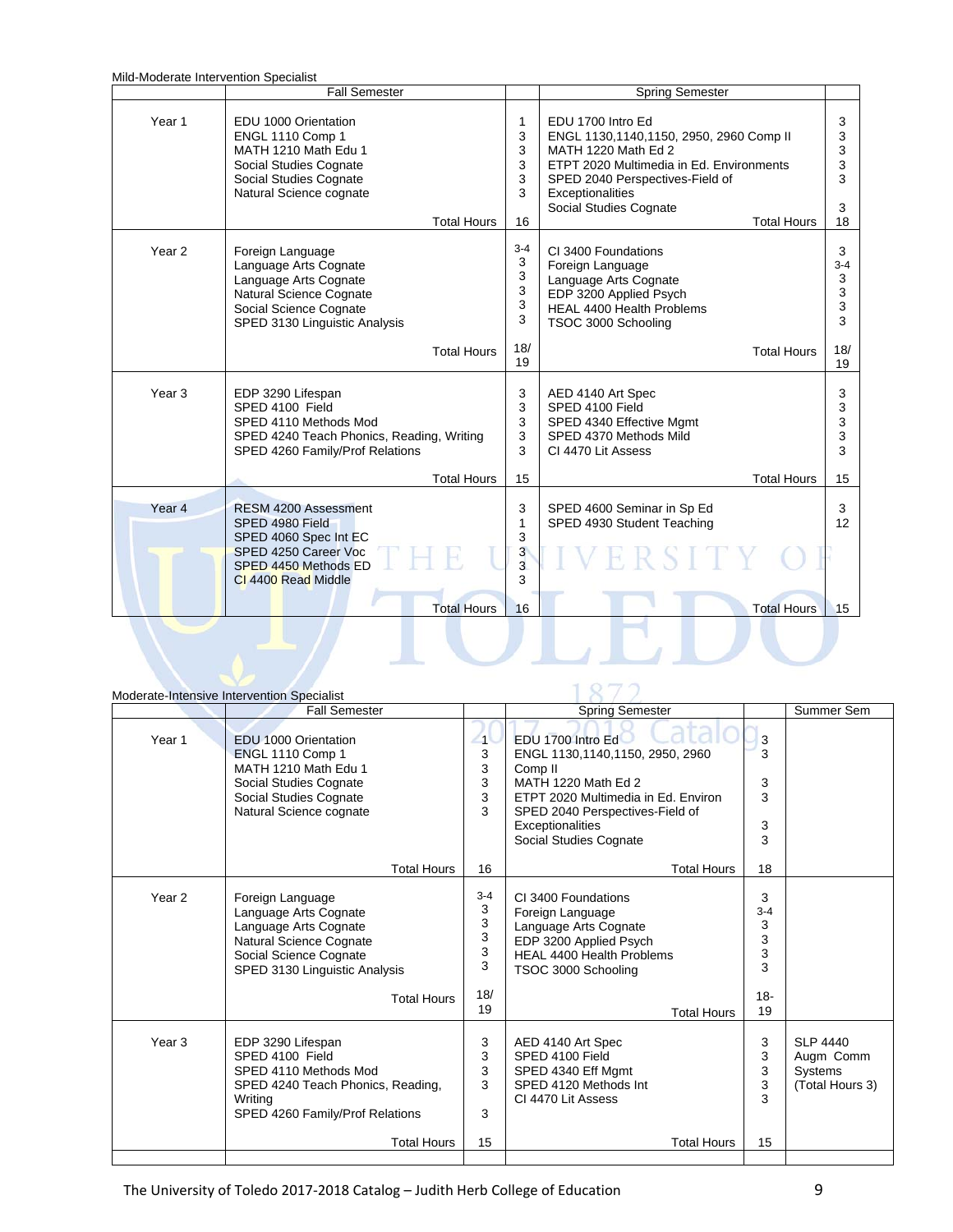| Year 4 | RESM 4200 Assessment  |                    |         | SPED 4600 Seminar in Sp Ed | J  |  |
|--------|-----------------------|--------------------|---------|----------------------------|----|--|
|        | SPED 4980 Field       |                    |         | SPED 4930 Student Teaching | 12 |  |
|        | SPED 4060 Spec Int EC |                    | っ<br>J  |                            |    |  |
|        | SPED 4250 Career Voc  |                    | っ<br>د، |                            |    |  |
|        | SPED 4450 Methods ED  |                    | っ<br>×. |                            |    |  |
|        | CI 4400 Read Middle   |                    | っ       |                            |    |  |
|        |                       |                    |         |                            |    |  |
|        |                       | <b>Total Hours</b> | 16      | <b>Total Hours</b>         | 15 |  |

## Middle Childhood Education-B.Ed.

The middle childhood education program prepares students to teach elementary middle grade, middle school and junior high students in two licensure areas to be chosen from the following: reading and language arts, mathematics, social studies, or science (ages 8-14/grades 4-9).

University Core and General Education – 36 hours minimum

| Pre-professional Education -18hours<br>EDU 1700<br><b>ETPT 2020</b><br><b>SPED 2040</b><br>CI 3400<br>CI 3440<br>EDP 3200 |                    |         |                       |             |  |
|---------------------------------------------------------------------------------------------------------------------------|--------------------|---------|-----------------------|-------------|--|
| Professional Education - 54 hours                                                                                         |                    |         |                       |             |  |
| CI 4400                                                                                                                   |                    |         |                       |             |  |
| CI 4190                                                                                                                   |                    |         |                       |             |  |
| <b>RESM 4200</b>                                                                                                          |                    |         |                       |             |  |
| CI 4290                                                                                                                   |                    |         |                       |             |  |
| CI 4470                                                                                                                   |                    |         |                       |             |  |
| CI 4390                                                                                                                   |                    |         |                       |             |  |
| <b>TSOC 3000</b>                                                                                                          |                    |         |                       |             |  |
| CI 4930                                                                                                                   |                    |         |                       | NIVERSITY O |  |
| Select two areas of study                                                                                                 |                    |         |                       |             |  |
| <b>Language Arts</b>                                                                                                      | <b>Mathematics</b> | Science | <b>Social Studies</b> |             |  |
| CI 4320                                                                                                                   | CI 4550            | CI 4680 | CI 4720               |             |  |
| CI 4050                                                                                                                   | CI 4060            | CI 4070 | <b>CI 4080</b>        |             |  |
| CI 4210                                                                                                                   | CI 4220            | CI 4230 | CI 4240               |             |  |
| CI 4730                                                                                                                   | CI 4740            | CI 4760 | CI 4790               |             |  |

Licensure Areas – Select two. Students will concentrate in two licensure areas and will complete course work in each area

Mathematics – 20hours MATH 1830, 1840, 2600, 2620, 3440, and 1890



Reading and Language Arts –21 hours ENGL 3150, 2730, 2720, 3600, 3790 and 4090 CI 4300

Science –23 hours Life Science

 EEES 2150 and 2160 **Chemistry** 

CHEM 1120

Physics NASC 1100 and 1110 Earth/Space Science ASTR 1010

EEES 1010, 1020

GEPL 4540

Social Studies –24 hours Related content area ECON 1010 PSC 1200 PSC 1710 GEPL 3050 U.S. History HIST 2010, 2020 World History HIST 1050, 1060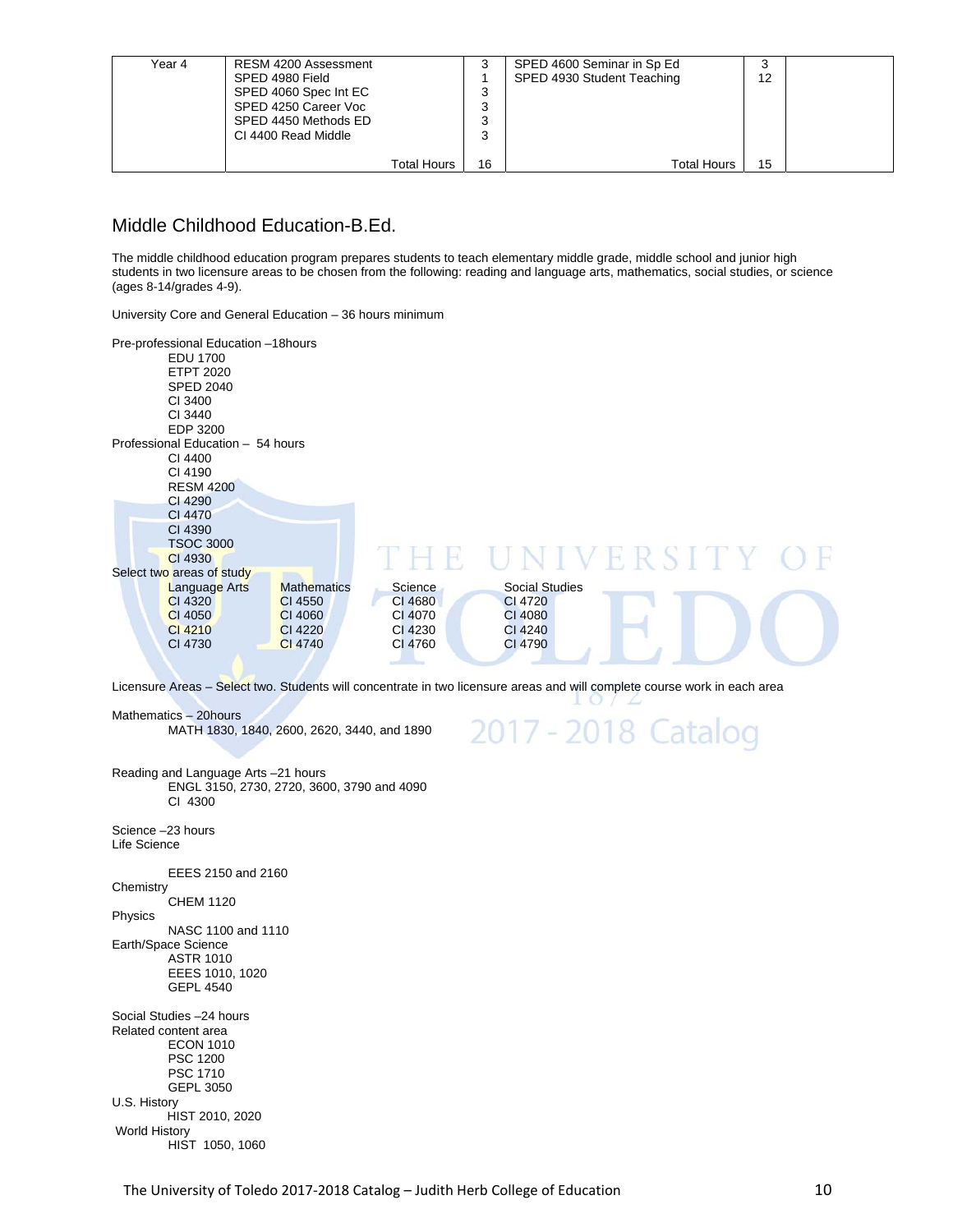Below is a sample curriculum for the Middle Childhood Education program. Sample curriculum is subject to change. Please consult the department for up-to-date information.

|                   | <b>Fall Semester</b>                                                                                                                         |                    |                                                                | <b>Spring Semester</b>                                                                                                 |                                                               | Summer Sem |
|-------------------|----------------------------------------------------------------------------------------------------------------------------------------------|--------------------|----------------------------------------------------------------|------------------------------------------------------------------------------------------------------------------------|---------------------------------------------------------------|------------|
| Year 1            | <b>EDU1000</b><br><b>ENGL 1110</b><br><b>MATH 1180</b><br><b>Universtiy Core</b><br><b>ECON 1010</b><br><b>EEES 2150</b><br><b>EEES 2160</b> | <b>Total Hours</b> | 1<br>3<br>3<br>3<br>4<br>$\mathbf{1}$<br>3<br>18               | <b>ETPT 2020</b><br><b>ENGL 1130</b><br><b>SPED 2040</b><br>PSC 1200PSC 1710<br><b>ASTR 1010</b><br><b>Total Hours</b> | 3<br>3<br>3<br>$\mathsf 3$<br>3<br>3<br>18                    |            |
| Year <sub>2</sub> | <b>EDU1700</b><br>GEPL 3050<br><b>HIST 2010</b><br><b>GEPL 4540</b><br><b>EEES 1010</b><br><b>EEES 1020</b>                                  |                    | 3<br>3<br>3<br>3<br>3<br>$\mathbf{1}$                          | CI 3400<br>CI 3440<br>EDP 3200<br><b>HIST 2020</b><br><b>CHEM 1120</b>                                                 | 3<br>3<br>3<br>3<br>$\overline{\mathbf{4}}$                   |            |
|                   |                                                                                                                                              | <b>Total Hours</b> | 16                                                             | <b>Total Hours</b>                                                                                                     | 16                                                            |            |
| Year <sub>3</sub> | CI 4400<br>CI 4720<br>CI 4680<br>CI 4190<br><b>HIST 1050</b><br><b>NASC 1100</b><br><b>NASC 1110</b>                                         | <b>Total Hours</b> | 3<br>3<br>3<br>3<br>3<br>4<br>$\mathbf{1}$<br>19               | <b>RESM 4200</b><br>CI 4080<br>CI 4070<br>CI 4290<br><b>HIST 1060</b><br><b>Total Hours</b>                            | 3<br>$\ensuremath{\mathsf{3}}$<br>$\mathsf 3$<br>3<br>3<br>15 |            |
| Year 4            | CI 4470<br>CI 4240<br>CI 4230<br>CI 4390<br><b>TSOC 3000</b>                                                                                 | <b>Total Hours</b> | 3<br>3<br>$\overline{\mathbf{3}}$<br>3<br>$\overline{3}$<br>15 | CI 4930<br>NIVERSIT<br>CI 4790<br>CI 4760<br><b>Total Hours</b>                                                        | 9<br>$\overline{3}$<br>3<br>15                                |            |

Middle Childhood Education Social Studies/Science

|                   | <b>Fall Semester</b>                                                                                               |                    |                             | <b>Spring Semester</b>                                                                                                            |                                       | <b>Summer Sem</b> |
|-------------------|--------------------------------------------------------------------------------------------------------------------|--------------------|-----------------------------|-----------------------------------------------------------------------------------------------------------------------------------|---------------------------------------|-------------------|
| Year <sub>1</sub> | <b>EDU 1000</b><br><b>ENGL 1110</b><br><b>MATH 1830</b><br><b>ECON 1010</b><br><b>PSC 1200</b><br><b>ETPT 2020</b> |                    | 1<br>3<br>4<br>3<br>3<br>3  | <b>SPED 2040</b><br><b>University Core</b><br>2018 Catalo<br><b>ENGL 1130</b><br><b>MATH 1840</b><br>PSC 1710<br><b>GEPL 3050</b> | 3<br>3<br>3<br>4<br>3<br>3            |                   |
|                   |                                                                                                                    | <b>Total Hours</b> | 17                          | <b>Total Hours</b>                                                                                                                | 19                                    |                   |
| Year <sub>2</sub> | <b>EDU 1700</b><br><b>University Core</b><br><b>MATH 2600</b><br><b>HIST 2010</b><br><b>HIST 2020</b><br>CI 3400   |                    | 3<br>3<br>3<br>3<br>3<br>3  | CI 3440<br>EDP 3200<br><b>MATH 2620</b><br><b>MATH 1890</b><br><b>HIST 1050</b><br>Lab                                            | 3<br>3<br>3<br>3<br>3<br>$\mathbf{1}$ |                   |
|                   |                                                                                                                    | <b>Total Hours</b> | 18                          | <b>Total Hours</b>                                                                                                                | 16                                    |                   |
| Year <sub>3</sub> | CI 4400<br>CI 4550<br>CI 4720<br>CI 4190<br><b>University Core</b><br><b>MATH 3440</b>                             |                    | 3<br>3<br>3<br>3<br>3<br>3  | <b>RESM 4200</b><br>CI 4060<br>CI 4080<br>CI 4290<br><b>HIST 1060</b>                                                             | 3<br>3<br>3<br>3<br>3                 |                   |
|                   |                                                                                                                    | <b>Total Hours</b> | 18                          | <b>Total Hours</b>                                                                                                                | 15                                    |                   |
| Year 4            | CI 4470<br>CI 4220<br>CI 4240<br>CI 4390<br><b>TSOC 3000</b>                                                       | <b>Total Hours</b> | 3<br>3<br>3<br>3<br>3<br>15 | CI 4930<br>CI 4740<br>CI 4790<br><b>Total Hours</b>                                                                               | 9<br>3<br>3<br>15                     |                   |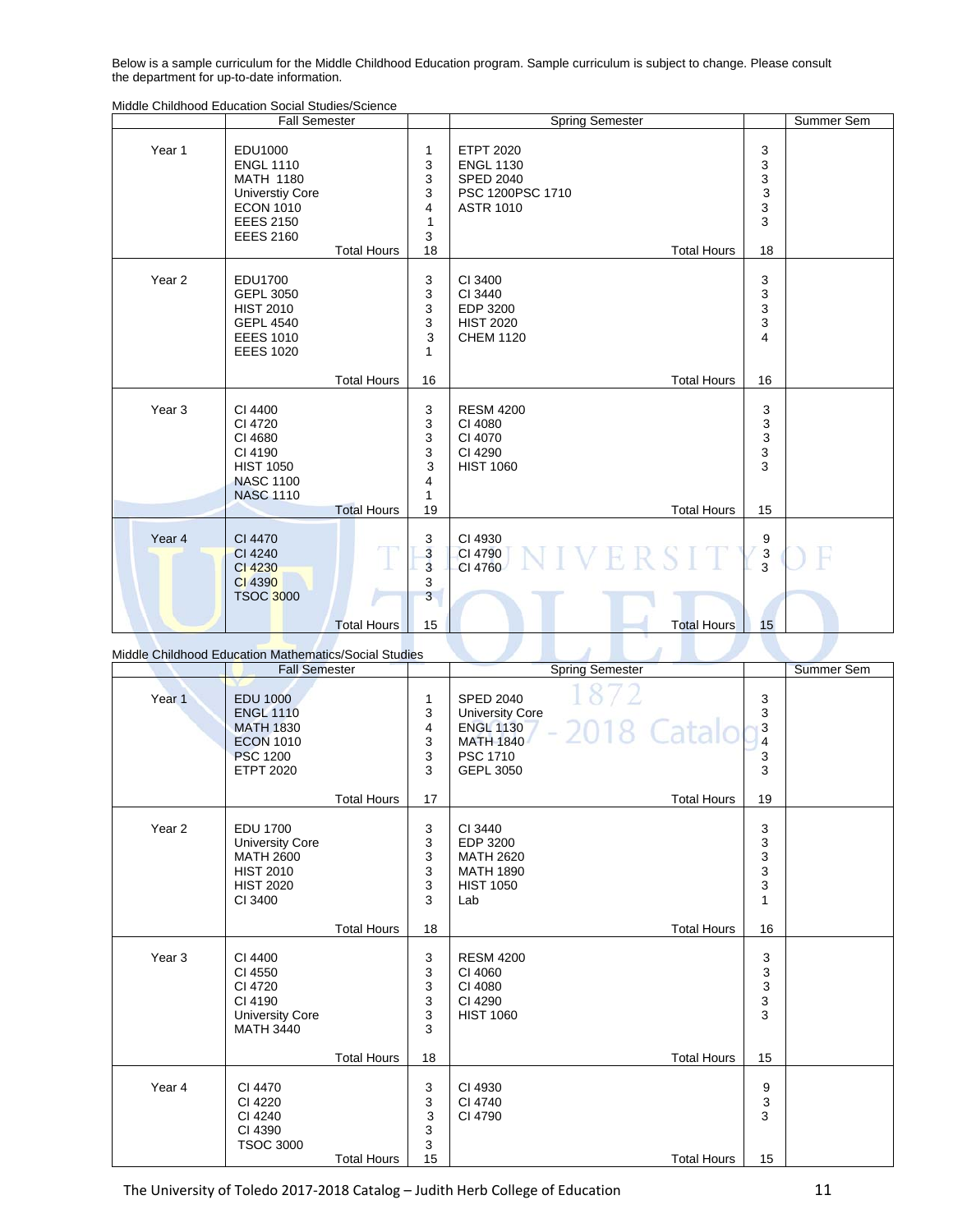Middle Childhood Education Mathematics/ Reading and Language Arts

|                   | <b>Fall Semester</b>                                                                                                      |                    |                                   | <b>Spring Semester</b>                                                                                        |                                                             | Summer Sem |
|-------------------|---------------------------------------------------------------------------------------------------------------------------|--------------------|-----------------------------------|---------------------------------------------------------------------------------------------------------------|-------------------------------------------------------------|------------|
| Year 1            | <b>EDU 1000</b><br><b>ENGL 1110</b><br><b>MATH 1830</b><br><b>University Core</b><br><b>University Core</b>               |                    | 1<br>3<br>3<br>4<br>3             | <b>ETPT 2020</b><br><b>ENGL 1130</b><br><b>SPED 2040</b><br><b>University Core</b><br>Lab<br><b>MATH 1840</b> | 3<br>3<br>3<br>3<br>$\mathbf{1}$<br>$\overline{\mathbf{4}}$ |            |
|                   |                                                                                                                           | <b>Total Hours</b> | 14                                | <b>Total Hours</b>                                                                                            | 17                                                          |            |
| Year <sub>2</sub> | <b>EDU 1700</b><br><b>University Core</b><br><b>ENGL 3150</b><br><b>ENGL 3600</b><br><b>MATH 2600</b><br><b>MATH 3440</b> |                    | 3<br>3<br>3<br>3<br>3<br>3        | CI 3400<br>CI 3440<br>EDP 3200<br><b>ENGL 2730</b><br><b>ENGL 2720</b><br><b>MATH 2620</b>                    | 3<br>3<br>3<br>$\frac{3}{3}$<br>3                           |            |
|                   |                                                                                                                           | <b>Total Hours</b> | 18                                | <b>Total Hours</b>                                                                                            | 18                                                          |            |
| Year <sub>3</sub> | CI 4400<br>CI 4550<br>CI 4320<br>CI 4190<br><b>ENGL 3790</b><br><b>MATH 1890</b>                                          |                    | 3<br>3<br>3<br>3<br>3<br>3        | <b>RESM 4200</b><br>CI 4060<br>CI 4050<br>CI 4290<br><b>ENGL 4090</b><br>CI 4300                              | 3<br>3<br>3<br>3<br>3<br>3                                  |            |
|                   |                                                                                                                           | <b>Total Hours</b> | 18                                | <b>Total Hours</b>                                                                                            | 18                                                          |            |
| Year <sub>4</sub> | CI 4470<br>CI 4220<br>CI 4210<br>CI 4390<br><b>TSOC 3000</b><br><b>University Core</b>                                    |                    | 3<br>3<br>3<br>3<br>$\frac{3}{3}$ | CI 4930<br>CI 4740<br>CI 4730                                                                                 | 9<br>3<br>3                                                 |            |
|                   |                                                                                                                           | <b>Total Hours</b> | 18                                | <b>Total Hours</b>                                                                                            | 15                                                          |            |

Middle Childhood Education Mathematics/ Science

|                   | <b>Fall Semester</b>                                                                                              |                    |                                      |                                                                                                                               | <b>Spring Semester</b> |                                                 | Summer Sem |
|-------------------|-------------------------------------------------------------------------------------------------------------------|--------------------|--------------------------------------|-------------------------------------------------------------------------------------------------------------------------------|------------------------|-------------------------------------------------|------------|
| Year <sub>1</sub> | <b>EDU 1000</b><br><b>ENGL 1110</b><br><b>University Core</b><br><b>MATH 1830</b><br><b>CHEM 1120</b>             | <b>Total Hours</b> | 1<br>3<br>3<br>4<br>4<br>15          | <b>ETPT 2020</b><br><b>ENGL 1130</b><br><b>EDU 1700</b><br><b>MATH 1840</b><br><b>EEES 2150</b><br><b>EEES 2160</b>           | 1872<br>-2018 Catalo   | 3<br>3<br>3<br>4<br>4<br>$\overline{1}$<br>18   |            |
| Year <sub>2</sub> | CI 3400<br><b>University Core</b><br><b>SPED 2040</b><br><b>MATH 2600</b><br><b>MATH 3440</b><br><b>ASTR 1010</b> |                    | 3<br>3<br>3<br>3<br>3<br>3           | CI 3440<br>EDP 3200<br><b>University Core</b><br><b>MATH 2620</b><br><b>MATH 1890</b><br><b>EEES 1010</b><br><b>EEES 1020</b> | <b>Total Hours</b>     | 3<br>3<br>3<br>3<br>3<br>3<br>$\mathbf{1}$      |            |
|                   |                                                                                                                   | <b>Total Hours</b> | 18                                   |                                                                                                                               | <b>Total Hours</b>     | 19                                              |            |
| Year <sub>3</sub> | CI 4400<br>CI 4550<br>CI 4680<br>CI 4190<br><b>GELP 4540</b><br><b>University Core</b>                            |                    | 3<br>3<br>3<br>$\mathsf 3$<br>3<br>3 | <b>RESM 4200</b><br>CI 4060<br>CI 4070<br>CI 4290<br><b>NASC 1100</b><br><b>NASC 1110</b>                                     |                        | 3<br>3<br>3<br>3<br>$\mathsf 3$<br>$\mathbf{1}$ |            |
|                   |                                                                                                                   | <b>Total Hours</b> | 18                                   |                                                                                                                               | <b>Total Hours</b>     | 16                                              |            |
| Year 4            | CI 4470<br>CI 4220<br>CI 4230<br>CI 4390<br><b>TSOC 3000</b><br><b>University Core</b>                            |                    | 3<br>3<br>3<br>3<br>3<br>3           | CI 4930<br>CI 4740<br>CI 4760                                                                                                 |                        | 9<br>3<br>3                                     |            |
|                   |                                                                                                                   | <b>Total Hours</b> | 18                                   |                                                                                                                               | <b>Total Hours</b>     | 15                                              |            |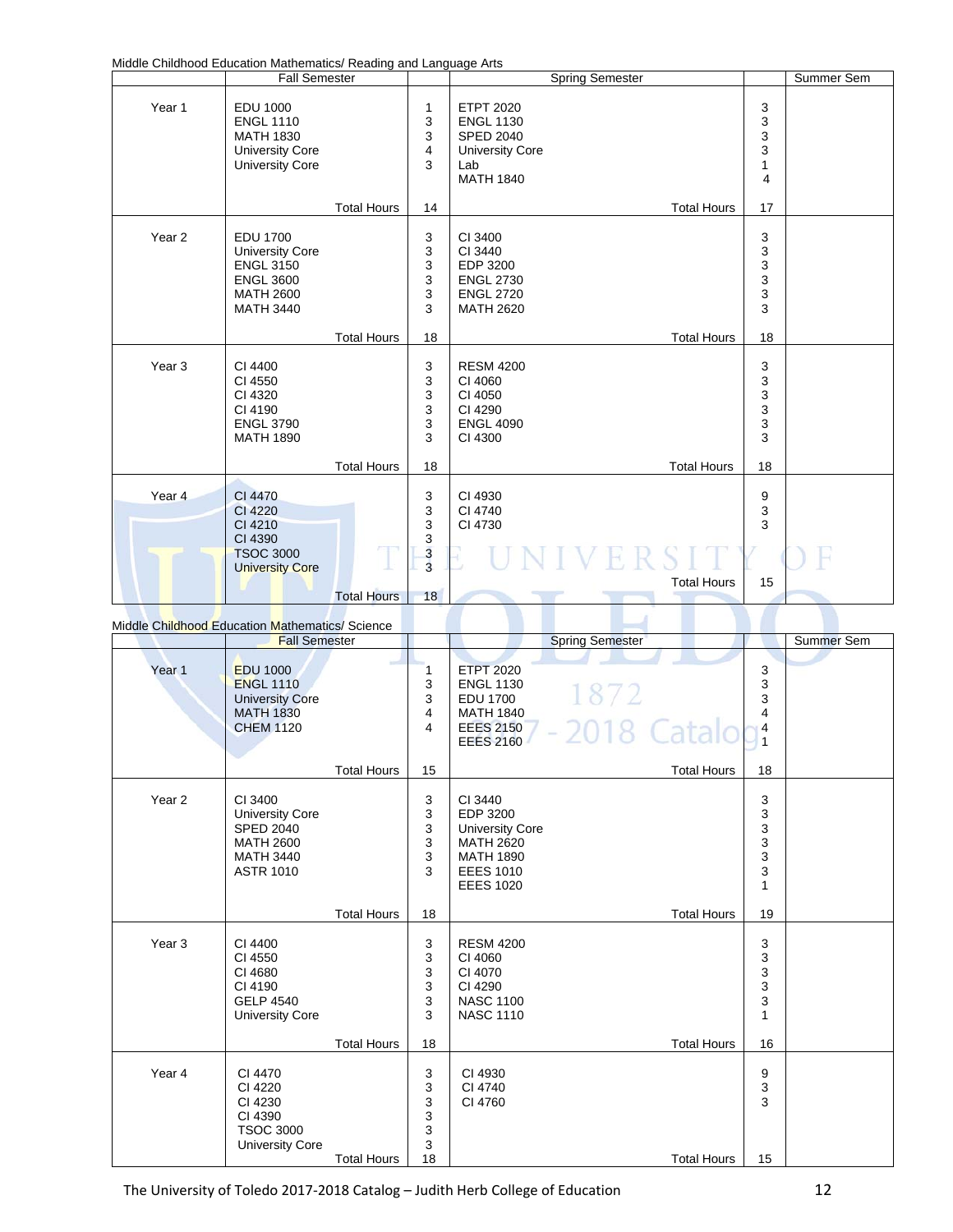| Middle Childhood Education Reading and Language Arts/Science |
|--------------------------------------------------------------|
|--------------------------------------------------------------|

|                                                                     | <b>Fall Semester</b>                                                                                                                          |                    |                                                          | <b>Spring Semester</b>                                                                                                                                               |                                              | Summer Sem |
|---------------------------------------------------------------------|-----------------------------------------------------------------------------------------------------------------------------------------------|--------------------|----------------------------------------------------------|----------------------------------------------------------------------------------------------------------------------------------------------------------------------|----------------------------------------------|------------|
| Year 1                                                              | <b>EDU 1000</b><br><b>ENGL 1110</b><br><b>MATH 1320</b><br><b>University Core</b><br><b>University Core</b><br><b>CHEM 1120</b>               | <b>Total Hours</b> | 1<br>3<br>3<br>3<br>3<br>$\overline{\mathbf{4}}$<br>17   | <b>ETPT 2020</b><br><b>ENGL 1130</b><br><b>SPED 2040</b><br><b>University Core</b><br><b>ENGL 3150</b><br><b>NASC 1000</b><br><b>NASC 1100</b><br><b>Total Hours</b> | 3<br>3<br>$\frac{3}{3}$<br>3<br>3<br>1<br>19 |            |
| Year <sub>2</sub>                                                   | <b>EDU 1700</b><br><b>ENGL 3600</b><br><b>ENGL 2730</b><br><b>ASTR 1010</b><br><b>EEES 1010</b><br><b>EEES 1020</b><br><b>University Core</b> | <b>Total Hours</b> | 3<br>3<br>3<br>3<br>3<br>1<br>3<br>19                    | CI 3400<br>CI 3440<br>EDP 3200<br><b>EEES 2150</b><br><b>EEES 2160</b><br><b>ENGL 2720</b><br><b>Total Hours</b>                                                     | 3<br>3<br>3<br>4<br>1<br>3<br>17             |            |
| Year <sub>3</sub>                                                   | CI 4400<br>CI 4320<br>CI 4680<br>CI 4190<br><b>GELP 4540</b><br><b>ENGL 3790</b>                                                              | <b>Total Hours</b> | 3<br>3<br>3<br>3<br>3<br>3<br>18                         | <b>RESM 4200</b><br>CI 4050<br>CI 4070<br>CI 4290<br><b>ENGL 4090</b><br>CI 4300<br><b>Total Hours</b>                                                               | 3<br>3<br>3<br>3<br>3<br>3<br>18             |            |
| Year 4                                                              | CI 4470<br>CI 4210<br>CI 4230<br>CI 4390<br><b>TSOC 3000</b>                                                                                  | <b>Total Hours</b> | 3<br>3<br>$\frac{3}{3}$<br>$\overline{\mathbf{3}}$<br>15 | CI 4930<br>CI 4730<br>CI 4760<br><b>Total Hours</b>                                                                                                                  | 9<br>3<br>3<br>15                            |            |
| Middle Childhood Education Reading and Language Arts/Social Studies |                                                                                                                                               |                    |                                                          |                                                                                                                                                                      |                                              |            |

Middle Childhood Education Reading and Language Arts/Social Studies

|                   | <b>Fall Semester</b>                                                                                                     |                                  | <b>Spring Semester</b>                                                                                                            |                                 | Summer Sem |
|-------------------|--------------------------------------------------------------------------------------------------------------------------|----------------------------------|-----------------------------------------------------------------------------------------------------------------------------------|---------------------------------|------------|
| Year 1            | <b>EDU 1000</b><br><b>ENGL 1110</b><br><b>MATH 1320</b><br><b>University Core</b><br><b>ECON 1010</b><br><b>PSC 1200</b> | 1<br>3<br>3<br>3<br>3<br>3       | <b>ETPT 2020</b><br><b>ENGL 1130</b><br><b>SPED 2040</b><br>1872<br>PSC 1710<br>GEPL 3050<br>University Core - 2018 Catalo<br>Lab | 3<br>3<br>3<br>3<br>3<br>3<br>1 |            |
|                   | <b>Total Hours</b>                                                                                                       | 16                               | <b>Total Hours</b>                                                                                                                | 19                              |            |
| Year <sub>2</sub> | <b>EDU 1700</b><br><b>ENGL 3150</b><br><b>ENGL 3600</b><br><b>HIST 2010</b><br><b>HIST 2020</b><br><b>HIST 1050</b>      | 3<br>3<br>3<br>3<br>3<br>3       | CI 3400<br>CI 3440<br>EDP 3200<br><b>ENGL 2730</b><br><b>ENGL 2720</b><br><b>ENGL 3790</b>                                        | 3<br>3<br>3<br>3<br>3<br>3      |            |
|                   | <b>Total Hours</b>                                                                                                       | 18                               | <b>Total Hours</b>                                                                                                                | 18                              |            |
| Year <sub>3</sub> | CI 4400<br>CI 4720<br>CI 4320<br>CI 4190<br>CI 4300<br><b>ENGL 4090</b><br><b>Total Hours</b>                            | 3<br>3<br>3<br>3<br>3<br>3<br>18 | <b>RESM 4200</b><br>CI 4080<br>CI 4050<br>CI 4290<br><b>HIST 1060</b><br><b>Total Hours</b>                                       | 3<br>3<br>3<br>3<br>3<br>15     |            |
|                   |                                                                                                                          |                                  |                                                                                                                                   |                                 |            |
| Year 4            | CI 4470<br>CI 4240<br>CI 4210<br>CI 4390<br><b>TSOC 3000</b>                                                             | 3<br>3<br>3<br>3<br>3            | CI 4930<br>CI 4790<br>CI 4730                                                                                                     | 9<br>3<br>3                     |            |
|                   | <b>Total Hours</b>                                                                                                       | 15                               | <b>Total Hours</b>                                                                                                                | 15                              |            |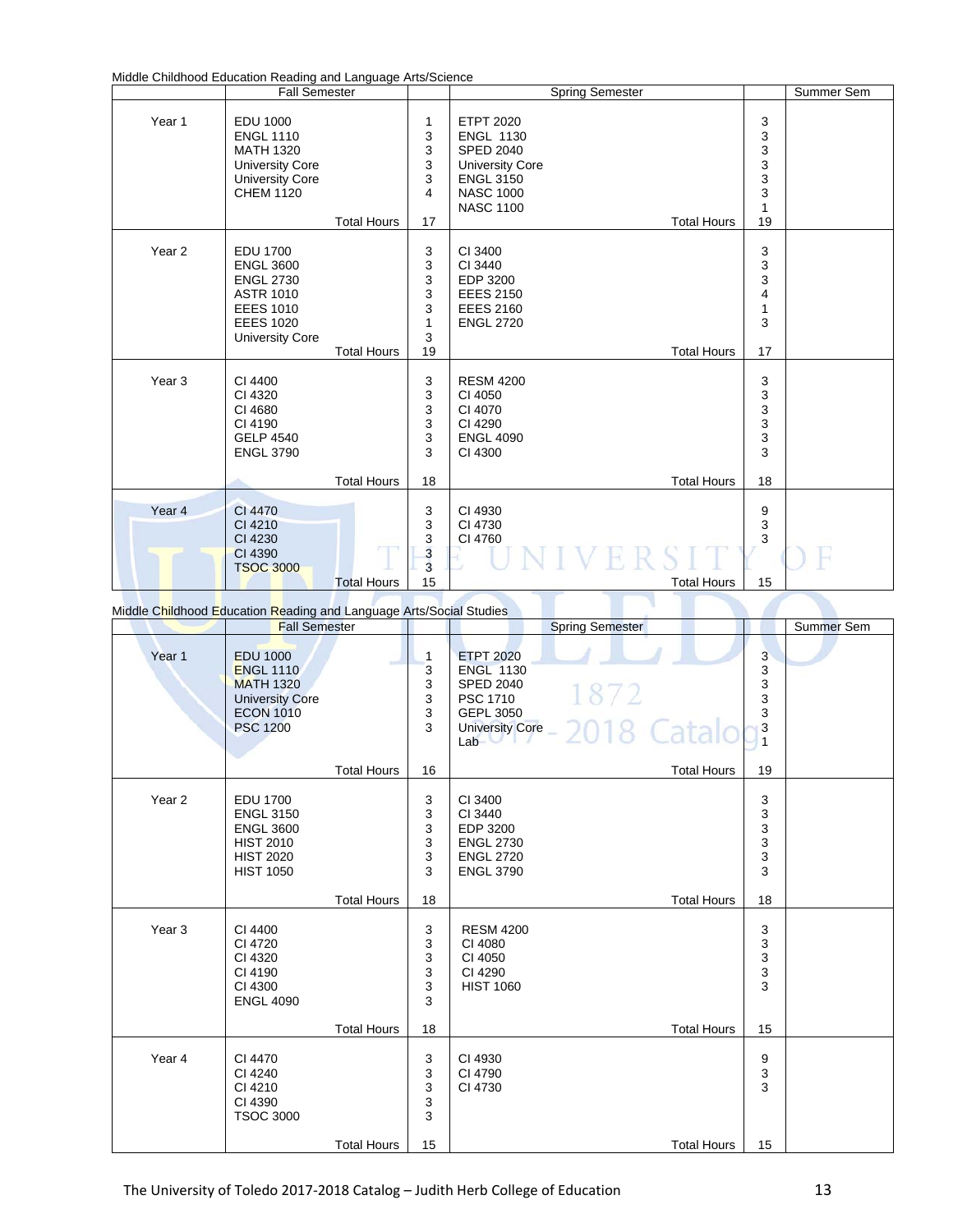## Adolescence to Young Adult Education-B.Ed.

The adolescent program prepares students to teach junior high and high school students, grades 7-12, in a single academic area – integrated language arts, integrated mathematics, integrated social studies, or one of the science options.

## Integrated Mathematics

University Core and General Education – minimum 36 hours

Pre-professional Education – 12 hours

 EDU 1700 ETPT 2020 SPED 2040 EDP 3200

Professional Education – 39 hours CI 4490, 4550, 4190, 4160, 4290, 4260, 4390, 4930, 4740 RESM 4200 TSOC 3000

Mathematics Content – 45 hours

MATH 1830, 1840, 1890, 2190, 2850, 3320, 3440, 3450, 3510, 3610, 4380, 4680, 3/4000 elective, 4000 elective

Below is a sample curriculum for the Integrated Mathematics Education program. Sample curriculum is subject to change. Please consult the department for up-to-date information.

|                   | <b>Fall Semester</b>                                                                                                                                        |                                  | <b>Spring Semester</b>                                                                                                                     |                                               |  |
|-------------------|-------------------------------------------------------------------------------------------------------------------------------------------------------------|----------------------------------|--------------------------------------------------------------------------------------------------------------------------------------------|-----------------------------------------------|--|
| Year 1            | <b>EDU 1000</b><br><b>ENGL 1110</b><br><b>MATH 1830</b><br><b>University Core</b><br><b>University Core</b><br><b>University Core</b><br><b>Total Hours</b> | 1<br>3<br>4<br>3<br>3<br>3<br>17 | <b>ENGL 1130</b><br><b>EDU 1700</b><br><b>MATH 2190</b><br><b>MATH 1840</b><br>Foreign Language<br>NIVERS.<br><b>Total Hours</b>           | 3<br>3<br>3<br>4<br>4<br>17                   |  |
| Year <sub>2</sub> | <b>MATH 3440</b><br><b>MATH 3610</b><br><b>MATH 3510</b><br><b>ETPT 2020</b><br><b>SPED 2040</b><br><b>EDP 3200</b><br><b>Total Hours</b>                   | 3<br>3<br>3<br>3<br>3<br>3<br>18 | <b>MATH2850</b><br><b>MATH 3450</b><br><b>MATH 1890</b><br><b>MATH 3320</b><br><b>University Core</b><br>Lab<br>1872<br><b>Total Hours</b> | 4<br>3<br>3<br>$\overline{3}$<br>3<br>1<br>17 |  |
| Year <sub>3</sub> | CI 4490<br>CI 4550<br>CI 4190<br><b>MATH 4380</b><br><b>University Core</b><br><b>Total Hours</b>                                                           | 3<br>3<br>3<br>3<br>3<br>15      | <b>RESM 4200</b><br>CI 4160<br>CI 4290<br><b>University Core</b><br>CI 3400<br><b>MATH</b> elective<br><b>Total Hours</b>                  | 3<br>3<br>3<br>3<br>3<br>15                   |  |
| Year 4            | CI 4260<br>CI 4390<br><b>TSOC 3000</b><br><b>MATH 4680</b><br>4000 MATH elective<br><b>Total Hours</b>                                                      | 3<br>3<br>3<br>3<br>3<br>15      | CI 4740<br>CI 4930<br><b>University Core</b><br><b>Total Hours</b>                                                                         | 3<br>9<br>3<br>15                             |  |

## **Science**

Students should choose one from the five listed.

University Core and General Education – minimum 36 hours

Pre-professional Education – 12 hours EDU 1700 ETPT 2020 SPED 2040 EDP 3200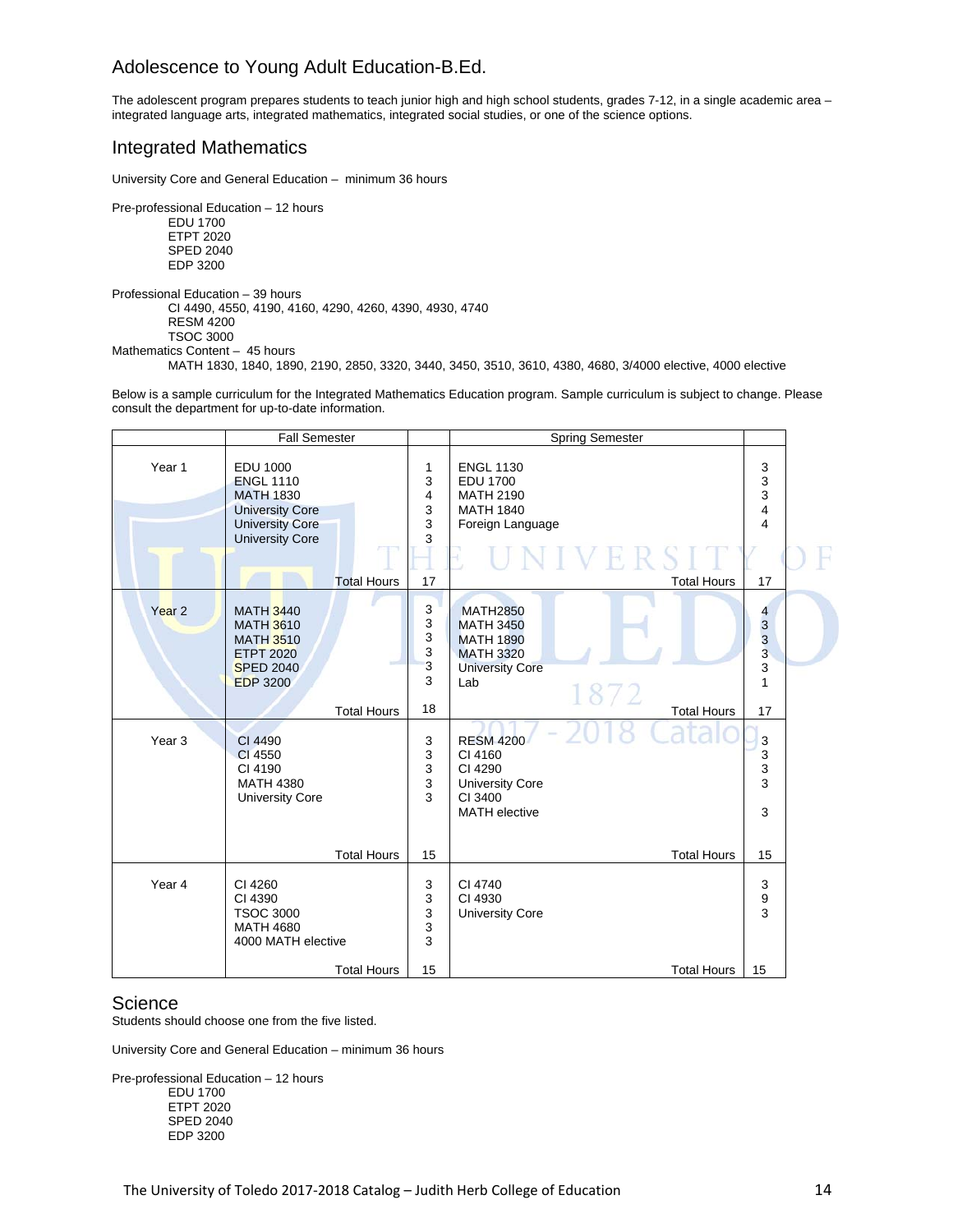Professional Education – 39 hours CI 4490, 4680, 4190, 4170, 4290, 4270, 4390, 4930, 4760 RESM 4200 TSOC 3000

Integrated Science Option

Core Science – Complete all six areas

Life Science Core – 13 hours EEES 2150, 2160, 3050 BIOL 2170 and 2180

Chemistry Core – 13 hours CHEM 1230, 1240, 1280, 1290, 2410

Physics Core – 13 hours PHYS 1910, 2070, 2080

Earth and Space Science Core – 11 hours ASTR 2010 EEES 2100 and 1020<br>GEPL 4540 **GEPL** 

Science and Mathematics Core – 14 hours

 EEES 2010 MATH 1830, 1840, 2600

Advanced Science – Select one area of four

Advanced Life Science – 12 hours BIOL 3010, 3030 and 3040 or 3020 EEES 3060, 4150

Advanced Chemistry – 10 hours CHEM 2420, 2460, 2470, 3710, 3860

Advanced Physics – 11 hours PHYS 3180, 3310, 3320 and 3610

Advanced Earth and Space Science – 16 hours ASTR 2020, 2050 and 2340 EEES 2400, 3100 and 2230

Below is a sample curriculum for the Integrated Science Education program. Sample curriculum is subject to change. Please consult the department for up-to-date information.

T

NIVERSI

 $8/2$ 

|                   | <b>Fall Semester</b>                                                                                                   |                             | <b>Spring Semester</b>                                                                                                 |                        |
|-------------------|------------------------------------------------------------------------------------------------------------------------|-----------------------------|------------------------------------------------------------------------------------------------------------------------|------------------------|
| Year 1            | <b>BIOL 2150</b><br><b>BIOL 2160</b><br><b>MATH 1830</b><br><b>PHYS 1910</b><br><b>EDU 1700</b><br><b>EDU 1000</b>     | 4<br>1<br>4<br>3<br>3<br>1  | <b>BIOL 2170</b><br><b>BIOL 2180</b><br><b>MATH 1840</b><br>PHYS/BIOL 1340<br><b>EEES 1020</b><br>Foreign Language     | 4<br>4<br>3<br>4       |
|                   | <b>Total Hours</b>                                                                                                     | 16                          | <b>Total Hours</b>                                                                                                     | 17                     |
| Year <sub>2</sub> | <b>CHEM 1230</b><br><b>CHEM 1280</b><br><b>PHYS 2070</b><br><b>ETPT 2020</b><br><b>ENGL 1110</b><br><b>Total Hours</b> | 4<br>1<br>5<br>3<br>3<br>16 | <b>CHEM 1240</b><br><b>CHEM 1290</b><br><b>PHYS 2080</b><br><b>SPED 2040</b><br><b>ENGL 1130</b><br><b>Total Hours</b> | 4<br>5<br>3<br>3<br>16 |
| Year <sub>3</sub> | <b>EEES 3050</b><br><b>EEES 3060</b><br><b>BIOL 3010</b><br><b>CHEM 2410</b><br><b>GEPL 4540</b><br><b>MATH 2600</b>   | 3<br>1<br>3<br>3<br>3<br>3  | <b>BIOL 3030</b><br><b>BIOL 3040</b><br><b>EEES 2100</b><br>EDP 3200<br><b>University Core</b>                         | 3<br>2<br>4<br>3<br>3  |
|                   | <b>Total Hours</b>                                                                                                     | 16                          | <b>Total Hours</b>                                                                                                     | 15                     |

The University of Toledo 2017-2018 Catalog – Judith Herb College of Education *Mathematics* 15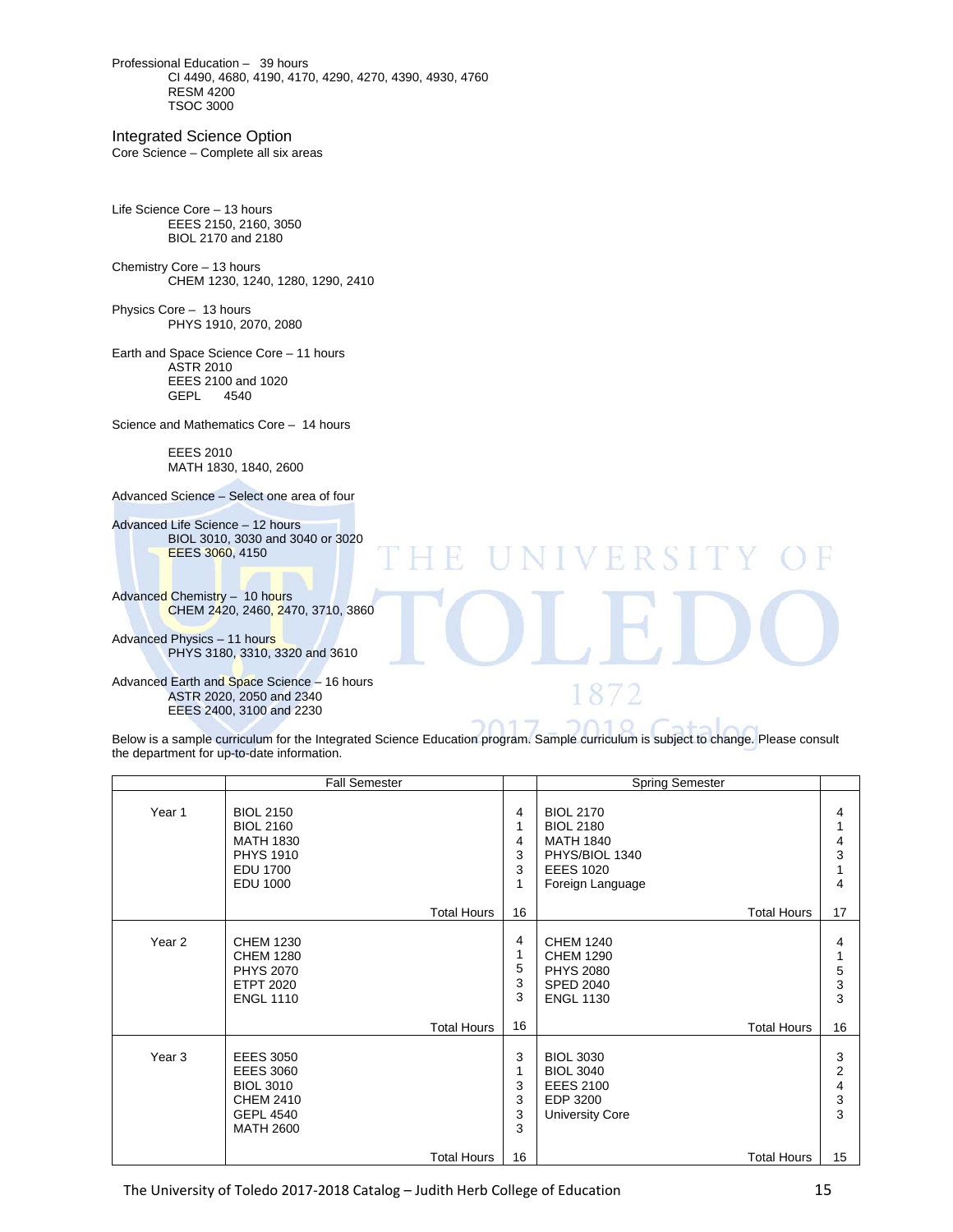| Year 4 | <b>EEES 2010</b><br>CI 4490<br>CI 4680<br>CI 4190<br><b>University Core</b>                | 3<br>3<br>3<br>3<br>3 | <b>EEES 4150</b><br><b>ASTR 2010</b><br><b>RESM 4200</b><br>CI 4170<br>CI 4290<br><b>University Core</b> | 3<br>3<br>3<br>3<br>3(2) |
|--------|--------------------------------------------------------------------------------------------|-----------------------|----------------------------------------------------------------------------------------------------------|--------------------------|
|        | <b>Total Hours</b>                                                                         | 15                    | <b>Total Hours</b>                                                                                       | 15                       |
| Year 5 | CI 4270<br>CI 4390<br><b>TSOC 3000</b><br><b>University Core</b><br><b>University Core</b> | 3<br>3<br>3<br>3<br>3 | CI 4760<br>CI 4930                                                                                       | 3<br>9                   |
|        | <b>Total Hours</b>                                                                         | 15                    | <b>Total Hours</b>                                                                                       | 12 <sup>°</sup>          |

## Life Science Option

Core and Advanced Life Science – 25 hours BIOL/EEES 2150 and 2160 BIOL 2170 and 2180 BIOL 3010, 3030 and 3040 or 3020 EEES 3050 and 3060 EEES 4150

Science and Mathematics Core – 13 hours EEES 2010 MATH 1750, 1760 and 2600

Supporting Life Science – 19 hours CHEM 1230, 1240 and 1280 EEES 2100 GEPL 4540 PHYS 1320

Second Core Areas – Select one area of three

Chemistry (recommended)  $-4$  hours CHEM 1230, 1240, 1280, 1290 and 2410

Physics – 13 hours (MATH 1830/1840) PHYS 1910, 2070 and 2080

Earth and Space Science – 4 hours ASTR 2010 EEES 2100 and 1020 GEPL 4540

#### Below is a sample curriculum for the Life Science Education program. Sample curriculum is subject to change. Please consult the department for up-to-date information.

F

T

NIVERSI

872

2017 - 2018 Catalog

|        | <b>Fall Semester</b>                                                                                                             |                                                             | <b>Spring Semester</b>                                                                                                                   |                             |
|--------|----------------------------------------------------------------------------------------------------------------------------------|-------------------------------------------------------------|------------------------------------------------------------------------------------------------------------------------------------------|-----------------------------|
| Year 1 | EDU 1000<br><b>BIOL 2150</b><br><b>BIOL 2160</b><br><b>MATH 1750</b><br><b>EDU 1700</b><br><b>ENGL 1110</b>                      | 1<br>4<br>1<br>4<br>3<br>3                                  | <b>BIOL 2170</b><br><b>BIOL 2180</b><br><b>EEES 1020</b><br><b>MATH 1760</b><br><b>PHYS 1320</b><br><b>ENGL 1130</b><br><b>ETPT 2020</b> | 4<br>3<br>3<br>3<br>3       |
|        |                                                                                                                                  | 16<br><b>Total Hours</b>                                    | <b>Total Hours</b>                                                                                                                       | 18                          |
| Year 2 | <b>BIOL 3010</b><br><b>CHEM 1230</b><br><b>CHEM 1280</b><br><b>EEES 3050</b><br><b>EEES 3060</b><br><b>SPED 2040</b><br>EDP 3200 | 3<br>4<br>1<br>3<br>1<br>3<br>3<br>18<br><b>Total Hours</b> | <b>BIOL 3030</b><br><b>BIOL 3040</b><br><b>CHEM 1240</b><br><b>EEES 2100</b><br>Foreign Language<br><b>Total Hours</b>                   | 3<br>2<br>4<br>4<br>4<br>17 |
|        |                                                                                                                                  |                                                             |                                                                                                                                          |                             |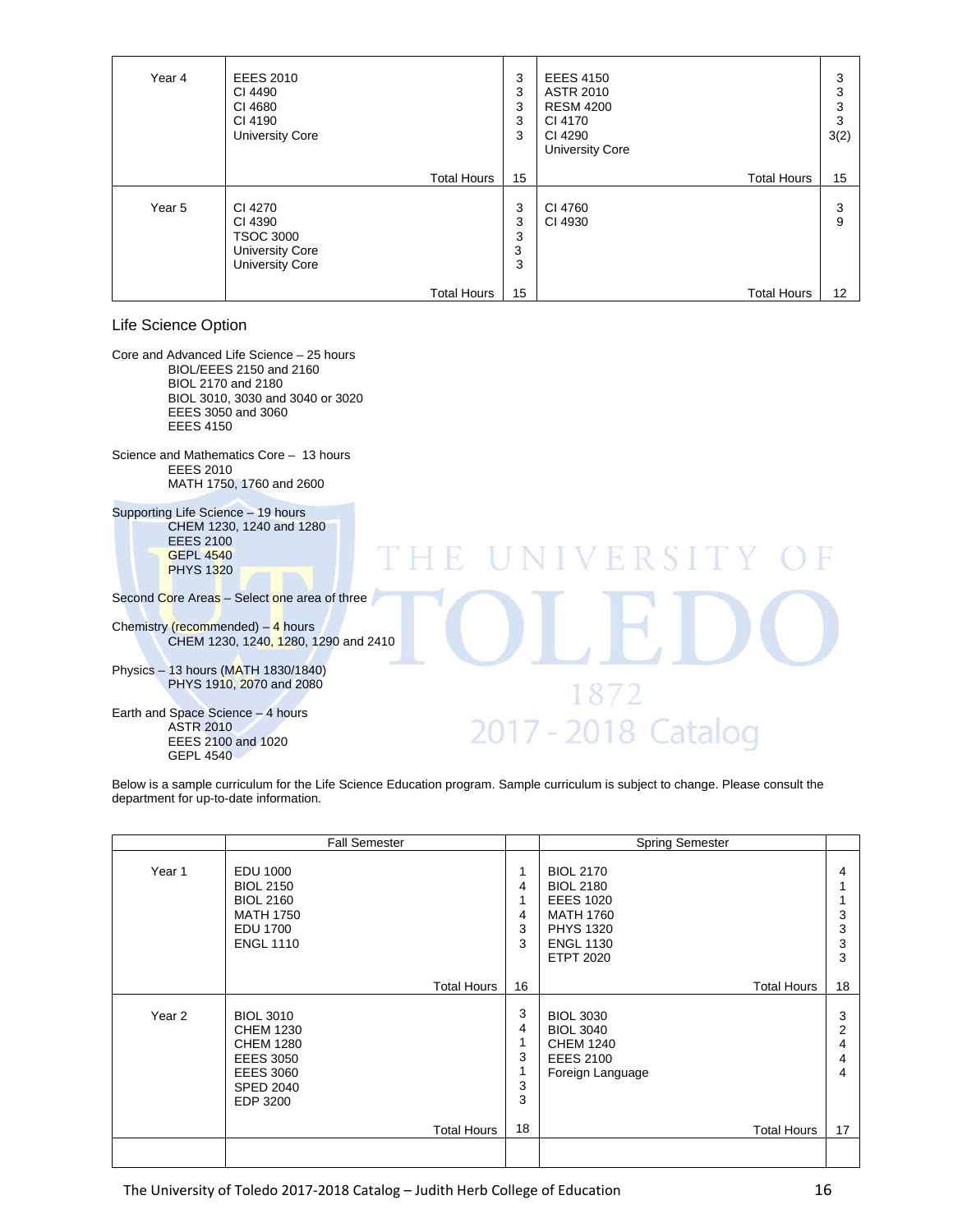| Year <sub>3</sub> | <b>EEES 2010</b><br>CI 4490<br>CI 4680<br>CI 4190<br><b>University Core</b><br><b>University Core</b>    | 3<br>3<br>3<br>3<br>3<br>3 | <b>EEES 4150</b><br><b>ASTR 2010</b><br><b>RESM 4200</b><br>CI 4170<br>CI 4290<br><b>University Core</b> | 3<br>3<br>د.<br>3<br>3<br>3 |
|-------------------|----------------------------------------------------------------------------------------------------------|----------------------------|----------------------------------------------------------------------------------------------------------|-----------------------------|
|                   | <b>Total Hours</b>                                                                                       | 18                         | <b>Total Hours</b>                                                                                       | 18                          |
| Year 4            | <b>GEPL 4540</b><br><b>MATH 2600</b><br>CI 4270<br>CI 4390<br><b>TSOC 3000</b><br><b>University Core</b> | 3<br>3<br>3<br>3<br>3<br>3 | CI 4760<br>CI 4930<br><b>University Core</b>                                                             | 3<br>9<br>3                 |
|                   | Total Hours                                                                                              | 18                         | <b>Total Hours</b>                                                                                       | 15                          |

## Earth and Space Science Option

Core and Advanced Earth Space Science – 27 hours ASTR 2010 EEES 2100 and 1020 GEPL 4540 ASTR 2020, 2050 and 2340 EEES 2400, 3100 and 2230

Science and Mathematics Core – 13 hours

 EEES 2010 MATH 1750, 1760 and 2600

Supporting Earth and Space Science – 12 hours

 EEES 2150 CHEM 1230 and 1280 PHYS 1320

Second Core Area - Select one area of three

Chemistry (recommended)  $-8$  hours  $CHEM$  1240, 1290 and 2410

Physics – 13 hours (MATH 1830/1840) PHYS 1910, 2070 and 2080

Life Science – 9 hours EEES 2160 and 3050 BIOL 2170 and 2180

# 2017 - 2018 Catalog

NIVERSI

872

Below is a sample curriculum for the Earth and Space Science Education program. Sample curriculum is subject to change. Please consult the department for up-to-date information.

H F

- 101

|                   | <b>Fall Semester</b>                                                                                                 |                            | <b>Spring Semester</b>                                                                                               |                       |
|-------------------|----------------------------------------------------------------------------------------------------------------------|----------------------------|----------------------------------------------------------------------------------------------------------------------|-----------------------|
| Year 1            | EDU 1000<br><b>EEES 1020</b><br><b>EEES 2100</b><br><b>MATH 1750</b><br><b>EDU 1700</b><br><b>ENGL 1110</b>          | 1<br>1<br>4<br>4<br>3<br>3 | <b>ASTR 2020</b><br><b>ASTR 2050</b><br><b>PHYS 1320</b><br><b>ENGL 1130</b><br><b>MATH 1760</b><br><b>ETPT 2020</b> | 3<br>3<br>3<br>3<br>3 |
|                   | <b>Total Hours</b>                                                                                                   | 16                         | <b>Total Hours</b>                                                                                                   | 16                    |
| Year 2            | <b>EEES 2010</b><br><b>EEES 2150</b><br><b>ASTR 2010</b><br><b>CHEM 1230</b><br><b>CHEM 1280</b><br><b>SPED 2040</b> | 3<br>4<br>3<br>4<br>3      | <b>EEES 2400</b><br><b>ASTR 2340</b><br><b>CHEM 1240</b><br><b>CHEM 1290</b><br>EDP 3200<br>Foreign Language         | 3<br>3<br>4<br>3<br>4 |
|                   | <b>Total Hours</b>                                                                                                   | 18                         | <b>Total Hours</b>                                                                                                   | 18                    |
| Year <sub>3</sub> | <b>EEES 3100</b><br><b>CHEM 2410</b><br>CI 4490<br>CI 4680<br>CI 4190                                                | 3<br>3<br>3<br>3<br>3      | <b>EEES 2230</b><br><b>RESM 4200</b><br>CI 4170<br>CI 4290<br><b>University Core</b>                                 | 3<br>3<br>3<br>3<br>3 |

The University of Toledo 2017-2018 Catalog – Judith Herb College of Education **17**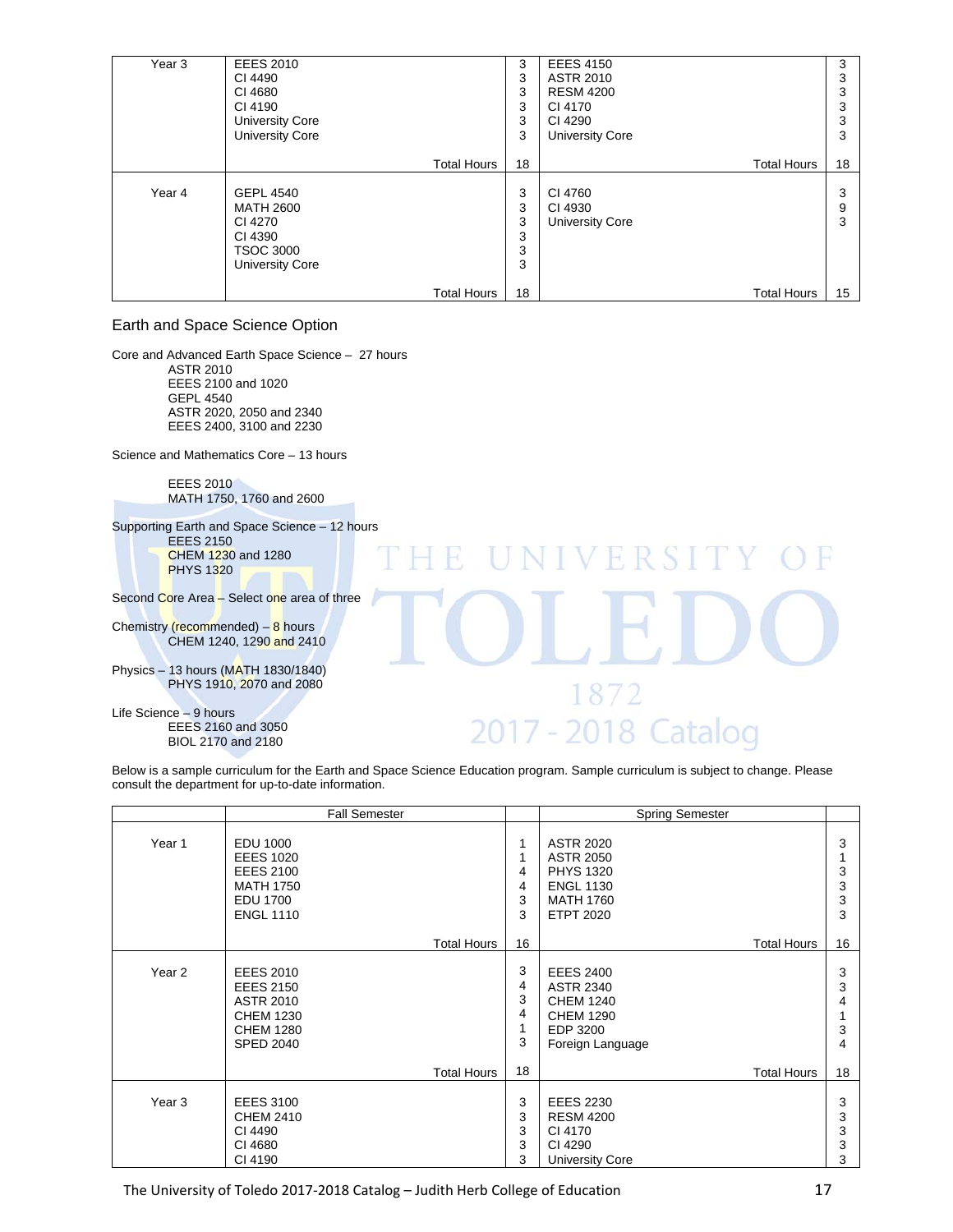|        | <b>University Core</b>                                                                  | 3                                                      | <b>University Core</b>                       |                    | 3                 |
|--------|-----------------------------------------------------------------------------------------|--------------------------------------------------------|----------------------------------------------|--------------------|-------------------|
|        | <b>Total Hours</b>                                                                      | 18                                                     |                                              | <b>Total Hours</b> | 18                |
| Year 4 | <b>GEPL 4540</b><br>MATH 2600<br>CI 4270 CI 4390<br>TSOC 3000<br><b>University Core</b> | 3<br>3<br>3<br>3<br>3<br>3<br>18<br><b>Total Hours</b> | CI 4760<br>CI 4930<br><b>University Core</b> | <b>Total Hours</b> | 3<br>9<br>3<br>15 |

Chemistry Option

Core and Advanced Chemistry – 23 hours CHEM 1230, 1240, 1280, 1290, 2410 and 2460 CHEM 2420, 2470, 3710 and 3860

Science and Mathematics Core – 14 hours

 EEES 2010 MATH 1830, 1840 and 2600

Supporting Chemistry – 18 hours BIOL 2170 EEES 2100 PHYS 2070 and 2080

Second Core Area – Select one area of three

Physics – 3 hours (MATH 1830/1840 required) Recommended PHYS 1910, 2070 and 2080 NIVERSIT F 10 Earth and Space Science – 7 hours EEES 1020 ASTR 2010 GEPL 4540 Life Science – 9 hours **EEES 3050** BIOL 2180 BIOL/EEES 2150. 2160 1872

Below is a sample curriculum for the Chemistry Education program. Sample curriculum is subject to change. Please consult the department for up-to-date information department for up-to-date information. ∠  $\mathbb{L}$ 

|                   | <b>Fall Semester</b>                                                                                                |                                         | <b>Spring Semester</b>                                                                                              |                       |
|-------------------|---------------------------------------------------------------------------------------------------------------------|-----------------------------------------|---------------------------------------------------------------------------------------------------------------------|-----------------------|
| Year 1            | <b>EDU 1000</b><br><b>CHEM 1230</b><br><b>CHEM 1280</b><br><b>PHYS 1910</b><br><b>MATH 1830</b><br><b>ENGL 1110</b> | 1<br>4<br>1<br>3<br>4<br>3              | <b>CHEM 1240</b><br><b>CHEM 1290</b><br><b>ENGL 1130</b><br><b>MATH 1840</b><br><b>ETPT 2020</b><br><b>EDU 1700</b> | 4<br>3<br>4<br>3<br>3 |
|                   | <b>Total Hours</b>                                                                                                  | 16                                      | <b>Total Hours</b>                                                                                                  | 18                    |
| Year <sub>2</sub> | CHEM 2410<br><b>CHEM 2460</b><br><b>PHYS 2070</b><br><b>EEES 2010</b><br><b>University Core</b><br><b>SPED 2040</b> | 3<br>1<br>5<br>3<br>3<br>3              | CHEM 2420<br><b>CHEM 2470</b><br><b>PHYS 2080</b><br>EDP 3200<br><b>University Core</b><br><b>University Core</b>   | 3<br>5<br>3<br>3<br>3 |
|                   | <b>Total Hours</b>                                                                                                  | 18                                      | <b>Total Hours</b>                                                                                                  | 18                    |
| Year <sub>3</sub> | <b>CHEM 3710</b><br><b>CHEM 3860</b><br>CI 4490<br>CI 4680<br>CI 4190<br>Foreign Language                           | 3<br>$\overline{2}$<br>3<br>3<br>3<br>4 | <b>BIOL 2170</b><br><b>RESM 4200</b><br>CI 4170<br>CI 4290<br><b>University Core</b>                                | 4<br>3<br>3<br>3<br>3 |
|                   | Total Hours                                                                                                         | 18                                      | <b>Total Hours</b>                                                                                                  | 16                    |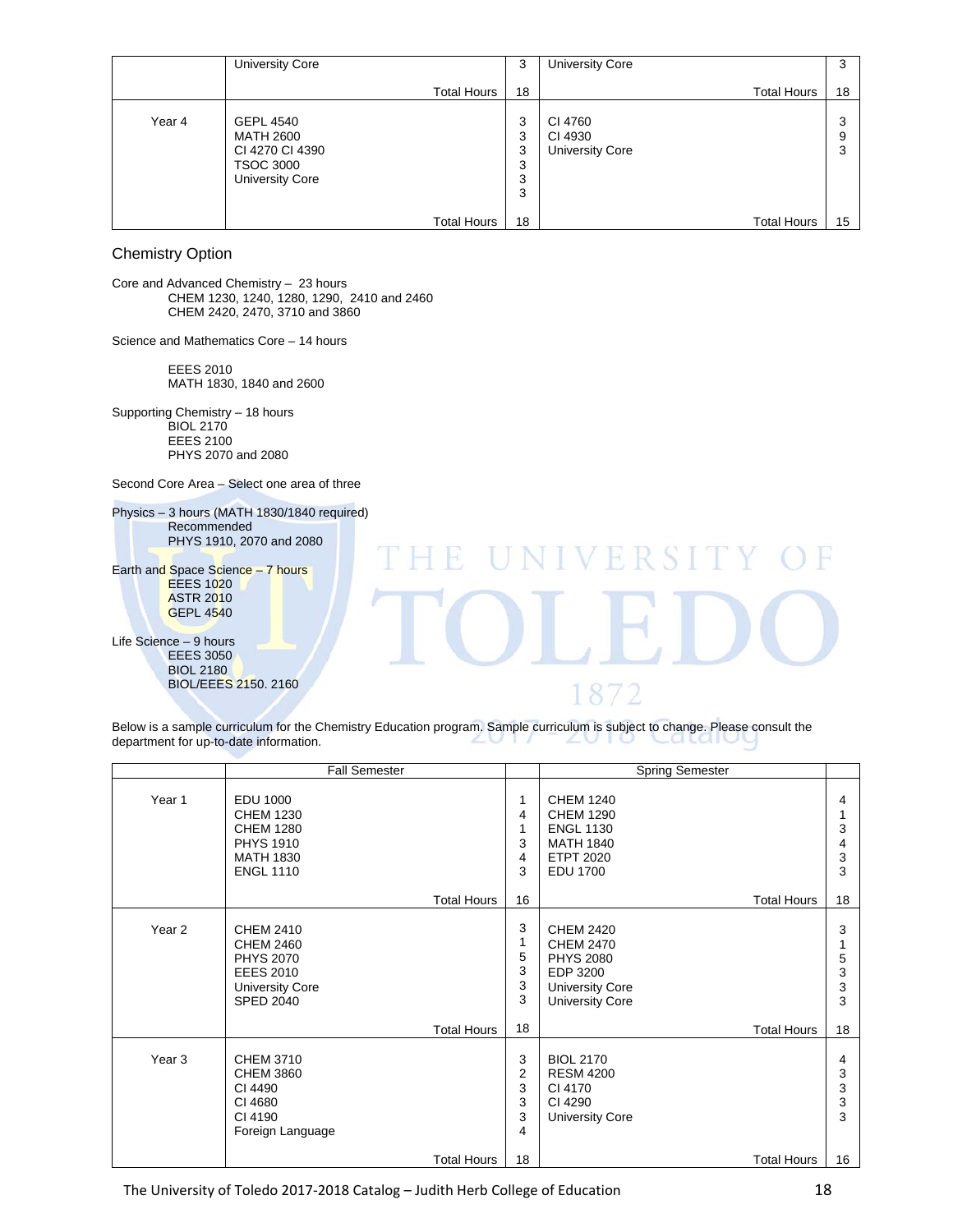| Year 4 | <b>EEES 2100</b><br>MATH 2600<br>CI 4270<br>CI 4390<br><b>TSOC 3000</b> | ≏<br>J<br>3<br>$\sim$<br>J<br>$\sqrt{2}$<br>رب | CI 4760<br>CI 4930<br><b>University Core</b> | ົ<br>w<br>9<br>◠<br>w |
|--------|-------------------------------------------------------------------------|------------------------------------------------|----------------------------------------------|-----------------------|
|        | <b>Total Hours</b>                                                      | 16                                             | <b>Total Hours</b>                           | 15                    |

Physics Option

Core and Advanced Physics – 24 hours PHYS 1910, , 2130, 2140 PHYS 3180, 3310, 3320 and 3610

Science and Mathematics Core – 14 hours

 EEES 2010 MATH 1830, 1840 and 2600

Supporting Physics – 14 hours ASTR 2010 BIOL 2170 CHEM 1230 GEPL 4540

Second Core Area – Select one of three

Earth and Space Science – 5 hours EEES 2100 and 1020 Chemistry – 9 hours CHEM 1240, 1280, 1290 and 2410

Life Science – 9 hours BIOL/EEES 2150, 2160 BIOL 2180

EEES 3050

## THE UNIVERSITY ( F

Below is a sample curriculum for the Physics Education program. Sample curriculum is subject to change. Please consult the department for up-to-date information.

|                   | <b>Fall Semester</b>                                                                                         |                    |                                    | <b>Spring Semester</b>                                                                                                           |                            |
|-------------------|--------------------------------------------------------------------------------------------------------------|--------------------|------------------------------------|----------------------------------------------------------------------------------------------------------------------------------|----------------------------|
| Year <sub>1</sub> | <b>EDU 1000</b><br><b>PHYS 1910</b><br><b>PHYS 2130</b><br><b>CHEM 1230</b><br><b>MATH 1830</b>              |                    | 1<br>3<br>5<br>4<br>$\overline{4}$ | PHYS 2140<br><b>MATH 1840</b><br><b>EDU 1700</b><br>Catalog<br><b>University Core</b><br><b>University Core</b>                  | 5<br>4<br>3<br>3<br>3      |
|                   |                                                                                                              | <b>Total Hours</b> | 17                                 | <b>Total Hours</b>                                                                                                               | 18                         |
| Year <sub>2</sub> | <b>PHYS 3310</b><br><b>EEES 2010</b><br><b>BIOL 2170</b><br><b>ETPT 2020</b><br><b>ENGL 1110</b><br>EDP 3200 |                    | 3<br>3<br>4<br>3<br>3<br>3         | <b>PHYS 3180</b><br><b>PHYS 3320</b><br><b>ENGL 1130</b><br><b>SPED 2040</b><br><b>University Core</b><br><b>University Core</b> | 2<br>3<br>3<br>3<br>3<br>3 |
|                   |                                                                                                              | <b>Total Hours</b> | 19                                 | <b>Total Hours</b>                                                                                                               | 17                         |
| Year <sub>3</sub> | <b>PHYS 3610</b><br>CI 4490<br>CI 4680<br>CI 4190<br>Foreign Language                                        |                    | 3<br>3<br>3<br>3<br>4              | <b>MATH 2600</b><br><b>GEPL 4540</b><br><b>RESM 4200</b><br>CI 4170<br>CI 4290                                                   | 3<br>3<br>3<br>3<br>3      |
|                   |                                                                                                              | <b>Total Hours</b> | 16                                 | <b>Total Hours</b>                                                                                                               | 15                         |
| Year 4            | <b>ASTR 2010</b><br><b>EEES 2100</b><br><b>EEES 1020</b><br>CI 4270<br>CI 4390<br><b>TSOC 3000</b>           | <b>Total Hours</b> | 3<br>4<br>1<br>3<br>3<br>3<br>17   | CI 4760<br>CI 4930<br><b>University Core</b><br><b>Total Hours</b>                                                               | 3<br>9<br>3<br>15          |
|                   |                                                                                                              |                    |                                    |                                                                                                                                  |                            |

The University of Toledo 2017-2018 Catalog – Judith Herb College of Education **19** 19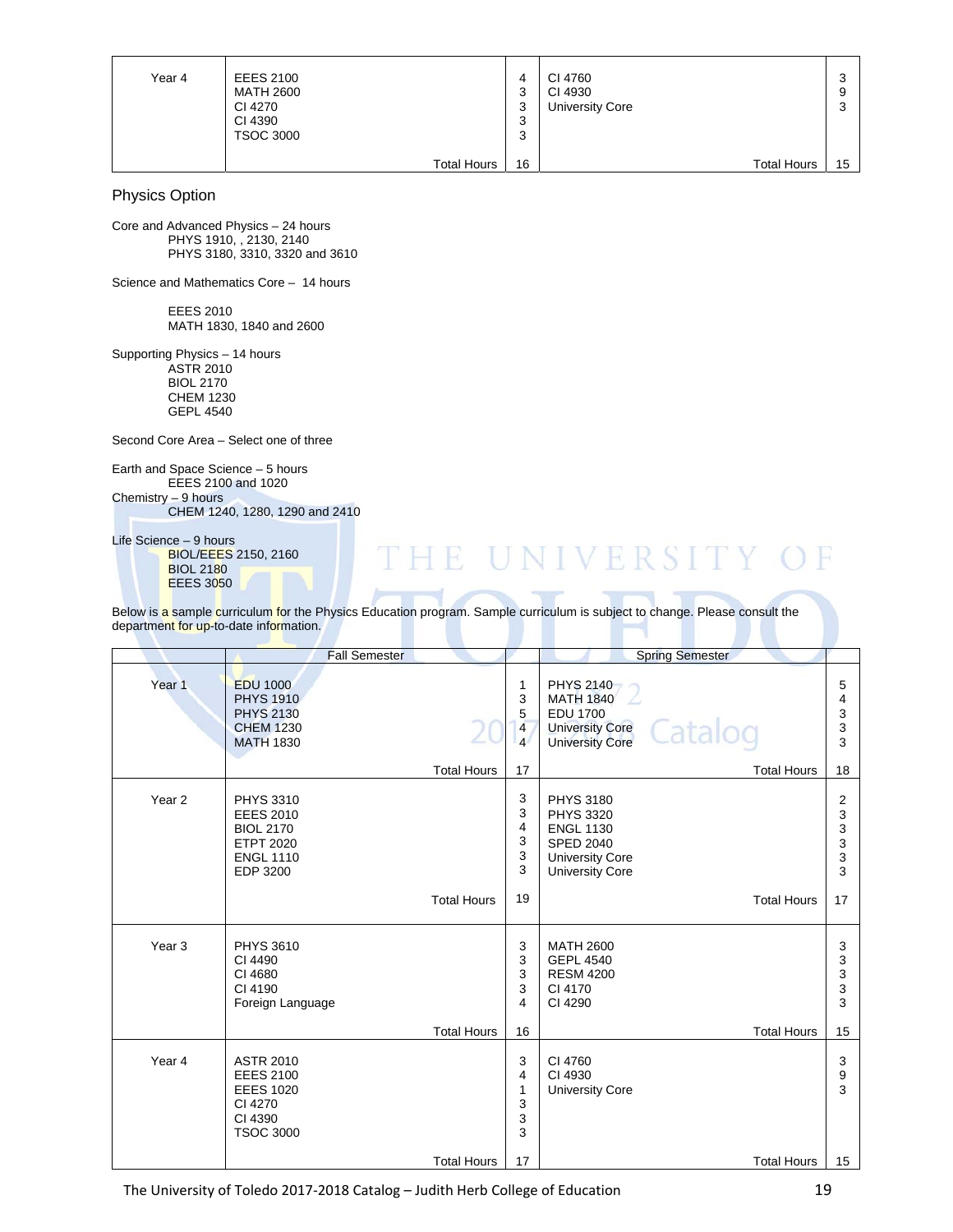## Integrated Language Arts

Pre-professional Education – 12 hours EDU 1700 ETPT 2020 SPED 2040 EDP 3200

Professional Education – 39 hours

 CI 4490, 4320, 4190, 4150, 4290, 4250, 4390, 4930, 4730 RESM 4200 TSOC 3000

Language Arts Content 40- 48 hours

 ENGL 2010, 3600, 3610, 3150, 3770, 3790, 3810 and 4090 Choose one of the following – ENGL 3010, 3050, 3800, 4030, 4070 or 4080 Choose one of the following – COMM 2100, 2150, 2600 or 3610 COMM 3830 and 4110

Choose one of the following-ENGL4650, 4660, 4690

Below is a sample curriculum for the Integrated Language Arts Education program. Sample curriculum is subject to change. Please consult the department for up-to-date information.

|                   | <b>Fall Semester</b>                                                                                             |                                                        | <b>Spring Semester</b>                                                                                                                   |                             |
|-------------------|------------------------------------------------------------------------------------------------------------------|--------------------------------------------------------|------------------------------------------------------------------------------------------------------------------------------------------|-----------------------------|
| Year 1            | <b>ENGL 1110</b><br><b>MATH 1180</b><br><b>EDU 1000</b><br>University Core<br>University Core<br>University Core | 3<br>3<br>1<br>3<br>3<br>3<br><b>Total Hours</b><br>16 | <b>ENGL 1130</b><br><b>EDU 1700</b><br><b>ETPT 2020</b><br><b>University Core</b><br><b>University Core</b><br>Lab<br><b>Total Hours</b> | 3<br>3<br>3<br>3<br>3<br>16 |
| Year <sub>2</sub> | <b>ENGL 3790</b><br><b>ENGL 2010</b><br><b>SPED 2040</b><br>Foreign Language<br><b>COMM 2100</b>                 | 3<br>3<br>3<br>$\overline{4}$<br>3                     | <b>ENGL 3810</b><br><b>ENGL 4090</b><br><b>ENGL 3150</b><br>Catalog<br><b>COMM 3830</b><br><b>EDP 3200</b>                               | 3<br>3<br>3<br>4<br>3       |
|                   |                                                                                                                  | 16<br><b>Total Hours</b>                               | <b>Total Hours</b>                                                                                                                       | 16                          |
| Year <sub>3</sub> | <b>ENGL 3600</b><br><b>ENGL 3010</b><br>4000 level English Elective<br>CI 4320<br>CI 4190<br>CI 4490             | 3<br>3<br>3<br>3<br>3<br>3                             | <b>ENGL 3610</b><br><b>ENGL 3770</b><br><b>RESM 4200</b><br>CI 4150<br>CI 4290<br>4000 Level English Elective                            | 3<br>3<br>3<br>3<br>3<br>3  |
|                   |                                                                                                                  | <b>Total Hours</b><br>18                               | <b>Total Hours</b>                                                                                                                       | 18                          |
| Year 4            | CI 4250<br>CI 4390<br><b>TSOC 3000</b><br><b>University Core</b><br><b>COMM 4110</b>                             | 3<br>3<br>3<br>3<br>3                                  | CI 4730<br>CI 4930<br><b>University Core</b>                                                                                             | 3<br>9<br>3                 |
|                   |                                                                                                                  | <b>Total Hours</b><br>15                               | <b>Total Hours</b>                                                                                                                       | 15                          |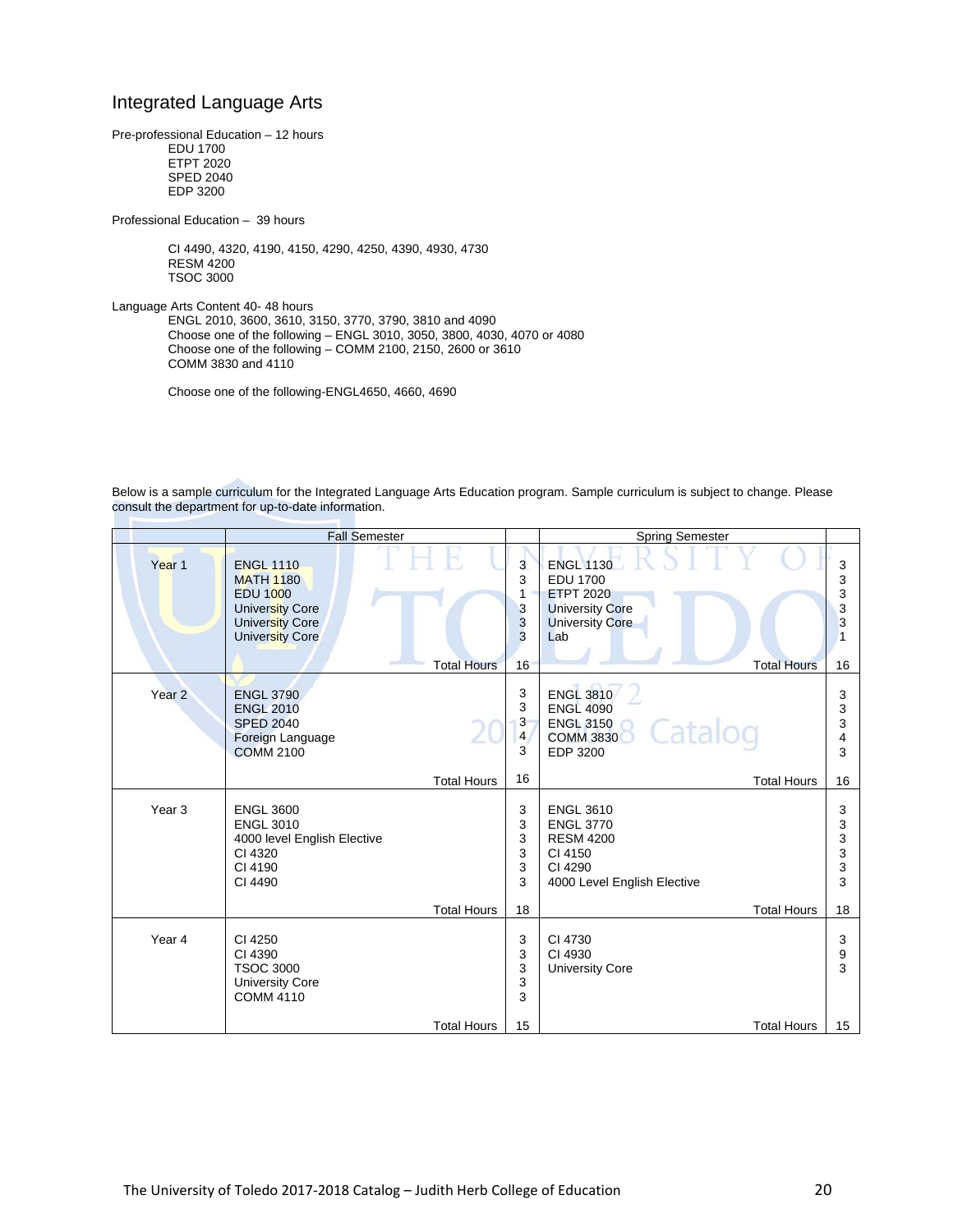## Integrated Social Studies

Pre-professional Education – 12 hours EDU 1700 ETPT 2020 SPED 2040 EDP 3200 Professional Education – 39 hours CI 4490, 4720, 4190, 4180, 4290, 4280, 4390, 4930, 4790 RESM 4200 TSOC 3000 Social Studies Content – 61 hours U.S. History HIST 2000, 2010, 2020, 1050, 1060 Select two: HIST 3310, 3250, 3260, 3290, 3330, 3480, 3600 Non U.S. History – Select two: HIST 1070, 2040, 3210, 3540, 3550, 3630, 3640, 4010, 4020, 4470, 4720, 4740, ARTH 3250, 3300 Related Social Studies Content ANTH 2800 ECON 1150

 ECON 1010 GEPL 2010 and 4040 PSC 1200 PSC 2300 and 2700 PSY 1010 SOC 4580 SOC 4800

# **HE UNIVERSITY OF**

Below is a sample curriculum for the Integrated Social Studies Education program. Sample curriculum is subject to change. Please consult the department for up-to-date information.

|                   | <b>Fall Semester</b>                                                                                                      |                    |                                         | <b>Spring Semester</b>                                                                                              |                            |
|-------------------|---------------------------------------------------------------------------------------------------------------------------|--------------------|-----------------------------------------|---------------------------------------------------------------------------------------------------------------------|----------------------------|
|                   |                                                                                                                           |                    |                                         |                                                                                                                     |                            |
| Year <sub>1</sub> | <b>EDU 1000</b><br><b>ENGL 1110</b><br><b>Math 1180</b><br><b>ETPT 2020</b><br>Foreign Language<br><b>University Core</b> |                    | 1<br>3<br>3<br>3<br>$\overline{4}$<br>3 | <b>EDU 1700</b><br><b>ENGL 1130</b><br><b>HIST 2010</b><br>Catalog<br><b>HIST 1050</b><br><b>ANTH 2800</b>          | 3<br>3<br>3<br>3<br>3      |
|                   |                                                                                                                           | <b>Total Hours</b> | 17                                      | <b>Total Hours</b>                                                                                                  | 15                         |
| Year <sub>2</sub> | SPED 2040 HIST 2000<br><b>HIST 2020</b><br><b>HIST 1060</b><br><b>ECON 1010</b><br><b>University Core</b>                 |                    | 3<br>3<br>3<br>3<br>3                   | EDP 3200<br>U.S. HIST elective<br>NON U.S. HIST elective<br><b>ECON 1150</b><br><b>GEPL 2010</b><br><b>PSC 1200</b> | 3<br>3<br>3<br>3<br>3<br>3 |
|                   |                                                                                                                           | <b>Total Hours</b> | 15                                      | <b>Total Hours</b>                                                                                                  | 18                         |
| Year <sub>3</sub> | CI 4720<br>CI 4190<br>CI 4490<br>U.S. HIST elective<br>NON U.S. HIST elective<br><b>PSC 2300</b>                          |                    | 3<br>3<br>3<br>3<br>3<br>3              | <b>RESM 4200</b><br>CI 4180<br>CI 4290<br><b>GEPL 4040</b><br><b>PSC 2700</b><br>PSY 1010                           | 3<br>3<br>3<br>3<br>3<br>3 |
|                   |                                                                                                                           | <b>Total Hours</b> | 18                                      | <b>Total Hours</b>                                                                                                  | 18                         |
| Year 4            | CI 4280<br>CI4390<br><b>TSOC 3000</b><br>SOC 4580<br><b>SOC 4800</b><br>Lab                                               |                    | 3<br>3<br>3<br>3<br>3<br>1              | CI 4930<br>CI 4790<br><b>University Core</b>                                                                        | 9<br>3<br>3                |
|                   |                                                                                                                           | <b>Total Hours</b> | 16                                      | <b>Total Hours</b>                                                                                                  | 15                         |

The University of Toledo 2017-2018 Catalog – Judith Herb College of Education 21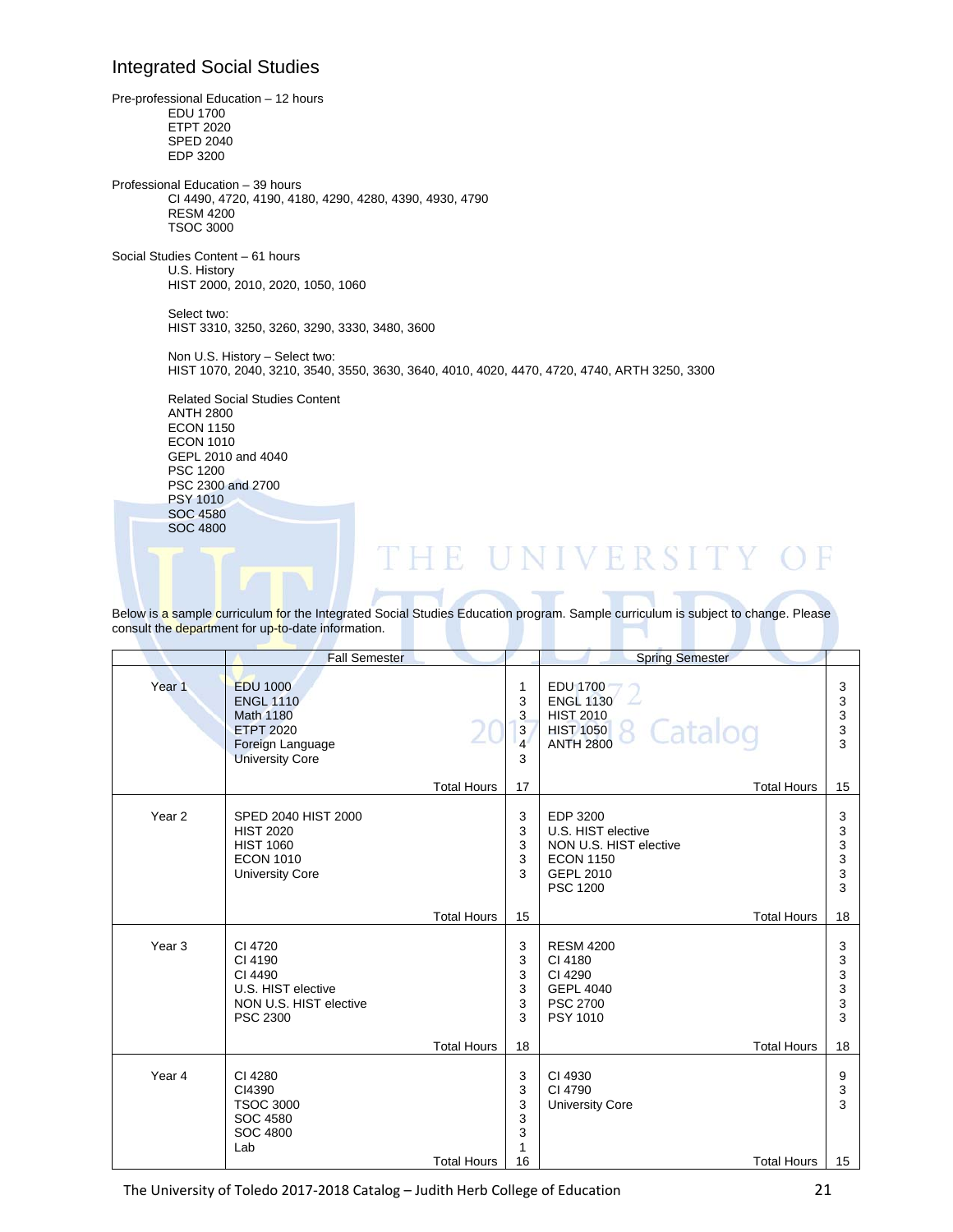## Multiage Education Multiage Visual Arts Education

Programs in art education and music education are housed in other College of Arts & Letters. The art program prepares students for teaching art at all levels (ages 3-21/grades PreK-12)

University Core and General Education – minimum 36 hours

Pre-Professional Education – 18 hours EDU 1700 SPED 2040 AED 3100 or 4150 ETPT 2020 EDP 3200 EDP 3230 Professional Education – 32 hours AED 3500 and 4450 AED 4200 or 4950 AED 4900, 4930 (Elementary), and 4930 (Secondary) CI 4490 TSOC 3000 AED 4140 Art Foundations Core – 13 hours COCA 1000 ART 1080, 1090, 1050, 1060 Studio Art Core – 18 hours ART 2010 ART 2110 ART 2300, 3100, or 4100 ART 2210 N I V F R S I ART 2200 or 2030 Art History Core - 12 hours ARTH 2050 ARTH 2060 ARTH 2080, 3400, or 2980 Choose one non-Western course ARTH 2100, 2200, 3250, 3270, 3300 or 3350 1872 Area of Concentrations – choose one of the following concentrations Art History Arts 2017 - 2018 Catalog Studio New Media New Media Concentration – 12 hours ART 2020 ART 3000 Choose two electives

ART 3010, 4010, 4020

Below is a sample curriculum for the Visual Art Education program. Sample curriculum is subject to change. Please consult the department for up-to-date information.

|        | <b>Fall Semester</b>                                                                                                 |                            | <b>Spring Semester</b>                                                                                              |                            |
|--------|----------------------------------------------------------------------------------------------------------------------|----------------------------|---------------------------------------------------------------------------------------------------------------------|----------------------------|
| Year 1 | <b>COCA 1000</b><br>ART 1080<br>Math 1180 Math for Liberal<br><b>ENGL 1110</b><br>ART 1050<br><b>University Core</b> | 1<br>3<br>3<br>3<br>3<br>3 | ART 1090<br>ART 1060<br><b>ARTH 2050</b><br><b>ETPT 2020</b><br><b>ENGL 1150</b>                                    | 3<br>3<br>3<br>3<br>3      |
|        | <b>Total Hours</b>                                                                                                   | 16                         | <b>Total Hours</b>                                                                                                  | 15                         |
| Year 2 | ART 2210<br>ART 2300<br>ART 2010<br><b>ARTH 2003</b><br><b>ARTH 2080</b><br><b>EDU 1700</b>                          | 3<br>3<br>3<br>3<br>3<br>3 | ART 2200<br>ART 2110<br>ART 2030<br><b>SPED 2040</b><br><b>Art Concentration Elective</b><br><b>University Core</b> | 3<br>3<br>3<br>3<br>3<br>3 |
|        | <b>Total Hours</b>                                                                                                   | 18                         | <b>Total Hours</b>                                                                                                  | 18                         |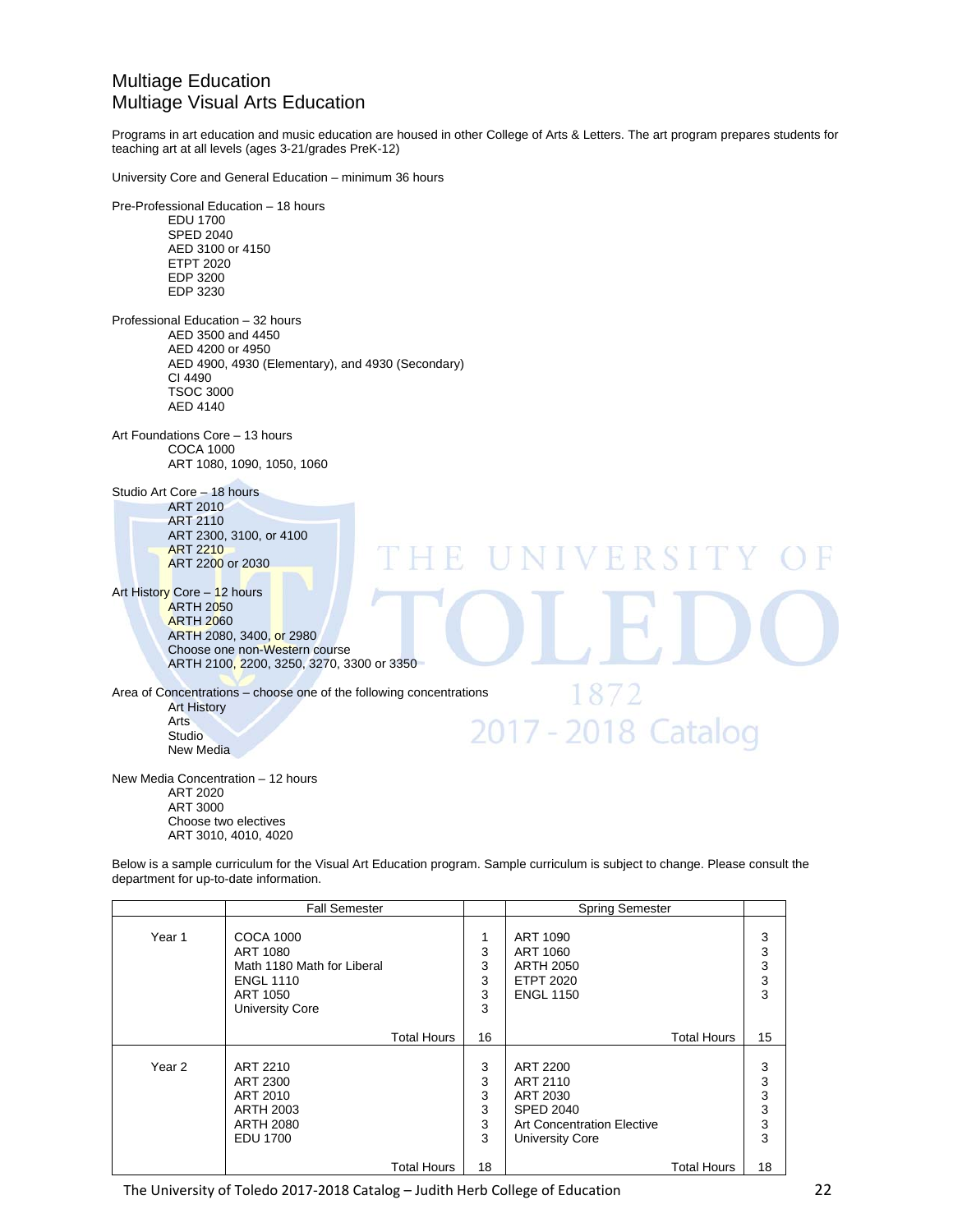| Year 3 | AED 4450                                                                                                                                                            | 3                           | AED 3500                                                                                                                     | 3                 |
|--------|---------------------------------------------------------------------------------------------------------------------------------------------------------------------|-----------------------------|------------------------------------------------------------------------------------------------------------------------------|-------------------|
|        | AED 3100                                                                                                                                                            | 3                           | AED 4200                                                                                                                     | 3                 |
|        | EDP 3200                                                                                                                                                            | 3                           | EDP 3230                                                                                                                     | 3                 |
|        | <b>ARTH Nonwestern Course</b>                                                                                                                                       | 3                           | <b>TOSC 3000</b>                                                                                                             | 3                 |
|        | <b>ART Concentration Elective</b>                                                                                                                                   | 3                           | CI 4490                                                                                                                      | 3                 |
|        | <b>University Core</b>                                                                                                                                              | 3                           | <b>University Core</b>                                                                                                       | 3                 |
|        | <b>Total Hours</b>                                                                                                                                                  | 18                          | <b>Total Hours</b>                                                                                                           | 18                |
| Year 4 | AED 4140<br><b>ART Concentration Elective</b><br><b>ART Concentration Elective</b><br><b>University Core</b><br><b>University Core</b><br>Lab<br><b>Total Hours</b> | 3<br>3<br>3<br>3<br>3<br>16 | CIEC 4930:001 Student Teaching<br>CIEC 4930:002 Student Teaching<br>CIEC 4900 Student Teaching Seminar<br><b>Total Hours</b> | 6<br>6<br>2<br>14 |

## Multiage Music Education

The music education degree prepares students for Ohio Teacher Licensure in music in grades PreK-12. Students interested in this program must pass an entrance audition on their major instrument. Please call the department of music office at 419.530.2448 for audition information visit http://music.utoledo.edu/musicAtUTPR/index.asp?id=71

University Core and General Education – 36 hours minimum (including MUS 2220 or 2250)



- registration in a chamber ensemble MUS 3050
- 3. Perform during MUS 1000, six times (minimum three as soloist) prior to senior recital hearing

Cluster (Choose one cluster from choral or instrumental.)

Instrumental Elective Cluster – 26 hours MUS 1500, 1510, 1530, 1550, 2570, 3050, 3520, 3530 and 3630

Ensembles – Select from the ensembles below. The minimum requirement is an accumulation of seven hours of ensemble credits, but only four hours count toward the hours required credit hours for the degree. MUS 3140, 3160 or 3180

If the instrument concentration is keyboard, substitute two to three semesters of large instrumental or vocal ensemble and one semester each of MUS 2590 Piano Class for Piano Majors and MUS 3580 Functional Piano Techniques for Piano Class 1-111/1v.

Choral/General Elective Cluster – 22 hours MUS 1530, 2530, 2540, 2570, 2580, 3050, 3510 and 3550

Ensembles – Select from ensembles below. The minimum requirement is an accumulation of seven hours of ensemble credits, but only four hours count toward the hours required for the degree.

If the instrument concentration is keyboard, substitute two to three semesters of large instrumental or vocal ensemble and one semester each of MUS 2590 Piano Class for Piano Majors and MUS 3580 Functional Piano Techniques for Piano Class I-III/IV. Students also must complete four credits of large vocal ensemble 9Choral/general elective cluster) or four credits of large instrumental ensemble (instrumental elective cluster).

Students must enroll in MUS 1000 Lab Ensemble when taking the following courses – MED 3300, 3310, 3320, MUS 1500, 1530, 1550, 1560, 2500, 3500, 3510 and 3520. Lab Ensemble must be taken for a total of five semesters.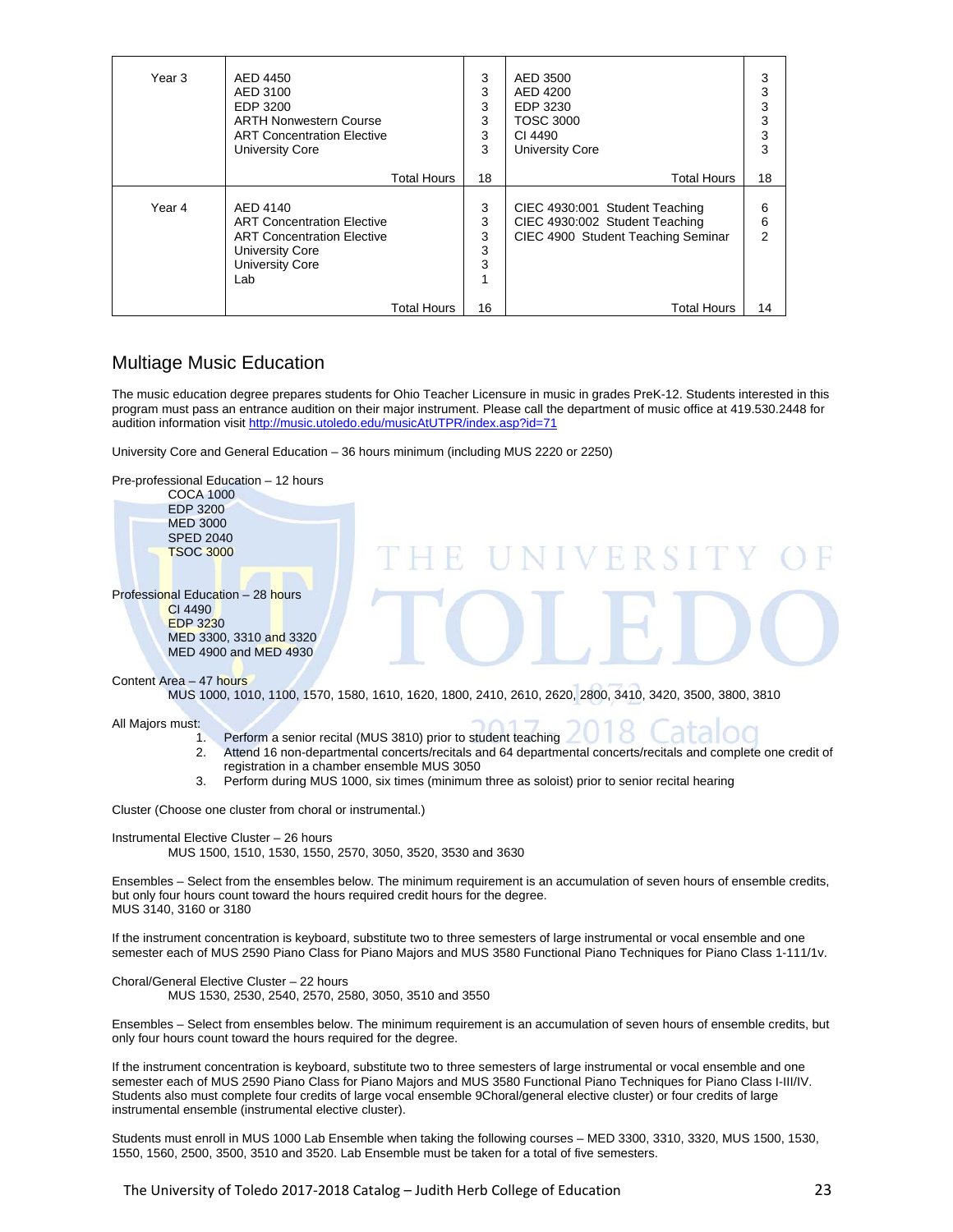Below is a sample curriculum for the Music Education program. Sample curriculum is subject to change. Please consult the department for up-to-date information.

|                   | <b>Fall Semester</b>                                                                                                                                                                                                                                                                        |                                                                                                                                       | <b>Spring Semester</b>                                                                                                                                                                                                                               |                                                                                                                                                       |
|-------------------|---------------------------------------------------------------------------------------------------------------------------------------------------------------------------------------------------------------------------------------------------------------------------------------------|---------------------------------------------------------------------------------------------------------------------------------------|------------------------------------------------------------------------------------------------------------------------------------------------------------------------------------------------------------------------------------------------------|-------------------------------------------------------------------------------------------------------------------------------------------------------|
| Year 1            | <b>MUS 1000</b><br><b>MUS 1010</b><br><b>MUS 1570</b><br><b>MUS 1610</b><br><b>MUS 1800</b><br><b>MUS 2530</b><br>MUS (see list)<br><b>ARS 1000</b><br>Core Curriculum Class Math 1180 or higher<br>Core Curriculum Class (MUS 2220 or 2250)<br>Core Curriculum Class<br><b>Total Hours</b> | 0<br>0<br>1<br>4<br>2<br>$\mathbf{1}$<br>$\mathbf{1}$<br>1<br>3<br>3<br>3<br>18/19                                                    | <b>MUS 1000</b><br><b>MUS 1010</b><br><b>MUS 1580</b><br><b>MUS 1620</b><br><b>MUS 1800</b><br><b>MUS 2540</b><br><b>MUS 1100</b><br>MUS (see list)<br>Core Curriculum Class<br>Core Curriculum Class<br>Core Curriculum Class<br><b>Total Hours</b> | 0<br>0<br>1<br>4<br>$\mathbf 2$<br>1<br>1<br>3<br>3<br>3<br>18                                                                                        |
| Year 2            | <b>MED 1010</b><br><b>MED 3000</b><br><b>MUS 1000</b><br><b>MUS 1010</b><br><b>MUS 1560</b><br><b>MUS 2570</b><br><b>MUS 2610</b><br><b>MUS 2800</b><br>MUS (see list)<br><b>Core Curriculum Class</b><br>If not taken freshman year:<br><b>MUS 2530</b><br><b>MUS 1100</b>                 | 0<br>$\overline{\mathbf{c}}$<br>0<br>0<br>3<br>$\mathbf{1}$<br>4<br>2<br>$\mathbf{1}$<br>3<br>$\mathbf{1}$<br>$\mathbf{1}$            | EDP 3200<br><b>MED 1010</b><br><b>MUS 1000</b><br><b>MUS 1010</b><br><b>MUS 2410</b><br><b>MUS 2580</b><br><b>MUS 2620</b><br><b>MUS 2800</b><br>MUS (see list)<br>Core Curriculum Class<br><b>MUS 2540</b>                                          | 3<br>0<br>0<br>0<br>3<br>1<br>4<br>$\overline{2}$<br>$\mathbf{1}$<br>3<br>1                                                                           |
| Year <sub>3</sub> | <b>Total Hours</b><br>CI 4980<br>*EDP 3230<br><b>MED 1010</b><br><b>MUS 1000</b><br><b>MUS 1010</b><br><b>MUS 3410</b><br><b>MUS 3500</b><br><b>MUS 3800</b><br>MUS (see list)<br><b>Core Curriculum Class</b><br><b>Total Hours</b>                                                        | 17/18<br>3<br>3<br>$\mathbf 0$<br>$\pmb{0}$<br>$\pmb{0}$<br>$\overline{3}$<br>$\overline{\mathbf{c}}$<br>2<br>$\mathbf{1}$<br>3<br>17 | <b>Total Hours</b><br><b>MED 1010</b><br>*MED 3300<br>*MED 3310<br><b>MUS 1000</b><br><b>MUS 1010</b><br><b>MUS 3420</b><br><b>MUS 3510</b><br><b>MUS 3550</b><br><b>MUS 3800</b><br>MUS (see list)<br><b>Total Hours</b>                            | 17/18<br>0<br>$\mathbf{3}$<br>3<br>$\mathbf 0$<br>$\overline{0}$<br>$\overline{3}$<br>$\boldsymbol{2}$<br>3<br>$\boldsymbol{2}$<br>$\mathbf{1}$<br>17 |
| Year 4            | <b>MED 1010</b><br>*MED 3320<br><b>MUS 1000</b><br><b>MUS 1010</b><br><b>MUS 3810</b><br><b>MUS 4800</b><br>MUS (see list)<br>*TSOC 3000<br>*SPED 2040<br>Core Curriculum Class<br>Lab<br><b>Total Hours</b>                                                                                | 0<br>3<br>0<br>0<br>1<br>2<br>$\mathbf{1}$<br>3<br>$\mathbf 2$<br>3<br>$\mathbf{1}$<br>16                                             | *MED 4930<br>*MED 4930<br>*MED 4900<br><b>Total Hours</b>                                                                                                                                                                                            | 6<br>6<br>1<br>13                                                                                                                                     |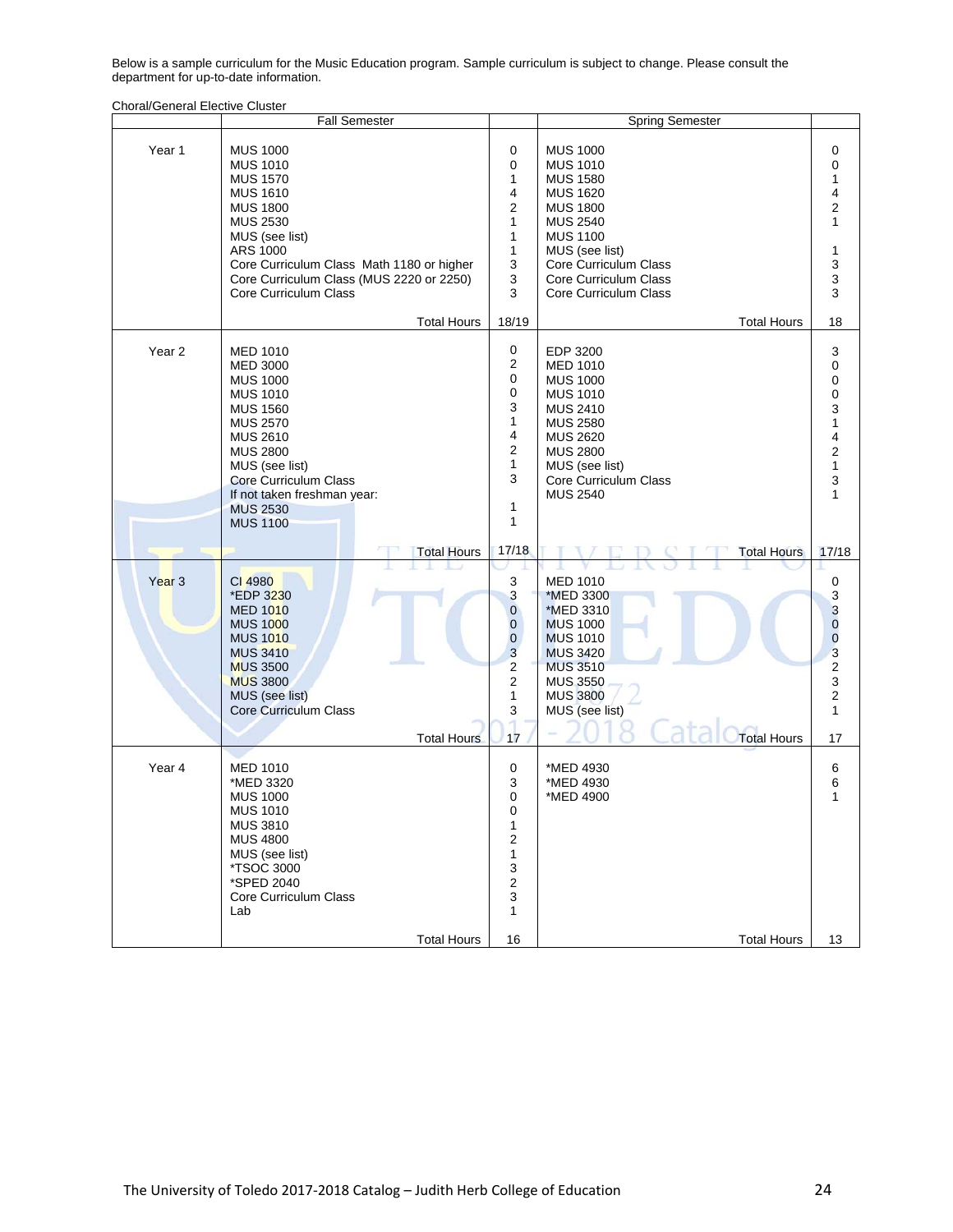| instrumental General Elective Cluster |                                                                                                                                                                                                                                                      |                                                                               |                                                                                                                                                                                                               |                                                           |
|---------------------------------------|------------------------------------------------------------------------------------------------------------------------------------------------------------------------------------------------------------------------------------------------------|-------------------------------------------------------------------------------|---------------------------------------------------------------------------------------------------------------------------------------------------------------------------------------------------------------|-----------------------------------------------------------|
|                                       | Fall Semester                                                                                                                                                                                                                                        |                                                                               | <b>Spring Semester</b>                                                                                                                                                                                        |                                                           |
| Year 1                                | <b>MUS 1000</b><br><b>MUS 1010</b><br><b>MUS 1570</b><br><b>MUS 1610</b><br><b>MUS 1800</b><br>MUS (see list)<br>ARS 1000<br>Core Curriculum Class Math 1180 or higher<br>Core Curr Class (MUS 2220 or MUS 2250)<br>Core Curriculum Class            | 0<br>0<br>1<br>4<br>2<br>1<br>1<br>3<br>3<br>3                                | <b>MUS 1000</b><br><b>MUS 1010</b><br><b>MUS 1580</b><br><b>MUS 1620</b><br><b>MUS 1800</b><br>MUS (see list)<br><b>MUS 2410</b><br><b>MUS 1100</b><br>Core Curriculum Class<br>Core Curriculum Class         | 0<br>0<br>1<br>4<br>2<br>$\mathbf{1}$<br>3<br>1<br>3<br>3 |
|                                       | <b>Total Hours</b>                                                                                                                                                                                                                                   | 18                                                                            | <b>Total Hours</b>                                                                                                                                                                                            | 18                                                        |
| Year <sub>2</sub>                     | <b>MED 1010</b><br><b>MED 3000</b><br><b>MUS 1000</b><br><b>MUS 1010</b><br>MUS 1500/1530/1550/2500 (select one)<br><b>MUS 2570</b><br><b>MUS 2610</b><br><b>MUS 2800</b><br>MUS (see list)<br><b>MUS 3410</b><br><b>Core Curriculum Class</b>       | 0<br>2<br>0<br>0<br>2<br>1<br>4<br>2<br>1<br>3<br>3                           | EDP 3200<br><b>MED 1010</b><br><b>MUS 1000</b><br><b>MUS 1010</b><br>MUS 1500/1530/1550/2500 (select one)<br><b>MUS 2620</b><br><b>MUS 2800</b><br>MUS (see list)<br><b>MUS 3420</b><br>Core Curriculum Class | 3<br>0<br>0<br>0<br>2<br>4<br>2<br>1<br>3<br>3            |
|                                       | <b>Total Hours</b>                                                                                                                                                                                                                                   | 18                                                                            | <b>Total Hours</b>                                                                                                                                                                                            | 18                                                        |
| Year <sub>3</sub>                     | <b>MED 1010</b><br><b>MUS 1000</b><br><b>MUS 1010</b><br>MUS 1500/1530/1550/2500 (select one)<br><b>MUS 3500</b><br><b>MUS 3800</b><br>MUS (see list)<br><b>SPED 2040</b><br>Core Curriculum Class<br>Core Curriculum Class<br>Core Curriculum Class | 0<br>0<br>0<br>2<br>$\overline{2}$<br>$\overline{2}$<br>1<br>2<br>3<br>3<br>3 | MED 1010<br>*MED 3300<br>*MED 3310<br><b>MUS 1000</b><br><b>MUS 1010</b><br>MUS 1500/1530/1550/2500 (select one)<br><b>MUS 3510</b><br><b>MUS 3630</b><br><b>MUS 3800</b><br>MUS (see list)                   | 0<br>3<br>3<br>0<br>0<br>2<br>2<br>3<br>2<br>1            |
|                                       | <b>Total Hours</b>                                                                                                                                                                                                                                   | 18                                                                            | <b>Total Hours</b>                                                                                                                                                                                            | 16                                                        |
| Year <sub>4</sub>                     | *CI 4980<br>*EDP 3230<br><b>MED 1010</b><br>*MED 3320<br><b>MUS 1000</b><br><b>MUS 1010</b><br><b>MUS 3580</b><br><b>MUS 3810</b><br><b>MUS 4800</b><br>MUS (see list)<br>*TSOC 3000                                                                 | 3<br>3<br>$\overline{0}$<br>$\overline{3}$<br>0<br>0<br>2<br>1<br>2<br>1<br>3 | *MED 4930<br>*MED 4930<br>*MED 4900                                                                                                                                                                           | 6<br>6<br>1                                               |
|                                       | <b>Total Hours</b>                                                                                                                                                                                                                                   | 17                                                                            | <b>Total Hours</b>                                                                                                                                                                                            | 13                                                        |

## Multiage Foreign Languages Education

Multiage programs prepare students for teaching French, German or Spanish at all levels, ages 3-21/grades Pre-K-12.

University Core and General Education – 33 hours

## French Education

Pre-professional Education – 18 hours EDU 1700 ETPT 2020 EDP 3200 and 3230 SPED 2040 TSOC 3000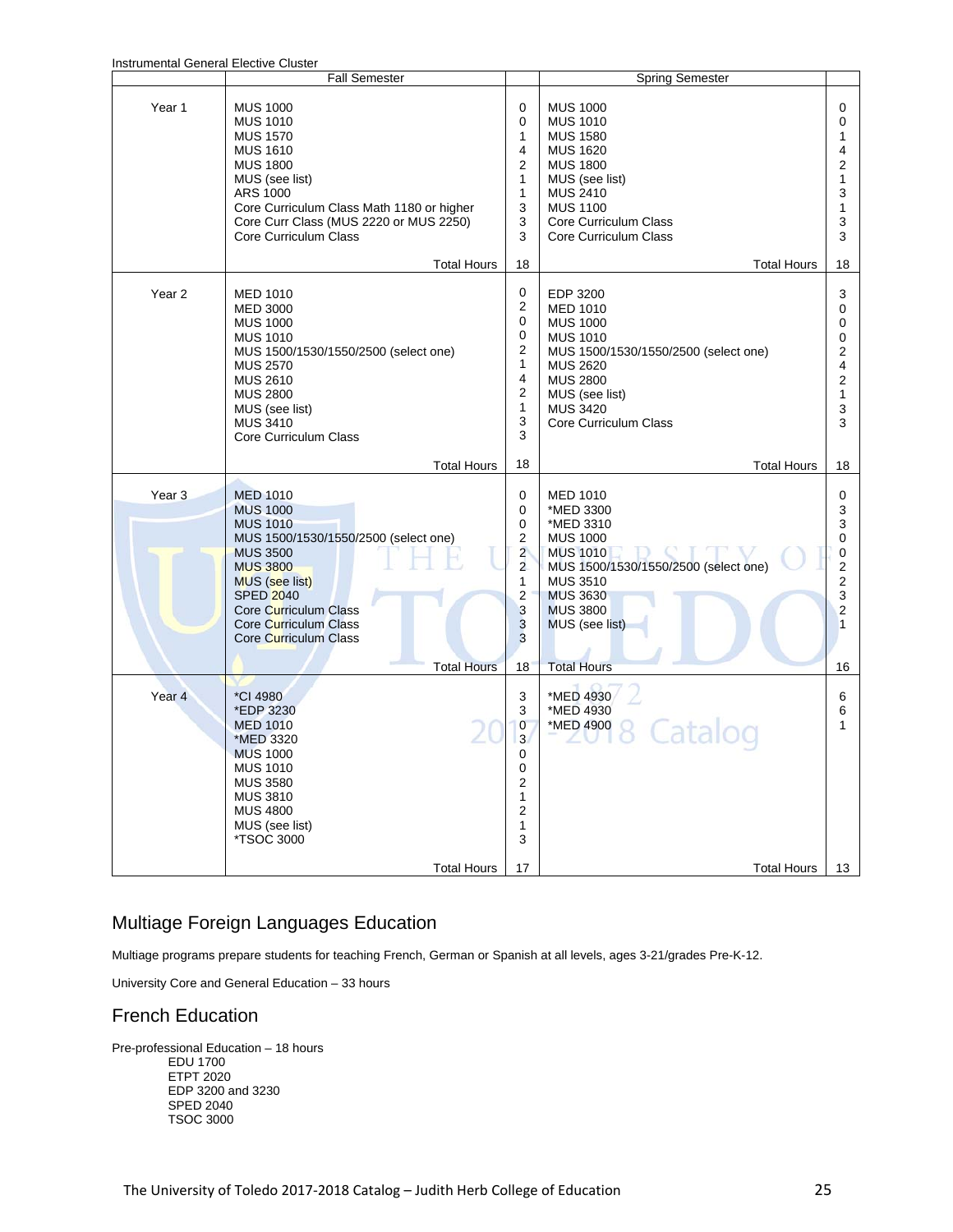Professional Education – 33 hours

 RESM 4200 CI 4140 and 4190 (courses are taken concurrently) FREN 4160 CI 4490

CI 4430, 4910 and 4930 (courses are taken concurrently)

#### Content Area – 25 hours

FREN 3010\*, 3020, 3210, 3220, 3410, 3420, 4010 and 4020

First course taken in this sequence is dependent on placement test scores, AP credit or CLEP.

#### Electives – 9 hours

FREN 3170, 3400, 3710, 4040, 4050, 4070, 4190, 4200, 4230, 4410, 4510, 4610, 4710, 4720, 4810, 4820, 4850 FREN 4860 4910, 4950, 4980 (Others at discretion of the French faculty of the department of foreign languages.)

Additional Electives – 10-12 hours

Elective hours to meet 128-hour graduation requirement

Additional Requirements for Dual Degree Option – B.A. in French – 20 hours

Natural science course(s)

Social science course(s)

Language and literature electives

In consultation with your College of Language and Literature faculty adviser and your degree audit from the college. You must obtain the signature of the faculty adviser for these courses.

WAC – 6 hours

Select two courses. Courses vary from year to year and are listed on the registrar's office web site. Courses also can be selected in consultation with the language and literature adviser. Two courses must be from your content area.

Below is a sample curriculum for the French Education program. Sample curriculum is subject to change. Please consult the department for up-to-date information.

|                   |                                                                                                                          | <b>Fall Semester</b> |                                  | <b>Spring Semester</b>                                                                                                                    |                                  |
|-------------------|--------------------------------------------------------------------------------------------------------------------------|----------------------|----------------------------------|-------------------------------------------------------------------------------------------------------------------------------------------|----------------------------------|
| Year <sub>1</sub> | <b>EDU 1000</b><br><b>ENGL 1110</b><br><b>MATH 1180</b><br><b>FREN 2140</b><br>University Core<br><b>University Core</b> | <b>Total Hours</b>   | 1<br>3<br>3<br>3<br>3<br>3<br>16 | <b>ENGL 1130</b><br><b>FREN 2150</b><br><b>ETPT 2020</b><br><b>University Core</b><br><b>University Core</b><br>Lab<br><b>Total Hours</b> | 3<br>3<br>3<br>3<br>3<br>1<br>16 |
| Year <sub>2</sub> | <b>FREN 3010</b><br><b>FREN 3210</b><br><b>EDU 1700</b><br><b>EDP 3200</b><br><b>TSOC 3000</b><br><b>GERM</b> elective   |                      | 3<br>3<br>3<br>3<br>3<br>3       | <b>FREN 3020</b><br><b>FREN3220</b><br><b>EDP 3230</b><br>Catalog<br><b>University Core</b><br><b>FREN</b> elective                       | 3<br>3<br>3<br>3<br>3            |
|                   |                                                                                                                          | <b>Total Hours</b>   | 18                               | <b>Total Hours</b>                                                                                                                        | 15                               |
| Year <sub>3</sub> | <b>FREN3410</b><br><b>FREN 4010</b><br><b>SPED 2040</b><br><b>FREN 4160</b><br>General elective                          |                      | 3<br>3<br>3<br>3<br>3            | <b>FREN 3420</b><br><b>FREN 4020</b><br><b>University Core</b><br><b>University Core</b><br><b>FREN</b> elective                          | 4<br>3<br>3<br>3<br>3            |
|                   |                                                                                                                          | <b>Total Hours</b>   | 15                               | <b>Total Hours</b>                                                                                                                        | 16                               |
| Year 4            | CI 4140<br>CI 4190<br><b>RESM 4200</b><br>CI 4490<br><b>FREN</b> elective                                                | <b>Total Hours</b>   | 3<br>3<br>3<br>3<br>3<br>15      | CI 4430<br>CI 4910<br>CI 4930<br><b>Total Hours</b>                                                                                       | 3<br>3<br>12<br>18               |

## German Education

Pre-professional Education – 18 hours EDU 1700 ETPT 2020 EDP 3200 and 3230 SPED 2040 TSOC 3000

The University of Toledo 2017-2018 Catalog – Judith Herb College of Education *Mathematics* 26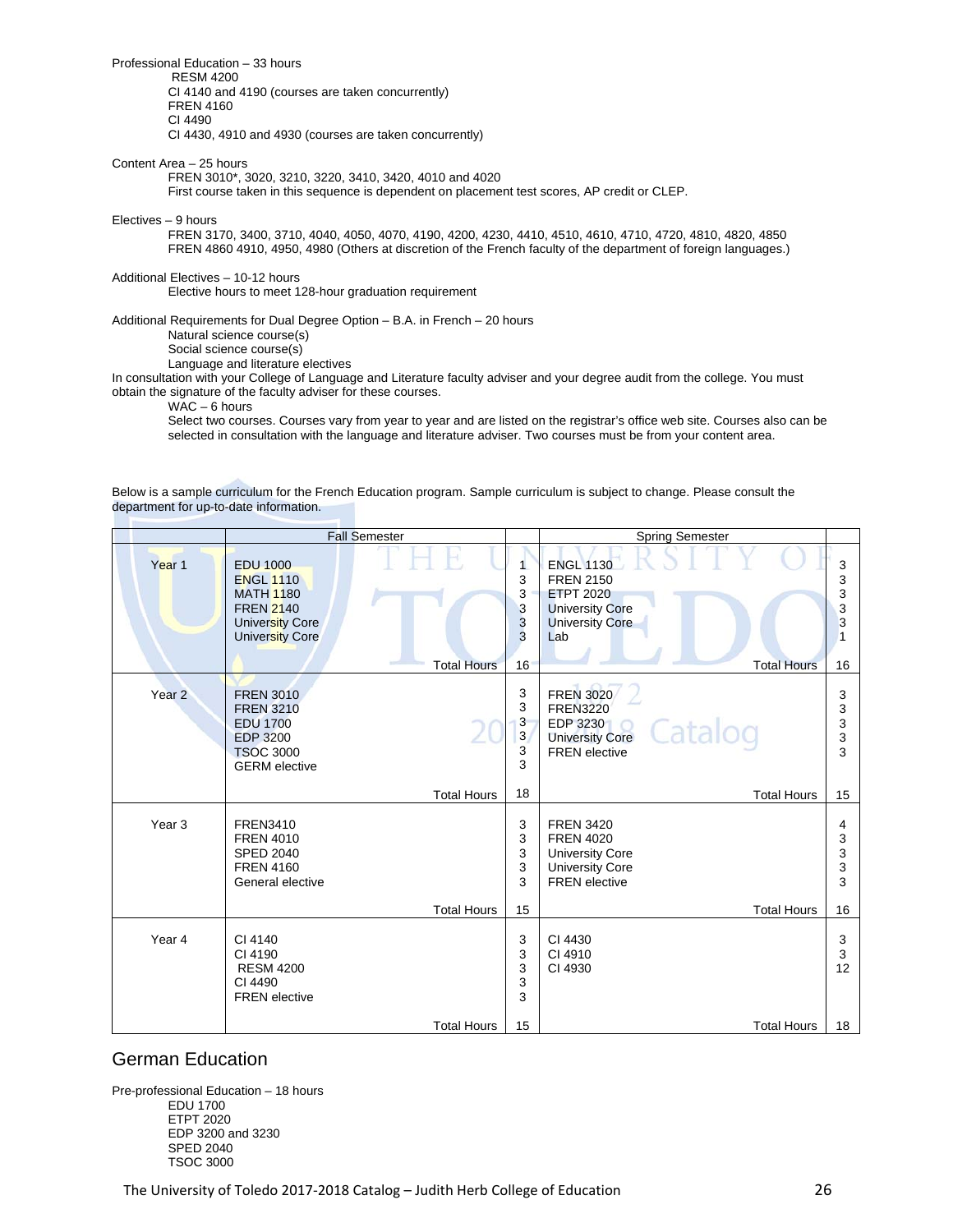Professional Education – 33 hours RESM 4200 CI 4140 and 4190 (courses are taken concurrently) GERM 4160 CI 4490 CI 4430, 4910 and 4930 (courses are taken concurrently)

Professional Education – 33 hours CI 4130 CI 4140 and 4190 (courses are taken concurrently) GERM 4160 CI 4490 CI 4430, 4910 and 4930 (courses are taken concurrently) Content Area – 22 hours GERM 3010\*, 3020, 3200, 3410, 3420, 4010 and 4020 First course taken in this sequence is dependent on placement test scores, AP credit or CLEP. Electives – 12 hours GERM 3170, 3180, 4190, 4200, 4500, 4510, 4610, 4620, 4710, 4720, 4810, 4850 GERM 4870, 4900, 4910, 4980, or 4990 Others at the discretion of the German faculty of the department of foreign languages. Additional Electives – 10-12 hours Elective hours to meet 128-hour graduation requirement Additional Requirements for Dual Degree Option – B.A. in German – 20 hours

 Natural science course(s) Social science course(s) Language and literature electives In consultation with your College of Language and Literature faculty adviser and your degree audit from the college. You must obtain the signature of the faculty adviser for these courses.

WAC – 6 hours

Select two courses. Courses vary from year to year and are listed on the registrar's office web site. Courses also can be selected in consultation with the language and literature adviser. Two courses must be from your content area.

Below is a sample curriculum for the German Education program. Sample curriculum is subject to change. Please consult the department for up-to-date information.

|                   | <b>Fall Semester</b>                                                                                                            |                    |                            | <b>Spring Semester</b>                                                                                                         |                            |
|-------------------|---------------------------------------------------------------------------------------------------------------------------------|--------------------|----------------------------|--------------------------------------------------------------------------------------------------------------------------------|----------------------------|
|                   |                                                                                                                                 |                    |                            |                                                                                                                                |                            |
| Year 1            | <b>EDU 1000</b><br><b>ENGL 1110</b><br><b>MATH 1180</b><br><b>GERM 2140</b><br><b>University Core</b><br><b>University Core</b> |                    | 1<br>3<br>3<br>3<br>3<br>3 | <b>ENGL 1130</b><br><b>GERM 2150</b><br><b>ETPT 2020</b><br>Catalog<br><b>University Core</b><br><b>University Core</b><br>Lab | 3<br>3<br>3<br>3<br>3<br>1 |
|                   |                                                                                                                                 | <b>Total Hours</b> | 16                         | <b>Total Hours</b>                                                                                                             | 16                         |
| Year <sub>2</sub> | <b>GERM 3010</b><br><b>GERM 3410</b><br><b>EDU 1700</b><br>EDP 3200<br><b>TSOC 3000</b><br><b>GERM</b> elective                 |                    | 3<br>3<br>3<br>3<br>3<br>3 | <b>GERM 3020</b><br><b>GERM 3420</b><br>EDP 3230<br><b>University Core</b><br><b>GERM</b> elective                             | 3<br>3<br>3<br>3<br>3      |
|                   |                                                                                                                                 | <b>Total Hours</b> | 18                         | <b>Total Hours</b>                                                                                                             | 15                         |
| Year <sub>3</sub> | <b>GERM 4010</b><br><b>GERM 4160</b><br>SPED2040<br><b>GERM</b> elective<br>General elective                                    |                    | 3<br>3<br>3<br>3<br>3      | <b>GERM 4020</b><br><b>GERM 3200</b><br><b>University Core</b><br><b>University Core</b><br><b>GERM</b> elective               | 4<br>3<br>3<br>3<br>3      |
|                   |                                                                                                                                 | <b>Total Hours</b> | 15                         | <b>Total Hours</b>                                                                                                             | 16                         |
| Year 4            | CI 4140<br>CI 4190<br><b>RESM 4200</b><br>CI 4490<br><b>GERM</b> elective                                                       |                    | 3<br>3<br>3<br>3<br>3      | CI 4430<br>CI 4910<br>CI 4930                                                                                                  | 3<br>3<br>12               |
|                   |                                                                                                                                 | <b>Total Hours</b> | 15                         | <b>Total Hours</b>                                                                                                             | 18                         |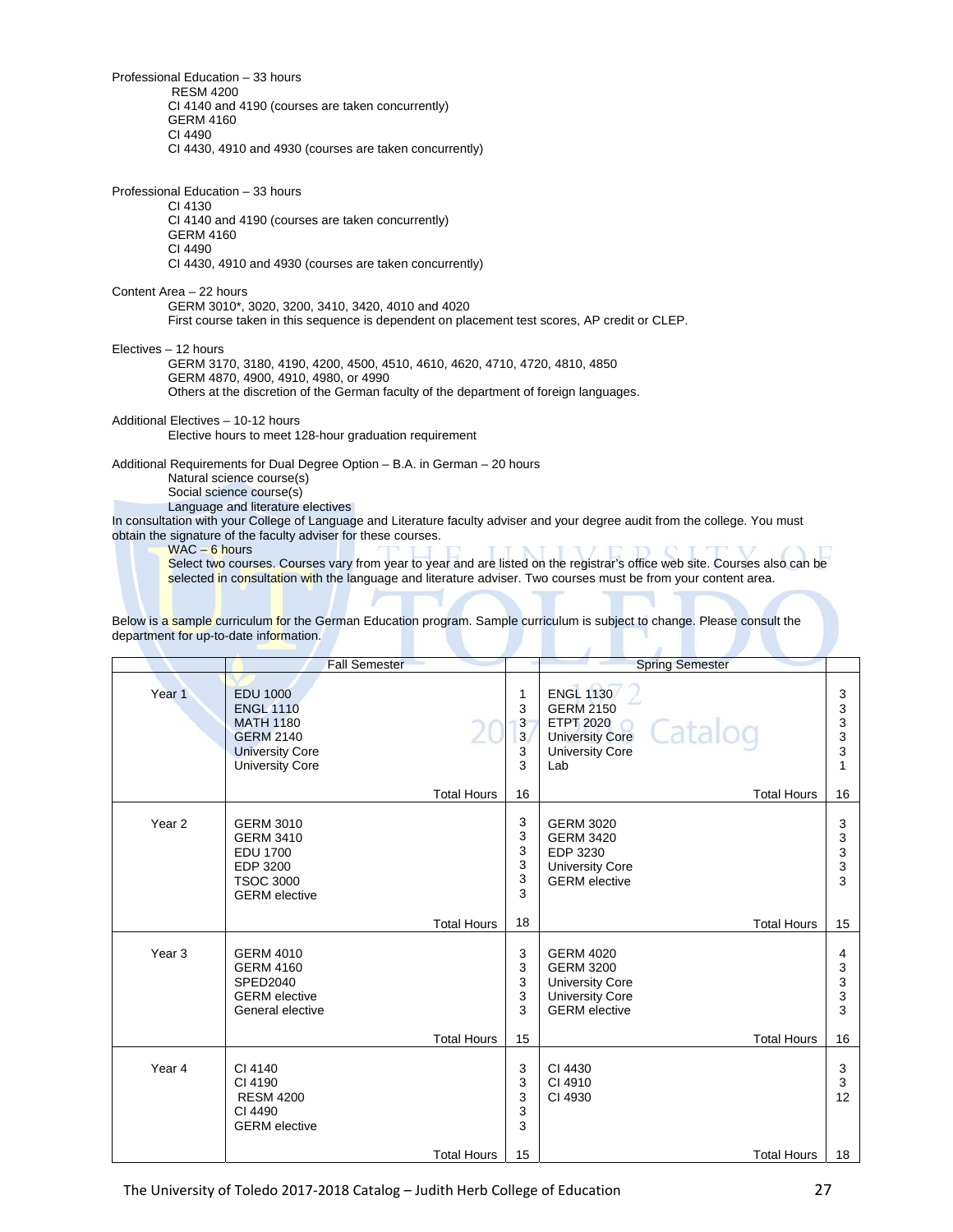## Spanish Education

Pre-professional Education – 18 hours EDU 1700 ETPT 2020 EDP 3200 and 3230 SPED 2040 TSOC 3000 Professional Education – 33 hours RESM 4200 CI 4140 and 4190 (courses are taken concurrently) GERM 4160 CI 4490 CI 4430, 4910 and 4930 (courses are taken concurrently) Content Area – 22 hours SPAN 3000, 3010\* and 3020 SPAN 4010 \*First course taken in this sequence is dependent on placement test scores, AP credit or CLEP. Literature I – choose one from group SPAN 3210 or 3270 Literature II – choose one from group SPAN 3220 or 3280 Civilization – choose one from group SPAN 3410 or 3420 Electives – 12 hours Select 12 hours from the list below SPAN 3170, 4000, 4060, 4070, 4110, 4150, 4160, 4170, 4190, 4240, 4250, 4260, 4270, 4310, 4370 SPAN 4410, 4430, 4710, 4720, 4810, 4820, 4830, 4980 or 4910 Additional Electives Elective hours to meet 128-hour graduation requirement H R SIT Additional Requirements for Dual Degree Option - B.A. in Spanish - 20 hours Natural science course(s) Social science course(s) Language and literature electives In consultation with your College of Language and Literature faculty adviser and your degree audit from the college. You must obtain the signature of the faculty adviser for these courses.

WAC – 6 hours

Select two courses. Courses vary from year to year and are listed on the registrar's office web site. Courses also can be selected in consultation with the language and literature adviser. Two courses must be from your content area.

| Below is a sample curriculum for the Spanish Education program. Sample curriculum is subject to change. Please consult the |             |  |
|----------------------------------------------------------------------------------------------------------------------------|-------------|--|
| department for up-to-date information.                                                                                     | ___________ |  |

|                   | <b>Fall Semester</b>                                                                                                            |                            | <b>Spring Semester</b>                                                                                              |                       |
|-------------------|---------------------------------------------------------------------------------------------------------------------------------|----------------------------|---------------------------------------------------------------------------------------------------------------------|-----------------------|
| Year 1            | <b>EDU 1000</b><br><b>ENGL 1110</b><br><b>MATH 1180</b><br><b>SPAN 2140</b><br><b>University Core</b><br><b>University Core</b> | 1<br>3<br>3<br>3<br>3<br>3 | <b>ENGL 1130</b><br><b>SPAN 2150</b><br><b>ETPT 2020</b><br><b>University Core</b><br><b>University Core</b><br>Lab | 3<br>3<br>3<br>3<br>3 |
|                   | <b>Total Hours</b>                                                                                                              | 16                         | <b>Total Hours</b>                                                                                                  | 16                    |
| Year 2            | <b>SPAN 3000</b><br><b>EDU 1700</b><br>EDP 3200<br><b>TSOC 3000</b><br><b>SPAN</b> elective                                     | 3<br>3<br>3<br>3<br>3      | <b>SPAN 3210</b><br><b>SPAN 3010</b><br>EDP 3230<br><b>University Core</b><br><b>SPAN</b> elective                  | 3<br>3<br>3<br>3<br>3 |
|                   | <b>Total Hours</b>                                                                                                              | 15                         | <b>Total Hours</b>                                                                                                  | 15                    |
| Year <sub>3</sub> | <b>SPAN 3320</b><br><b>SPAN 3020</b><br><b>SPAN 4120</b><br><b>SPED 2140</b><br><b>SPAN</b> elective<br>General elective        | 3<br>3<br>3<br>3<br>3<br>3 | <b>SPAN 4010</b><br><b>SPAN 3410</b><br><b>University Core</b><br><b>University Core</b><br><b>SPAN</b> elective    | 4<br>3<br>3<br>3<br>3 |
|                   | <b>Total Hours</b>                                                                                                              | 18                         | <b>Total Hours</b>                                                                                                  | 16                    |

The University of Toledo 2017-2018 Catalog – Judith Herb College of Education *Mathematics* 28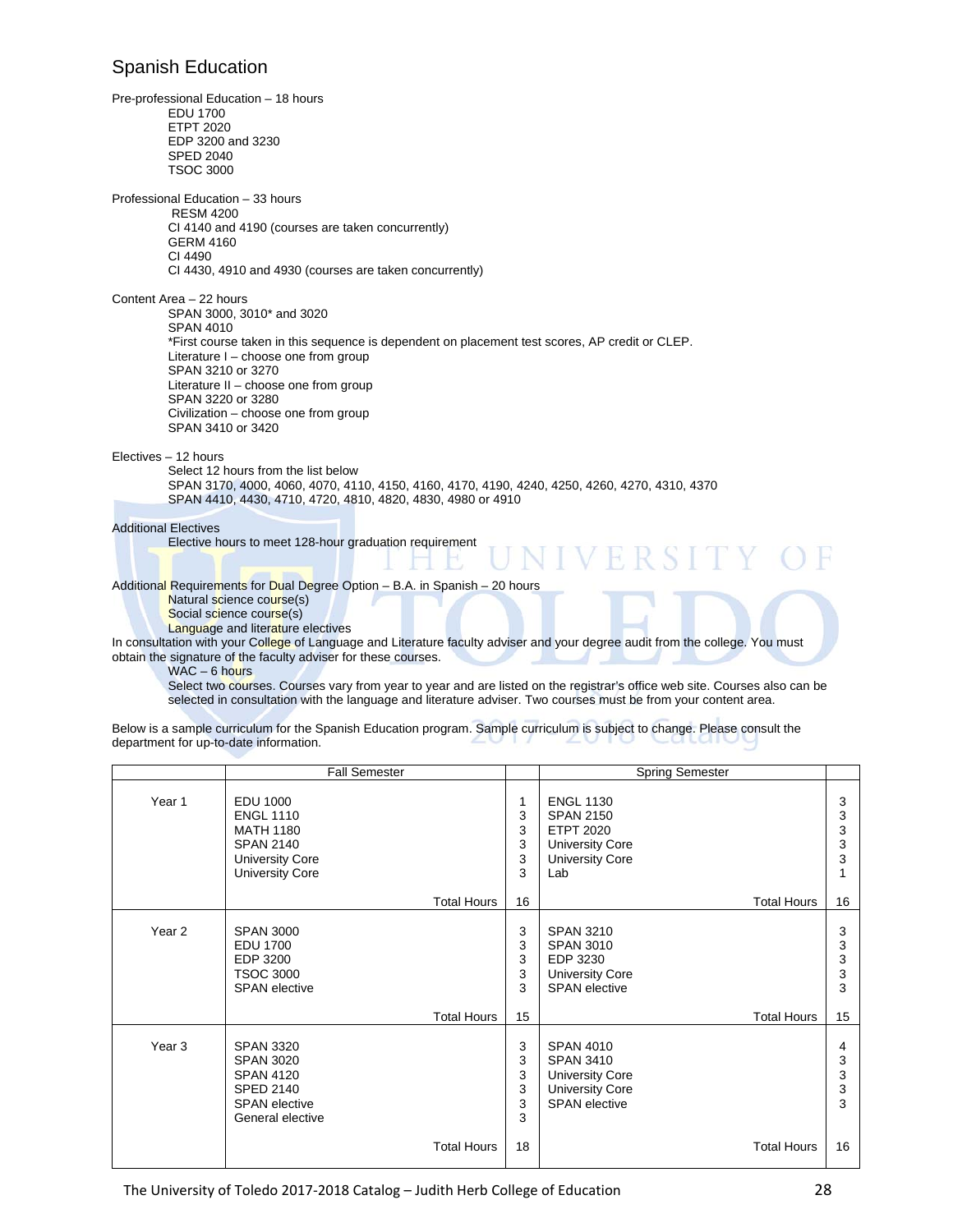| Year 4 | CI 4140<br>CI 4190<br><b>RESM 4200</b><br>CI 4490<br><b>SPAN</b> elective | 3<br>3<br>3<br>ົ<br>P<br>ົ<br>۰J | CI 4430<br>CI 4910<br>CI 4930 | 12 |
|--------|---------------------------------------------------------------------------|----------------------------------|-------------------------------|----|
|        | <b>Total Hours</b>                                                        | 15                               | <b>Total Hours</b>            | 18 |

## Career and Technical Education Non-Degree (Licensure Only)

Courses in career-technical education (CTE) may be arranged to complete Ohio's licensure requirements for teaching in a career center, joint vocational school district and/or comprehensive high school or for teaching in a technical college, business and industry. Each prospective CTE teacher will combine occupational experience with academic course work to complete the program requirements. Recent work experience has been the foundation of career-technical education that assures recipients state-of-the-art technical instruction.

Any person who has five years of recent work experience in any occupation (or a combination of work experience and college credit) may be eligible for the initial four-year ARE licensure in that career field. Teaching eligibility will be determined by submitting the completed Qualification Evaluation Form for career-technical educators Teacher (CTE 36) to the employing school and completing examinations prescribed by the Judith Herb College of Education and the CTE program to verify basic skills and technical competence in the teaching field.

Individuals recruited from business and industry with less than a bachelor's degree in career-technical education or related field may receive a Five-Year Professional License after having completed the following requirements.

- 1. Performance evidence of satisfactory performance as an instructor and the recommendation of the Judith Herb College of Education
- 2. Experience four years of supervised teaching experience on career-technical ARE licensure
- 3. Professional preparation completion of a minimum of 27 semester hours of teaching improvement work.
- 4. Completion of an entry-year program

## Non-licensure Education Programs

#### **Early Childhood Education** (degree without licensure)

The early childhood education non-licensure program prepare students to work with children who are typically developing, at-risk, gifted and mild-moderate special needs infants, toddlers, preschoolers, and students in grades K-3 in a variety of settings (ages 0-8).

2017 - 2018 Catalog

Required Course Work:

University Core and General Education – 36 hours minimum

Early Childhood Education – 49 hours

ETPT 2020 CIEC 3200 CIEC 4340 EDP 3210 SPED 2040 AED 3100 PED 2450 HEAL 3100 CI 4510 CI 3430 or CI 3460 CIEC 3350 CIEC 4070 CIEC 4480 TSOC 3000 GIFT 4100 CIEC 4460 CIEC 4750

Area of Specialty (Students must select one of the areas of specialty identified below.)

Early Childhood (12 hours of the following) CIEC 4150 CIEC 4530 CIEC 4550

CI 4360 AED 4140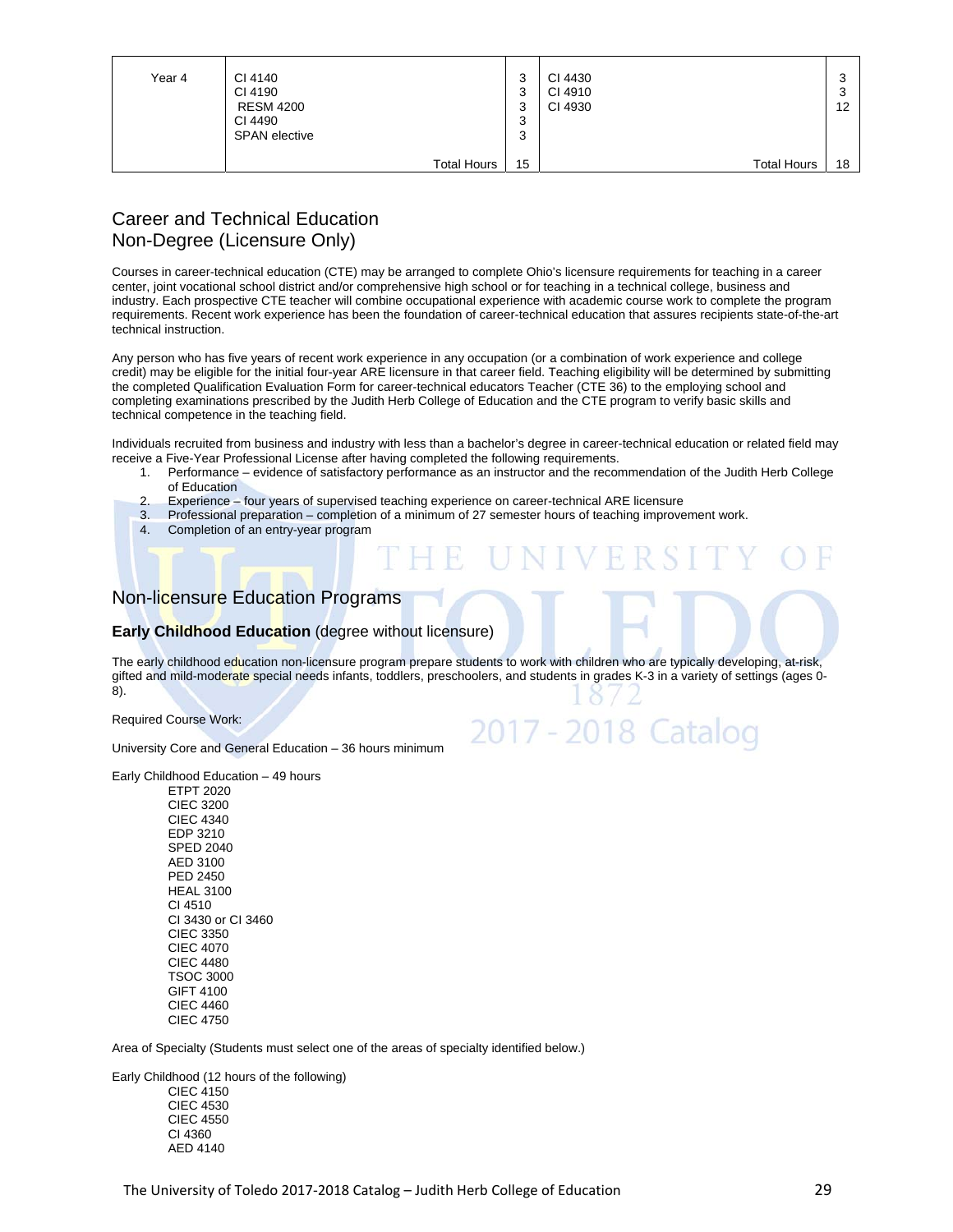Social Services (12 hours of the following) SOCW 1030 SPED 3670 TSOC 2000 SPED 4260 COUN 2220 COUN 4080

Leadership (choose 12 hours) EFSB 3500 EFSB 3480 EFSB 3590 ESFB 4010 TSOC 2000 TSOC 3540 SPED 4060 COUN 4080

Electives – minimum 31 hours

Reminders – A background check must be completed before and course which has field experiences (CIEC 4340, 4480).

#### **Early Childhood Education Fast Track** (degree completion without licensure)

The early childhood education fast track program prepare students to work with children who are typically developing, at-risk, gifted and mild-moderate special needs infants, toddlers, preschoolers, in a variety of settings (ages 0-5). This program is for student who have already complete an associate's degree in early childhood education. The fast track program is 100% on-line.

UNIVERSITY

Eligibility for the fast track:

Have an associate's degree in early childhood education Have a GPA of 2.7 of higher Be employed at an early care and education program for infants, toddlers or preschoolers

#### Sample Course of Study: 16 credits for 4 semesters

| <b>Semester One</b>                                                             | <b>Semester Three</b>                                                              |
|---------------------------------------------------------------------------------|------------------------------------------------------------------------------------|
| CIEC 3600 Creating an Effective Learning<br>Environment (9 credit hours)        | CIEC 4600 Supporting Math and Science (9 credit)<br>hours)                         |
| CIEC 3610 FIELD: Creating an Effective Learning<br>Environment (7 credit hours) | CIEC 4610 FIELD: Supporting Math and Science (7)<br>credit hours)                  |
| <b>Semester Two</b>                                                             | Semester Four                                                                      |
| CIEC 3700 Supporting Reading and Social Studies<br>(9 credit hours)             | SPED4700 Meet the Needs Young Children with<br>Disabilities (9 credit hours)       |
| CIEC 3710 FIELD: Supporting Reading and Social<br>Studies (7 credit hours)      | SPED4710 FIELD: Meet the Need Young Children<br>with Disabilities (7 credit hours) |

*\*you may need to take additional courses if your Associate's degree does not follow the Ohio Transfer Module. Must meet university general education requirments.* 

#### **Peace Studies** (minor)

Peace Studies is an interdisciplinary academic minor concerned with inquiry and scholarship regarding reduction and elimination of violence and the establishment of conditions for the possibility of peace and justice to flourish at all levels of human organizations.

Core Courses (12 credits)

 PJS 1000 PJS 2000 PJS 2500 PJS 3000

Elective Courses (6 credits)

 Electives are available in disiplines and programs across campus including: art, communications, disabilitiy studies, economics, environmental studies, foundations of education, legal specialies, philosophy, religious studies, sociology/anthropology, and womans & gender studies.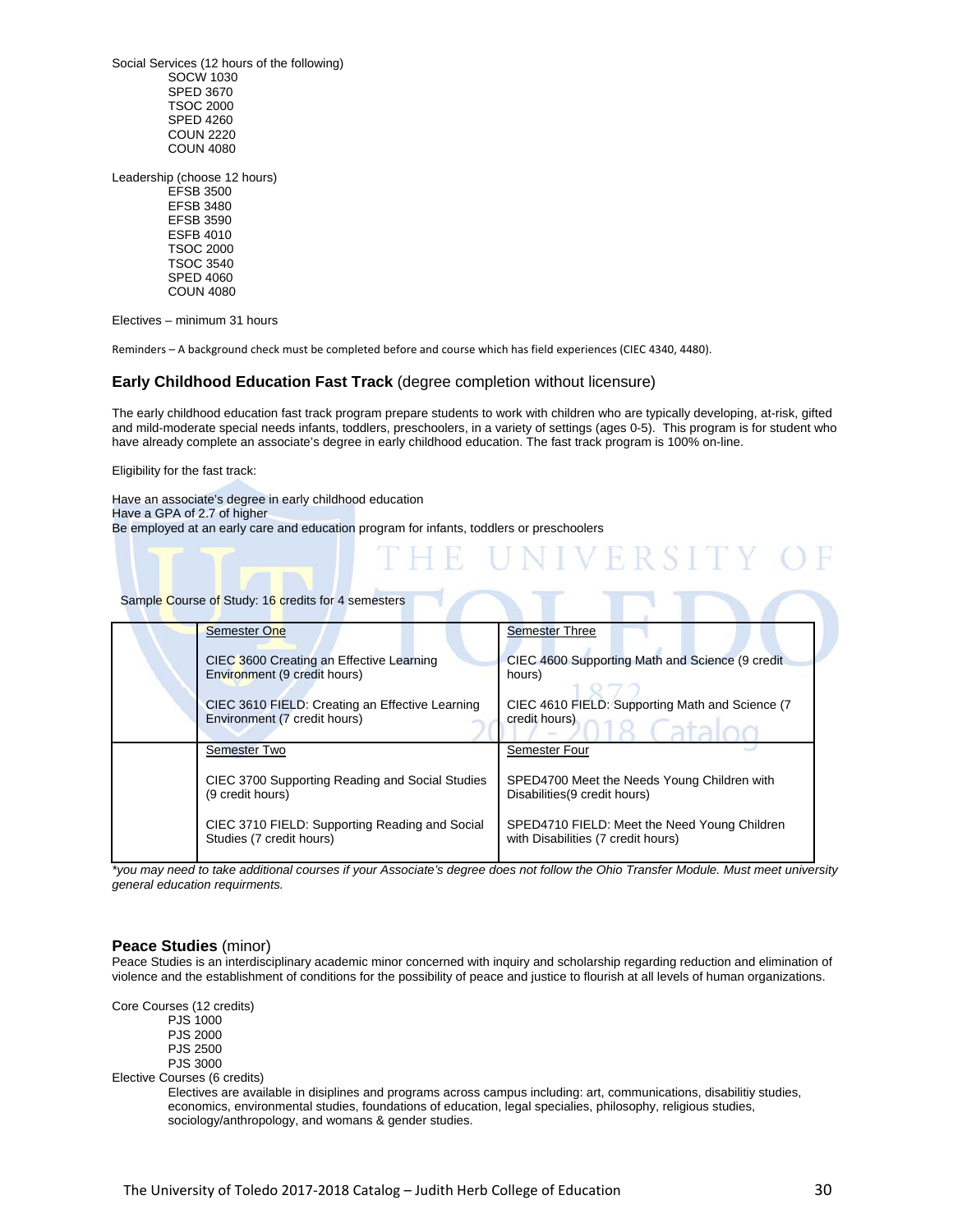# **Judith Herb College of Education**

**Svetlana Beltyukova**, 2005, professor Ph.D. Kiev Linguistic University; M.E., Ph.D., The University of Toledo

**Edward Cancio,** 2007**,** associate professor B.S., M.S.E., University of Wisconsin, Ph.D. Utah State University

**Leigh Chiarelott**, 2007, professor, B.A., M.S., Northern Illinois University; Ph.D., The Ohio State University

**Victoria Dagostino-Kalniz**, 2010, lecturer BIS, Lourdes College; M.A., Ph.D., The University of Toledo

**Katherine Delaney**, 2015, assistant professor A.B. Columbia University, M.S. University of Wisconsin-Milwaukee, Ph.D. University of Wisconsin-Madison

**Jenny Denyer,** , 2003, associate professor B.A., Xavier University; M.A., Ph.D., Michigan State University

**Patricia Devlin,** 2002, associate professor B.S.Ed., California State University; M.A., Ed.D., Eastern Michigan University

**Laurie A. Dinnebeil**, 2014 Distinguished University Professor, chair B.A., Dominican College of Blauvelt; M.A.T., Augustana College; Ph.D., Utah State University

**Mary Ellen Edwards,** 1994, professor B.S., University of Wisconsin; M.A., Ph.D., New School for Social Research

**Florian Feucht**, 2008, associate professor Diplom, Ph.D., Carl von Ossietzky University; Ph.D. University of Nevada, Las Vegas

**Christine M. Fox**, 1994, professor B.A., Miami University; M.A., Cleveland State University; Ph.D., Kent State University

**Lynne Hamer,** 2002, professor B.A., Hamline University; M.A., Ph.D., Indiana University

**Susanna Hapgood**, 2006 associate professor B.A., University of New Hampshire; M.A., Ph.D. University of Michigan

**Debra Harmening,** 2010, associate professor B.S., B.A., M.S., Ph.D., Indiana University

**Noela Haughton**, 2007, associate professor B.S., The University of the West Indies; M.S., Ph.D., The Pennsylvania State University

**Patricia Hollopeter**, 2010, lecturer B.A., Ohio Northern; M.Ed., Ed.S., University of Toledo

**Edward Janak**, 2015, associate professor, chair B.A. State University of New York College at Fredonia, M.Ed. University of South Carolina-Columbia, Ph.D. University of South Carolina-Columbia

**Debra Johanning**, 2004, associate professor A.S., Kishwaukee Community College; B.S., M.S., Northern Illinois University; Ph.D., Michigan State University

**Marcella Kehus**, 2005 associate professor B.A., MACT, Michigan State University; Ph.D., Oakland University

**Virginia L. Keil**, 2001, associate professor & interim dean B.S. Ed., Bowling Green State University; M.Ed., Ph.D., The University of Toledo

**Lisa A. Kovach,** 2002, associate professor B.A., M.A., Ph.D., The University of Toledo

**Revathy Kumar**, 2001, professor B.Sc., University of Bombay; B.Ed., M.Ed., Bangalore University; M.A., Annamalia University; Ph.D., University of Michigan

**Eric Landversicht**, 2015, lecturer B.S. The University of Toledo, M.A. The Methodist Theological School in Ohio

**Judy Lambert**, 2004, professor B.S., Fayetteville State University; M.A., Ph.D., North Carolina State University

**Sakui W. Malakpa**, 1986, professor B.S., Florida State University; Ed.M., Ed.D., Harvard University

The University of Toledo 2017-2018 Catalog – Judith Herb College of Education 31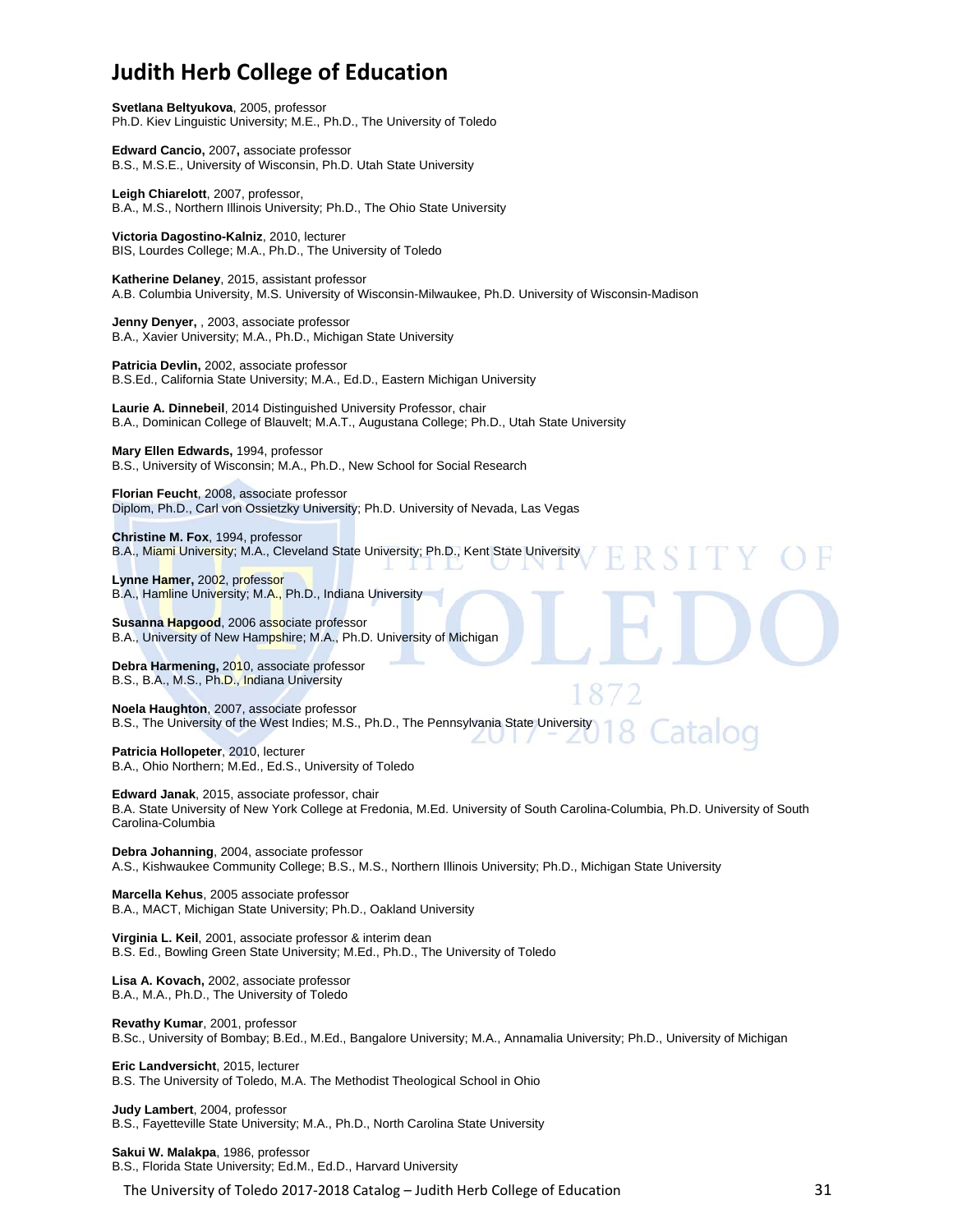**Renée J. Martin**, 1986, professor B.S., M.S., University of Wisconsin - LaCrosse; Ph.D., Iowa State University

**Colleen O'Neil**, 2010, lecturer B.A., M.Ed., EdS., University of Toledo

**Dixie Newell,** 2015, lecturer B.S., M.A., Ed.S., Central Michigan University

**Ronald Opp,** 1997, associate professor B.S., Swarthmore College; M.A., California State University – Los Angeles; Ph.D., University of California – Los Angeles

**Susan Parks**, 2010, lecturer B.A., Suny College Cortland; M.A., Elmira College

**Penny Poplin Gosetti,** 1994, professor B.A., University of California – Los Angeles; M.S., California State University – Long Beach; Ph.D., University of Oregon

**Sekhar Pindiprolu**, 2005, professor B.S., Nagarjuna University; B.M.R., Osmania University; M.Ed. Kurukshetra University; M. Phil., Jarnia Millia University; Ph.D., Utah State University

**FUNIVERSI** 

872

018 Cataloo

**Celia Regimbal**, 1986, associate professor B.S.P.E., M.S.P.E., University of Florida; Ed.D., University of North Carolina

**Cynthia Richard**, 2010, lecturer B.E., M.Ed., University of Toledo

**Charles Rop**, 1996, associate professor A.B., Calvin College; Ph.D., Michigan State University

**Katie Rosales,** 2010, lecturer B.A., Bethel College

**Tony R. Sanchez,** 2003, professor B.S., M.S., Ph.D., Indiana University

**Dawn Sandt**, 2008, associate professor B.S., Baylor University; M.Ed., PhD, Texas A&M University

**Snejana Slantcheva-Durst,** 2007, associate professor M.A., Sofia University; M.B.A., American University in Bulgaria; Ph.D. University of Massachusetts Amherst

**Rebecca Schneider**, 2001, professor, chair B.E., M.Ed., The University of Toledo; M.S., Ph.D., University of Michigan

**Robert Schultz**, 2001, professor B.A., B.S., M.A., The University of Akron; M.A., Ph.D., Kent State University

**Tod Shockey**, 2009. associate professor B.A., Ohio State University; M.A., Montana State University Billings; Ph.D., University of Virginia

**Ruslan Slutsky,** 2001, professor B.S., M.S., Ph.D., The Ohio State University

**Dale T. Snauwaert,** 2003, professor B.A., University of Illinois at Chicago, Ed.M., Ph.D., University of Illinois at Urbana - Champaign

**Nancy Staub,** 2009, associate professor B.S., Central Michigan University; M.A., Eastern Michigan University; E.D., University of Michigan

**Victoria C. Stewart**, 2010, associate professor B.A., Adrian College, M.A.T., Wayne State University, Ph.D., The University of Toledo

**Gregory E. Stone,** 2002, professor B.A., Shimer College; M.A., Loyola University of Chicago; Ph.D., The University of Chicago

**Berhane Teclehaimanot**, 2001, professor B.A., St. Louis University; M.Ed., Ph.D., The University of Toledo

**Mark Templin**, 2001, professor B.E., M.A., The University of Toledo; Ph.D., University of Michigan

**Randall S. Vesely**, 2011, assistant professor B.A., University of Wisconsin Green Bay; M.S., Ph.D., University of Wisconsin Milwaukee

**Richard Welsch,** 2001, associate professor, associate dean B.S., Youngstown State University; M.A., Ph.D., The Ohio State University

The University of Toledo 2017-2018 Catalog – Judith Herb College of Education 32